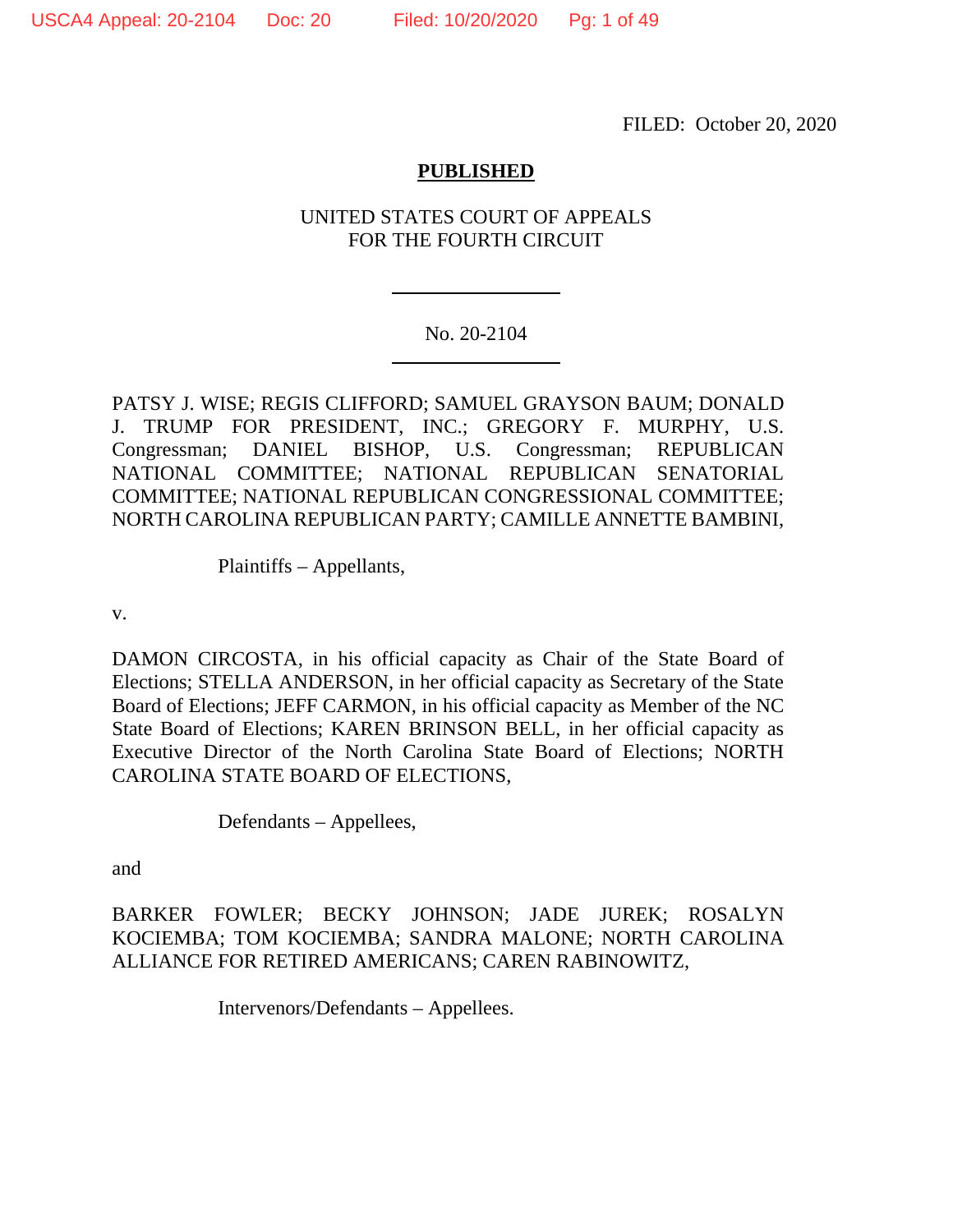No. 20-2107

TIMOTHY K. MOORE, in his official capacity as Speaker of the North Carolina House of Representatives; PHILIP E. BERGER, in his official capacity as President Pro Tempore of the North Carolina Senate; BOBBY HEATH; MAXINE WHITLEY; ALAN SWAIN,

Plaintiffs – Appellants,

v.

DAMON CIRCOSTA, in his official capacity as Chair of the North Carolina State Board of Elections; STELLA ANDERSON, in her official capacity as a member of the North Carolina State Board Elections; JEFF CARMON, III, in his official capacity as a member of the North Carolina State Board of Elections; KAREN BRINSON BELL, in her official capacity as the Executive Director of the North Carolina State Board of Elections,

Defendants – Appellees,

and

BARKER FOWLER; BECKY JOHNSON; JADE JUREK; ROSALYN KOCIEMBA; TOM KOCIEMBA; SANDRA MALONE; NORTH CAROLINA ALLIANCE FOR RETIRED AMERICANS; CAREN RABINOWITZ

Intervenors/Defendants – Appellees.

# O R D E R

Upon consideration of submissions relative to the emergency motions for injunction

pending appeal, the court denies injunctive relief pending appeal.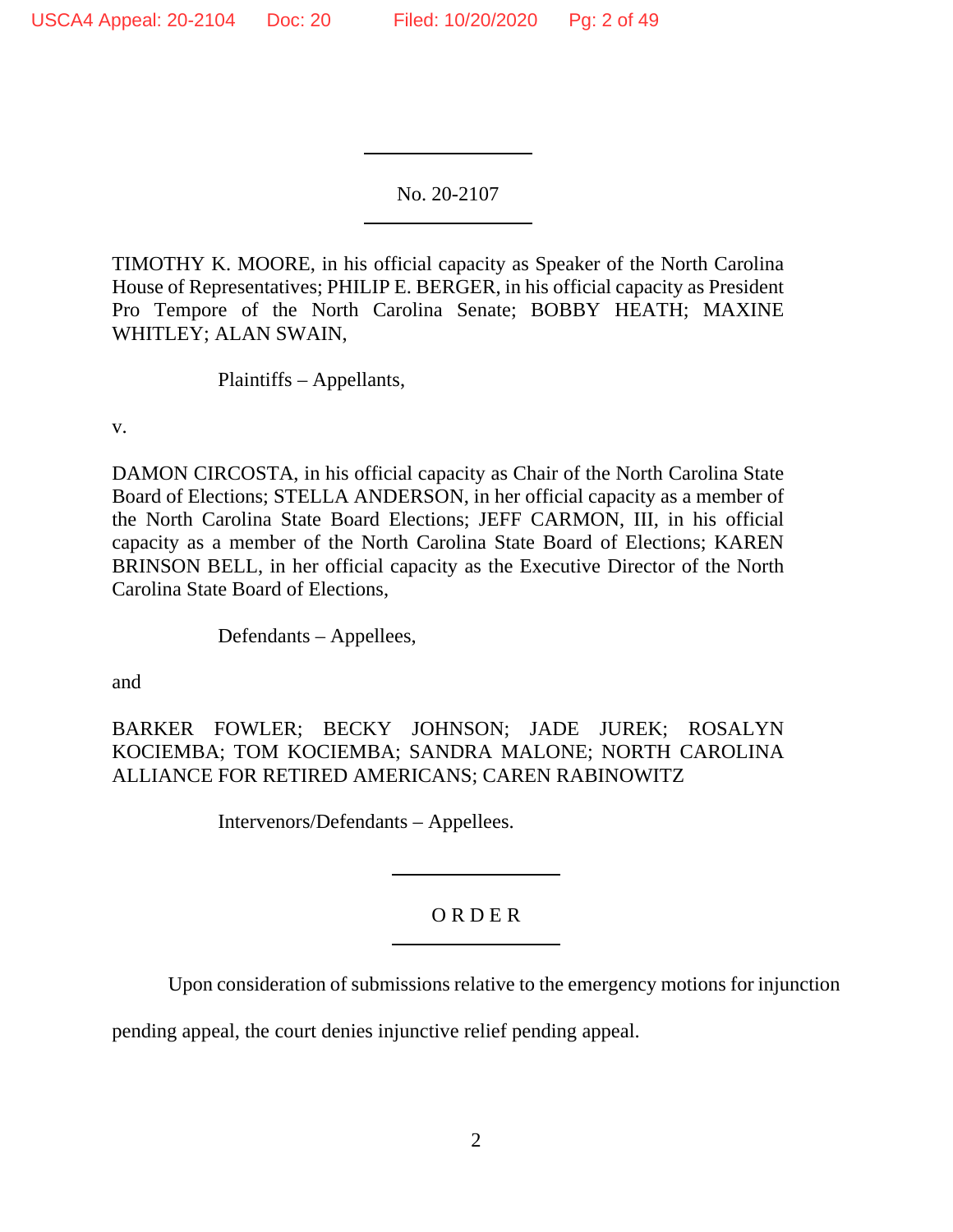Chief Judge Gregory, Judge Motz, Judge King, Judge Keenan, Judge Wynn, Judge Diaz, Judge Floyd, Judge Thacker, Judge Harris, Judge Richardson, Judge Quattlebaum, and Judge Rushing voted to deny the motions for injunction. Judge Wilkinson, Judge Niemeyer, and Judge Agee voted to grant the motions for injunction.

Judge Wynn wrote an opinion on the denial of emergency injunctive relief. Judge Motz wrote a concurring opinion. Judge Wilkinson and Judge Agee wrote a dissenting opinion in which Judge Niemeyer joined. Judge Niemeyer wrote a separate dissenting opinion.

For the Court

/s/ Patricia S. Connor, Clerk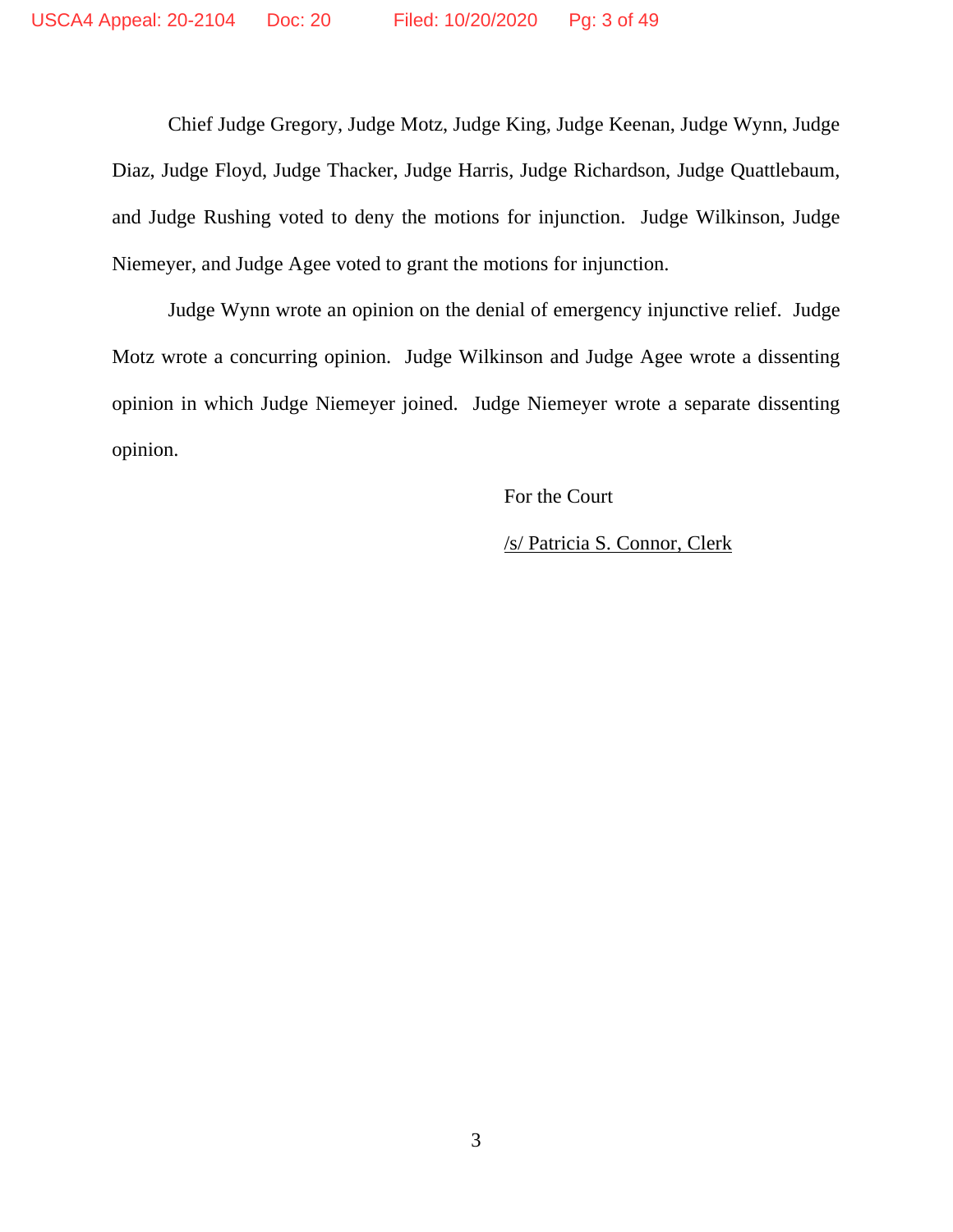WYNN, Circuit Judge, denying emergency injunctive relief:

The judges of the Fourth Circuit and our fellow judges on North Carolina's state and federal courts have done an admirable job analyzing these weighty issues under substantial time constraints. Our prudent decision today declines to enjoin the North Carolina State Board of Elections's extension of its deadline for the receipt of absentee ballots for the ongoing general election.

Reading the dissenting opinion of our colleagues Judge Wilkinson and Judge Agee, one might think the sky is falling. Missing from their lengthy opinion is a recognition of the narrowness of the issue before us. Importantly, the *only* issue we must now decide is Plaintiffs' request for an emergency injunction pending appeal regarding a single aspect of the procedures that the district court below refused to enjoin: an extension of the deadline for the receipt of mail-in ballots. *All ballots must still be mailed on or before Election Day.* The change is simply an extension from three to nine days after Election Day for a timely ballot to be received and counted. That is all.

Implementation of that simple, commonsense change was delayed by judicial intervention. To be sure, some of that intervention was by the state courts: although a state trial court approved of the ballot-receipt extension, a state appellate court stayed it pending appeal, a stay that was lifted late yesterday afternoon. *See* Defendants' Supp. Letter (Oct. 19, 2020). That stay was, of course, the state court's prerogative. But prior to the state appellate court's intervention, it was solely *federal court* intervention that kept this change from being implemented. Our dissenting colleagues would perpetuate that intervention now, despite the Supreme Court's admonitions against taking such action.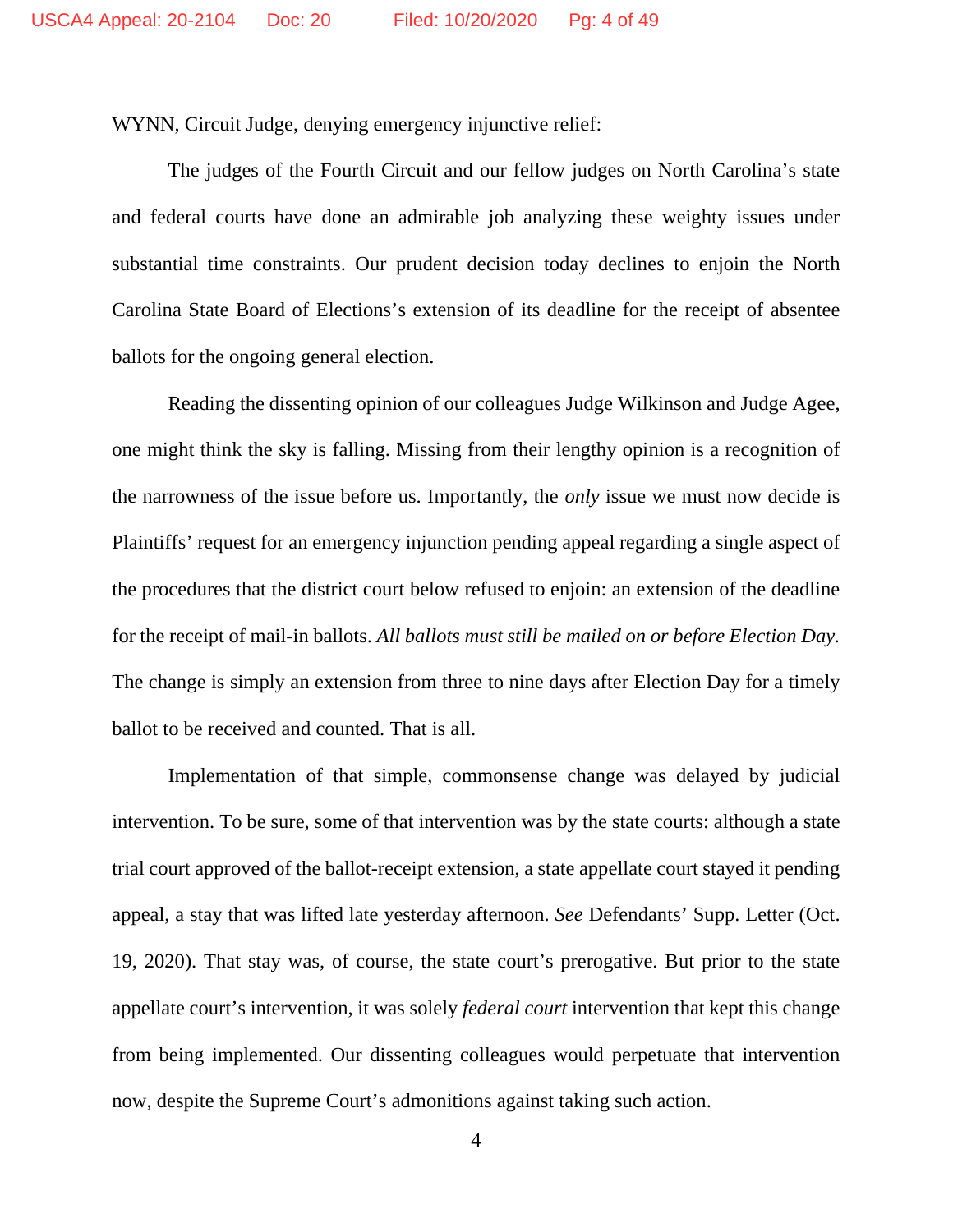Yet North Carolina voters deserve clarity on whether they must rely on an overburdened Post Office to deliver their ballots within three days after Election Day. The need for clarity has become even more urgent in the last week, as in-person early voting started in North Carolina on October 15 and will end on October 31. As our dissenting colleagues so recently reminded us, a federal court injunction would "represent[] a stark interference with [North] Carolina's electoral process right in the middle of the election season," which is inappropriate because "the federal Constitution provides States—not federal judges—the ability to choose among many permissible options when designing elections," especially when the "law is commonplace and eminently sensible." *Middleton v. Andino*, No. 20-2022, 2020 WL 5752607, at \*1 (4th Cir. Sept. 25, 2020) (Wilkinson and Agee, JJ., dissenting) (internal quotation marks omitted).

This fast-moving case is proceeding in state court and involves an ongoing election—two sound reasons for us to stay our hand. Because Plaintiffs have not established a likelihood of success on the merits—and because, in any event, *Purcell* and *Andino* require that we not intervene at this late stage—we rightly decline to enter an injunction pending appeal.

#### I.

The North Carolina Alliance for Retired Americans and several individual voters filed suit against the State Board of Elections ("Board") in Wake County Superior Court on August 10, 2020, challenging, among other provisions, the state's requirement that mailin ballots be received within three days of Election Day. Speaker Tim Moore and Senate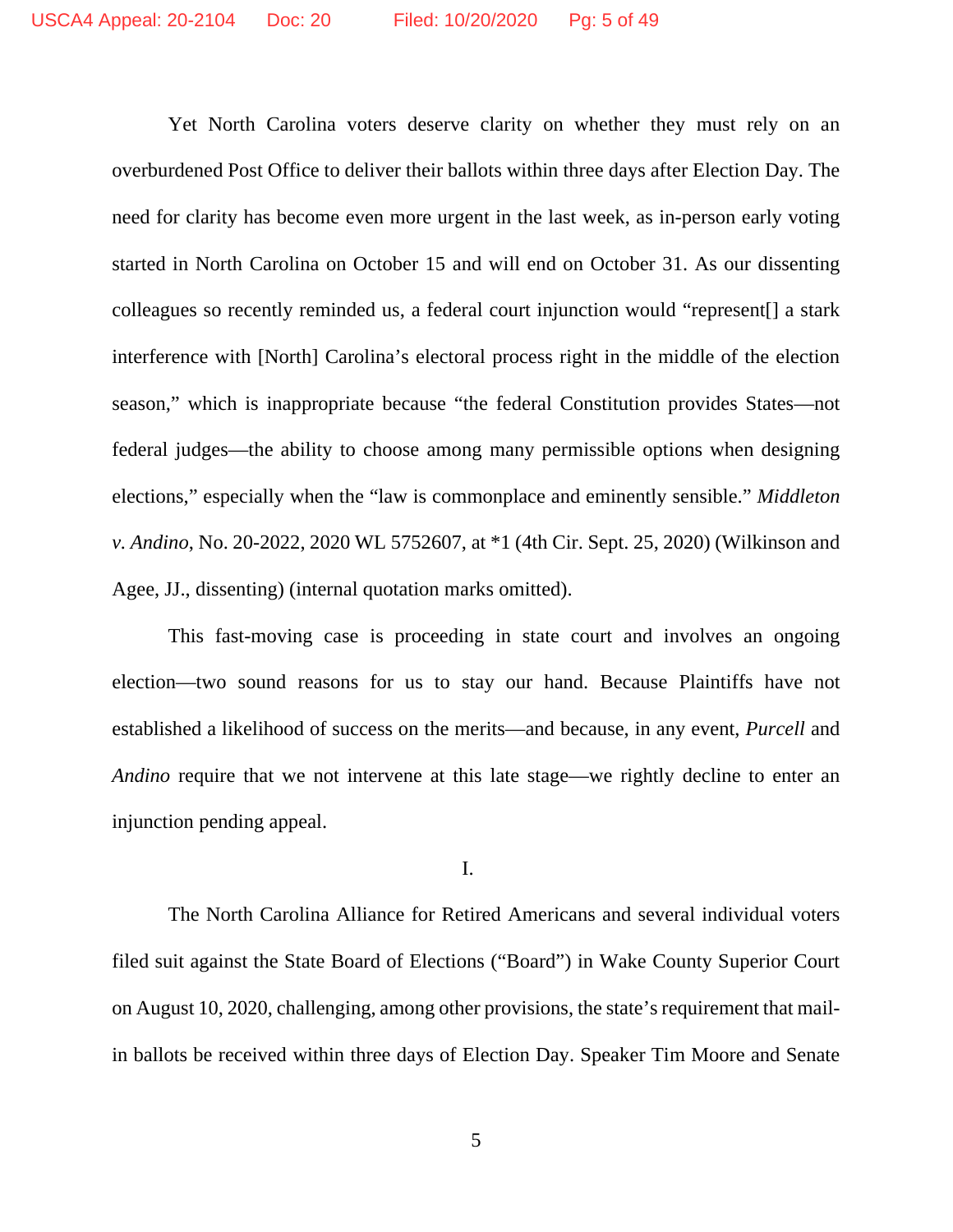President Pro Tempore Phil Berger—two of the plaintiffs here—intervened as defendants alongside the Board on August 12.1

On September 15, the State Board voted unanimously—and in bipartisan fashion! to extend the receipt deadline for this election until nine days after Election Day (November 12, 2020).2 The *NC Alliance* plaintiffs agreed to a settlement based, in part, on this change. On September 22, they joined the Board in asking the state court to approve a Consent Judgment formalizing the new receipt deadline. The state court issued an order approving the Consent Judgment on October 2.3 This October 2 order established the relevant status quo for *Purcell* purposes. Under this status quo, all absentee votes cast by Election Day and received by November 12 would be counted.

<sup>&</sup>lt;sup>1</sup> The political-committee Plaintiffs in the *Wise* case before us also successfully intervened in the *NC Alliance* litigation on September 24, 2020, where they claimed to represent the interest of "Republican voters throughout the state." *Moore v. Circosta*, No. 20-2062, Defendants-Appellants' App'x at 286.

 $2$  This was far from a radical move. The Board regularly extends its absentee ballot receipt deadlines in response to the hurricanes that befall us in the autumn. *See* Emergency Order—Updated 11/5/1018, N.C. State Bd. of Elections (Nov. 5, 2018), https://s3.amazonaws.com/dl.ncsbe.gov/State\_Board\_Meeting\_Docs/Orders/Executive% 20Director%20Orders/Order\_2018-10-19.pdf (extending deadline to nine days after Election Day in response to Hurricane Florence); Second Emergency Executive Order, N.C. State Bd. of Elections (Sept. 6, 2019), https://s3.amazonaws.com/dl.ncsbe.gov/State\_Board\_Meeting\_Docs/Orders/Executive% 20Director%20Orders/Order2\_2019-09-06.pdf (extending deadline to eight days after Election Day in response to Hurricane Dorian).

<sup>&</sup>lt;sup>3</sup> The state court explicitly found that the Consent Judgment was the product of arms-length negotiations between the parties. *See Wise* Intervenor-Appellees' App'x at 37. Efforts to characterize this good-faith agreement as a collusive backroom deal bulldoze through that plainly supportable conclusion.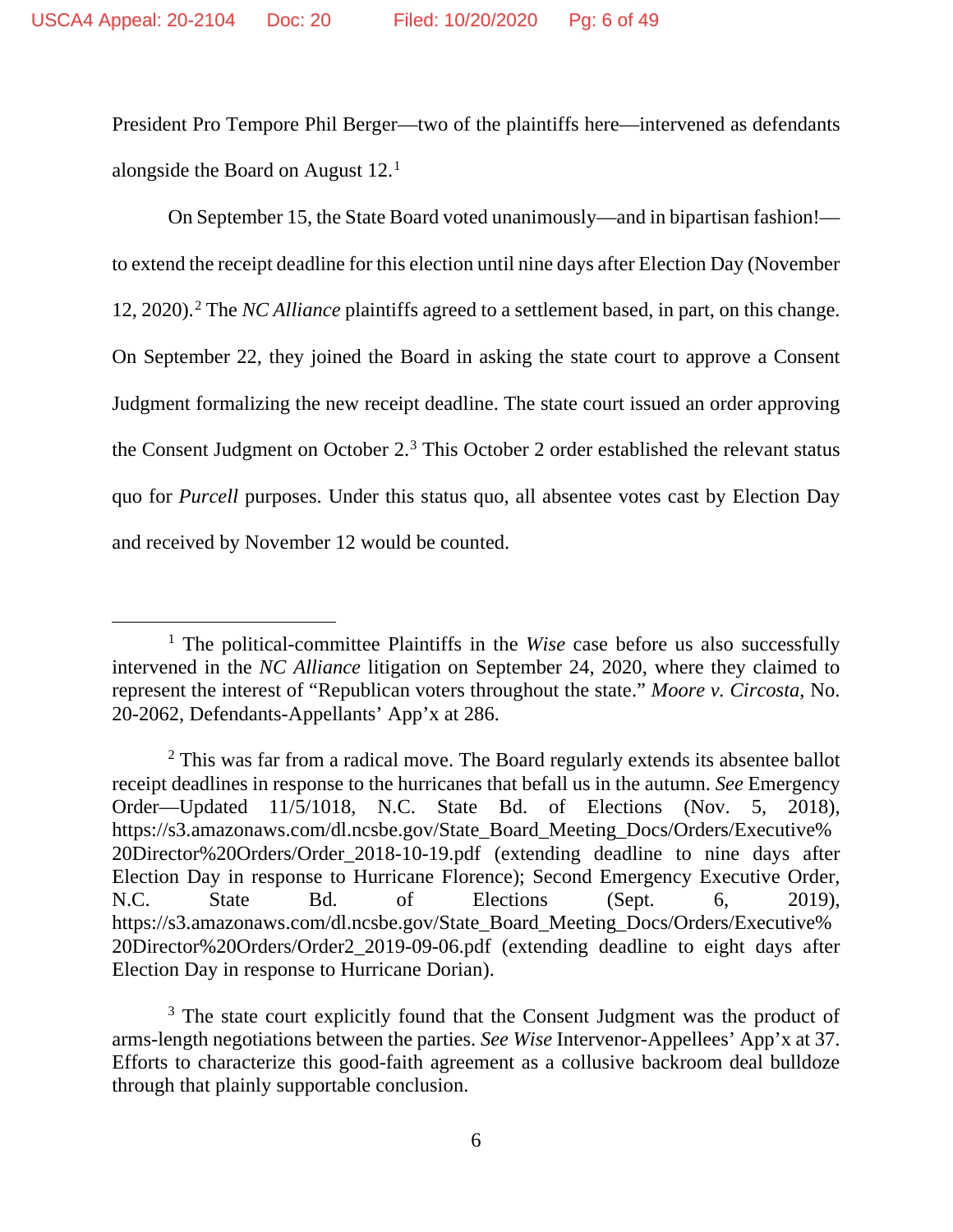However, on September 26, Speaker Moore, Leader Berger, and others initiated two federal lawsuits in the Eastern District of North Carolina. On October 3—the day *after* the state court issued final judgment—Judge Dever granted those parties' request for a Temporary Restraining Order, preventing the Consent Judgment from going into effect.<sup>4</sup> Judge Dever's order thus suspended the status quo already created by the state court order.

On October 5, the Board filed emergency motions for administrative and temporary stays of the TRO—which it properly understood to be a preliminary injunction, in effect if not in name—pending appeal in this Court. While those motions were pending, on October 6, Plaintiffs filed a motion in the district court to formally convert the TRO into a preliminary injunction. On the same day, Plaintiffs sought a writ of supersedeas as well as a temporary stay and expedited review of the *NC Alliance* judgment from the North Carolina Court of Appeals.

A week went by. The Fourth Circuit panel assigned to hear the Board's motions to stay Judge Dever's TRO did not take any action. The district court finally ruled on the motions for preliminary injunctions on October 14. And on October 15, the state appellate court granted a temporary stay—a stay that it dissolved yesterday when it denied the petitions for writs of supersedeas. Accordingly, the ballot receipt extension has gone into effect. *See* Defendants' Supp. Letter (Oct. 19, 2020).

Again, before us now is only the issue of whether to grant an injunction—which a district court has already denied—of the ballot-receipt extension. Our dissenting colleagues

<sup>&</sup>lt;sup>4</sup> By that order, Judge Dever also transferred the case to Judge Osteen in the Middle District of North Carolina.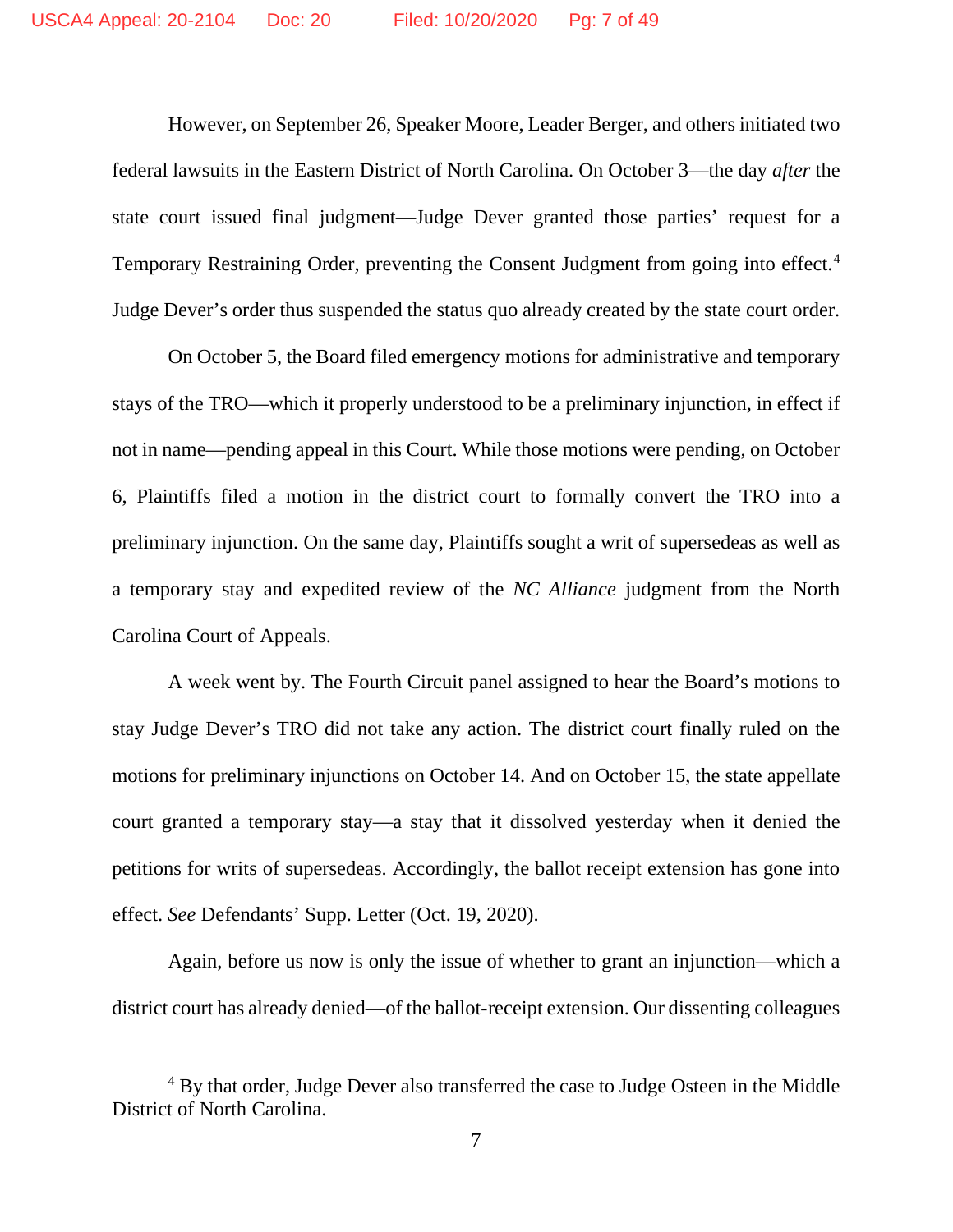apparently believe the witness-requirement issue is also before us, as their opinion is peppered with references to it, and even proposes to order injunctive relief on that point. *See* Wilkinson and Agee Dissenting Op. at 46. Yet, as Plaintiffs themselves vigorously assert, "the *only* aspect of the revised Numbered Memo 2020-19 that Appellants are seeking to enjoin is the extension of the receipt deadline." *Moore* Reply Br. at 1; *see also Wise* Reply Br. at 3 (noting that the most recent version of the memo issued by the Board "honor[s] the Witness Requirement"). And indeed, as the district court noted, the onewitness requirement remains in place under the district court's August 4, 2020 injunction. *Moore v. Circosta*, No. 1:20CV911, 2020 WL 6063332, at \*2 (M.D.N.C. Oct. 14, 2020). The injunction our colleagues propose to issue on the witness requirement is therefore inappropriate, and their references throughout their opinion to that aspect of the parties' dispute are inapposite.

### II.

From the outset, *Purcell* strongly counsels *against* issuing an injunction here.

The status quo is plainly that the ballot-receipt extension is in place. The extension took effect after the district court's TRO expired (October 16) and the state appellate court dissolved its temporary administrative stay (October 19). But even before those injunctions lifted, the ballot-receipt extension has been the status quo ever since the trial court approved the settlement (October 2).

The Supreme Court's recent decision in *Andino* instructs that it is not federal court decisions, but state decisions, that establish the status quo. In *Andino*, there was a state law in place that was modified by a federal court injunction for the primaries; the state law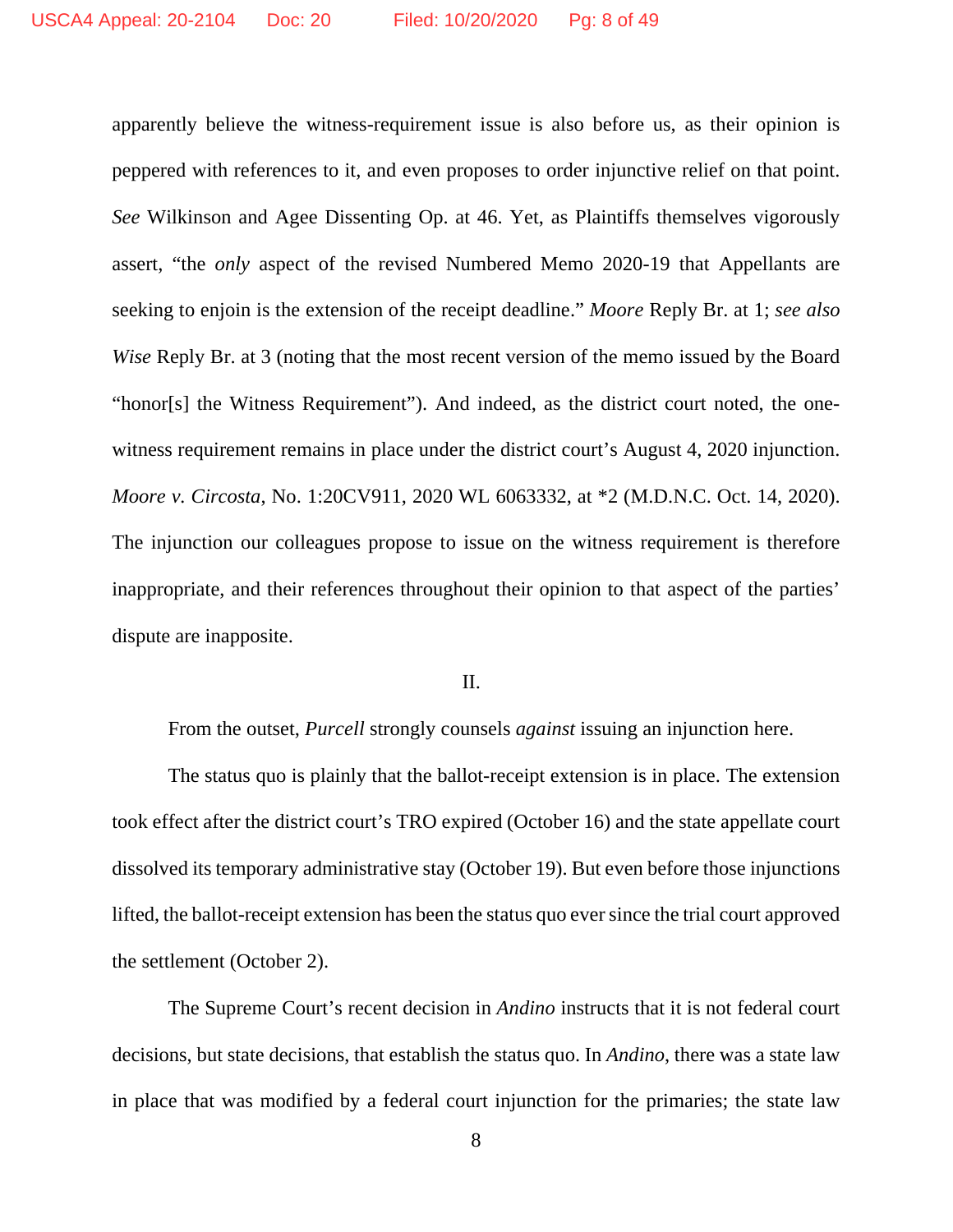continued to be in place for the November election; and the district court again enjoined it. My view was that the injunction at the time of the primaries—establishing the rules when voters most recently voted—was the status quo. *Middleton v. Andino*, No. 20-2022, 2020 U.S. App. LEXIS 31093, at \*10 (4th Cir. Sep. 30, 2020) (Wynn, J., concurring). But our dissenting colleagues disagreed, viewing the state law as the status quo and federal court intervention as inappropriate under *Purcell*. *See Middleton*, 2020 WL 5752607, at \*1 (Wilkinson and Agee, JJ., dissenting). The Supreme Court agreed with our colleagues. *Andino v. Middleton*, No. 20A55, 2020 WL 5887393, at \*1 (U.S. Oct. 5, 2020). Apparently, then, it is the state's action—not any intervening federal court decision—that establishes the status quo.

Here, the state's action was to implement the challenged modifications.<sup>5</sup> The status quo was therefore established on October 2, when the state court approved the Consent Judgment in *NC Alliance*. The district court below agreed. *See Moore*, 2020 WL 6063332, at \*23 (refusing to enjoin the absentee ballot receipt deadline extension as it would be inappropriate to cause confusion by "changing [the] election rules" the state established on October 2). *Purcell* and *Andino* therefore require that we refuse to enter an injunction here.

Further, contrary to our dissenting colleagues' assertion, Wilkinson and Agee Dissenting Op. at 44–45, *Purcell* is about *federal court* intervention. *See, e.g.*, *Andino*,

<sup>&</sup>lt;sup>5</sup> Our dissenting colleagues believe that we must defer to the General Assembly over the Board. Wilkinson and Agee Dissenting Op. at 22. But whether the Board may properly act as an agent of the state legislature is a complicated question of state law that is, at this moment, being litigated in state court. As discussed below, *Pullman* abstention requires that we refrain from injecting ourselves into the middle of this dispute.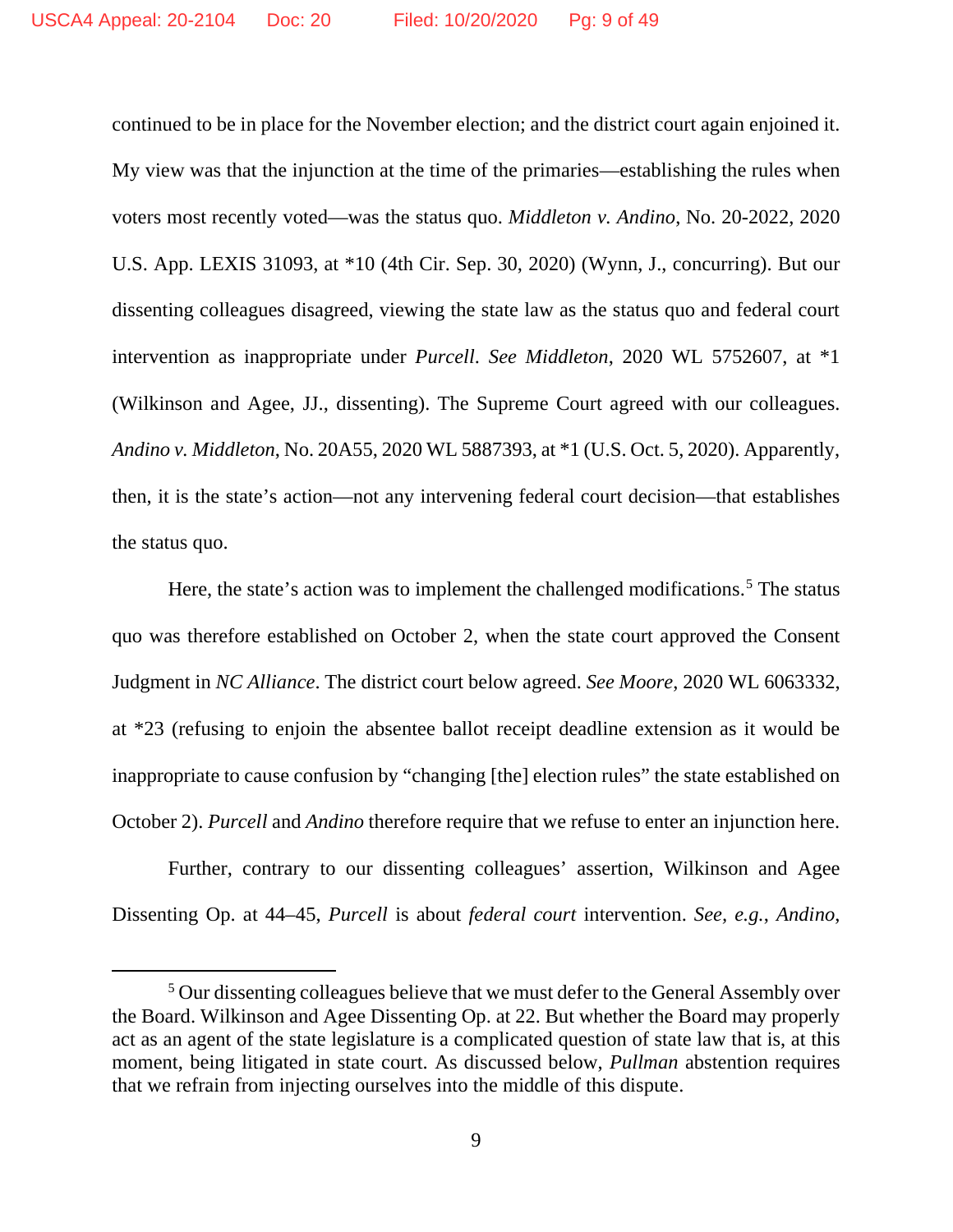2020 WL 5887393, at \*1 (Kavanaugh, J., concurring) ("[F]or many years, this Court has repeatedly emphasized that *federal courts* ordinarily should not alter state election rules in the period close to an election." (emphasis added)); *Republican Nat'l Comm. v. Democratic Nat'l Comm.*, 140 S. Ct. 1205, 1207 (2020) ("This Court has repeatedly emphasized that *lower federal courts* should ordinarily not alter the election rules on the eve of an election." (emphasis added)); *Andino*, 2020 WL 5752607, at \*1 (Wilkinson and Agee, JJ., dissenting) ("[T]he federal Constitution provides *States—not federal judges—*the ability to choose among many permissible options when designing elections. The [contested injunction] upends this whole structure and turns its back upon our federalist system." (internal quotation marks and citation omitted) (emphasis added)); *cf. Scarnati v. Boockvar*, No. 20A53, 2020 U.S. LEXIS 5182, at \*1 (Oct. 19, 2020) (denying by divided vote an application for stay of decision by Pennsylvania Supreme Court extending deadline for receipt of absentee ballots); *Republican Party of Pa. v. Boockvar*, No. 20A54, 2020 U.S. LEXIS 5181, at \*1 (Oct. 19, 2020) (same).

Our dissenting colleagues' attempt to stretch *Purcell* beyond its clear limits to cover not just federal court action, but also action by state courts *and* state executive agencies acting pursuant to a legislative delegation of authority, proves too much. They cite no authority for this expansion, and there is none.

Indeed, our dissenting colleagues' assertion that "there is no principled reason why this rule should not apply against interferences by state courts and agencies," Wilkinson and Agee Dissenting Op. at 44, flips *Purcell* on its head: our colleagues *justify* federal court intervention—the one thing *Purcell clearly* counsels against—based on their own notions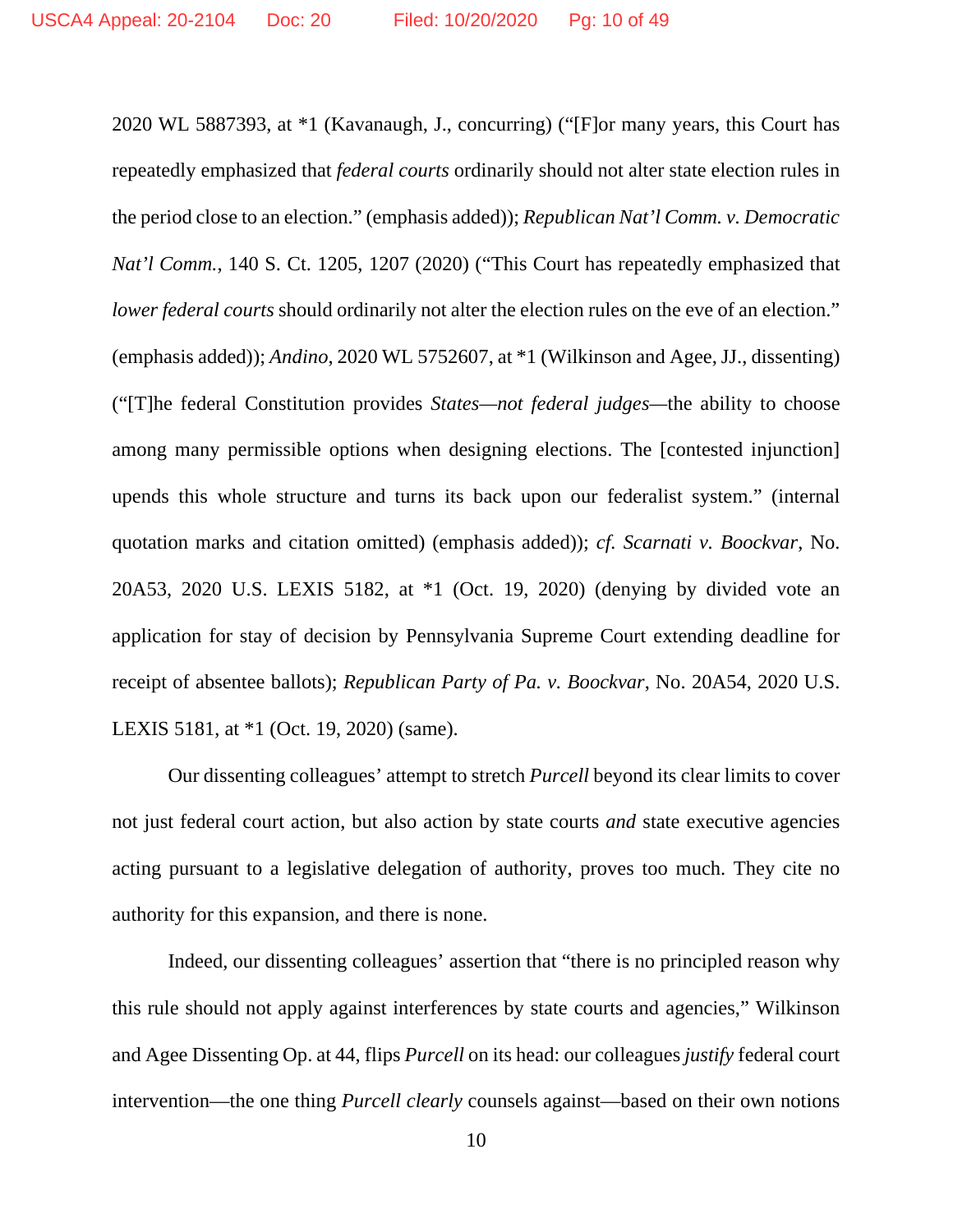of what the Supreme Court *should have* said in *Purcell*. We cannot agree with such an expansion of federal court power at the expense of states' rights to regulate their own elections.6 To do so would amount to inappropriate judicial activism.

III.

Turning to whether Plaintiffs are likely to succeed on the merits, the district court concluded that the Board likely violated the Equal Protection Clause when it extended the deadline for receipt of civilian absentee ballots postmarked by Election Day from three days after Election Day to nine days after Election Day. The court relied heavily on *Bush v. Gore*, 531 U.S. 98 (2000) (per curiam). *See Moore*, 2020 WL 6063332, at \*17, 19. *Bush* prohibits arbitrary and disparate treatment in the valuation of one person's vote in relation to another's.7

<sup>6</sup> Additionally, the primary justification behind the *Purcell* principle—as our dissenting colleagues correctly state—is to avoid "chaos." *See* Wilkinson and Agee Dissenting Op. at 23, 34, 46; *see also Purcell v. Gonzalez*, 549 U.S. 1, 4–5 (2006) (noting that "[c]ourt orders affecting elections" can create "voter confusion"). It is difficult to conceive what chaos our colleagues can possibly be envisioning here. *Voter behavior cannot be impacted by our decision one way or another.* Voters *must* postmark their mailin ballots on or before Election Day. Thus, the deadline extension only changes two things: more votes cast by mail will be counted rather than discarded because of mail delays, and fewer voters will have to risk contracting the novel coronavirus by voting in person. Only a grotesquely swollen version of *Purcell* would consider this "voter confusion," or in any way harmful.

<sup>7</sup> Of course, *Bush* is of limited precedential value. *See Bush*, 531 U.S. at 109 ("Our consideration is limited to the present circumstances, for the problem of equal protection in election processes generally presents many complexities."). This analysis treats it as binding for present purposes.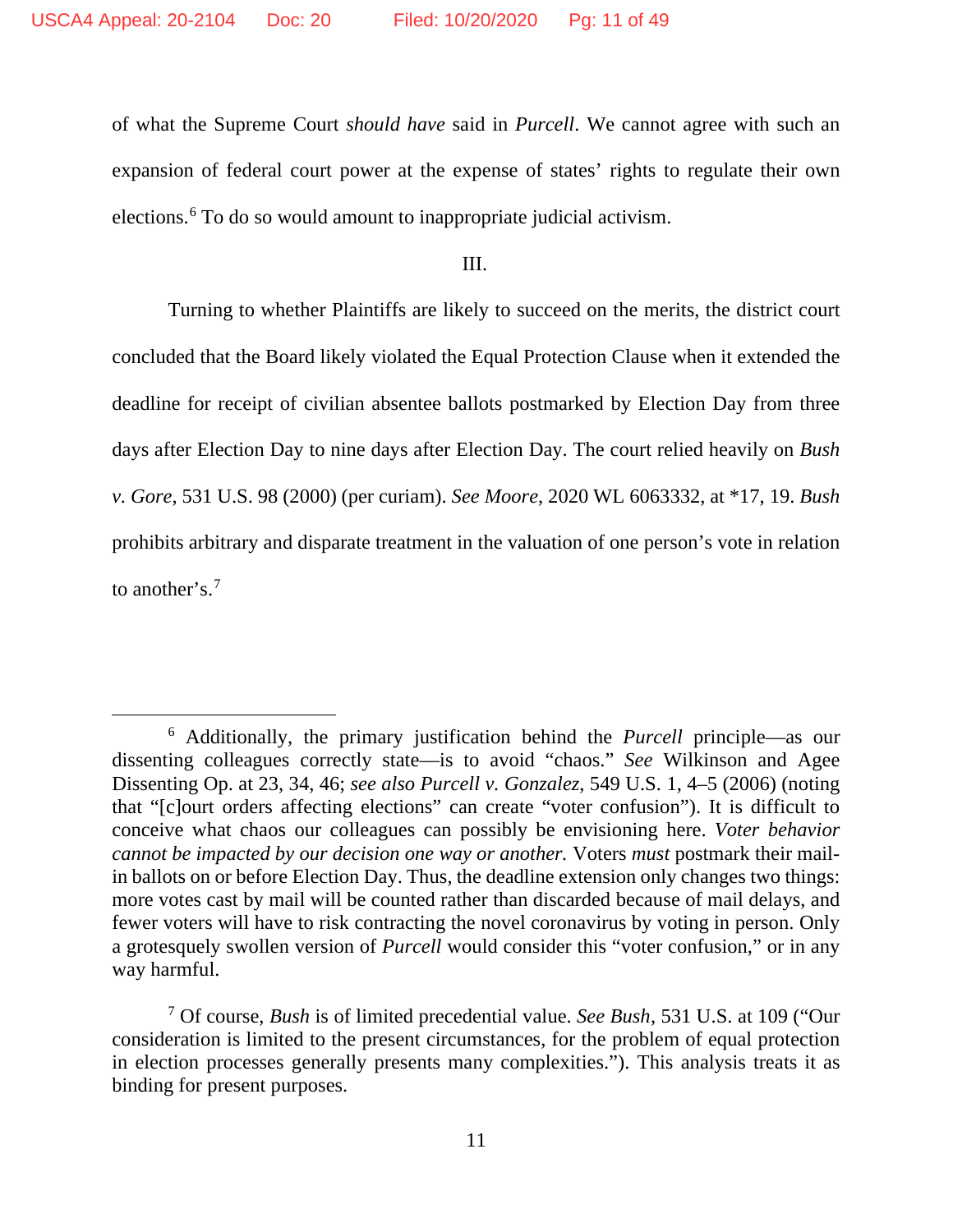This case totally lacks the concern with arbitrary or disparate standards that motivated *Bush*. The standard could not be clearer or more uniform: *everyone* must cast their ballot on or before Election Day, and the ballot will be counted for *everyone* as long as it is received within nine days after Election Day. Nor will the ballot receipt extension lead to the "unequal evaluation of ballots," another worry in *Bush*. 531 U.S. at 106. Everyone's ballot is worth the same under the extension.

Looking beyond *Bush*, there appears to be no support for the district court's equal protection conclusion anywhere in our jurisprudence. Here, no voter will be treated differently than any other voter as everyone will be able to have their absentee ballots counted if mailed in on time and received on time. Moreover, in a sharp departure from the ordinary voting-rights lawsuit, *no one was hurt by this deadline extension*. The extension does not in any way infringe upon a single person's right to vote: all eligible voters who wish to vote may do so on or before Election Day.

Indeed, several of the plaintiffs have already voted. *See Moore*, 2020 WL 6063332, at \*1–2. The extension simply makes it easier for more people to vote absentee in the middle of a global pandemic that has killed over 200,000 Americans. How this implicates the Equal Protection Clause—a key provision of the Reconstruction Amendments that protects individuals' right to *equal protection* under the law<sup>8</sup>—is beyond our understanding.

<sup>8</sup> *Cf. Baten v. McMaster*, 967 F.3d 345, 355 (4th Cir. 2020), *as amended* (July 27, 2020) (Niemeyer, J.) ("Despite the plaintiffs' argument to the contrary, no vote . . . is diluted. Every qualified person gets one vote and each vote is counted equally in determining the final tally.").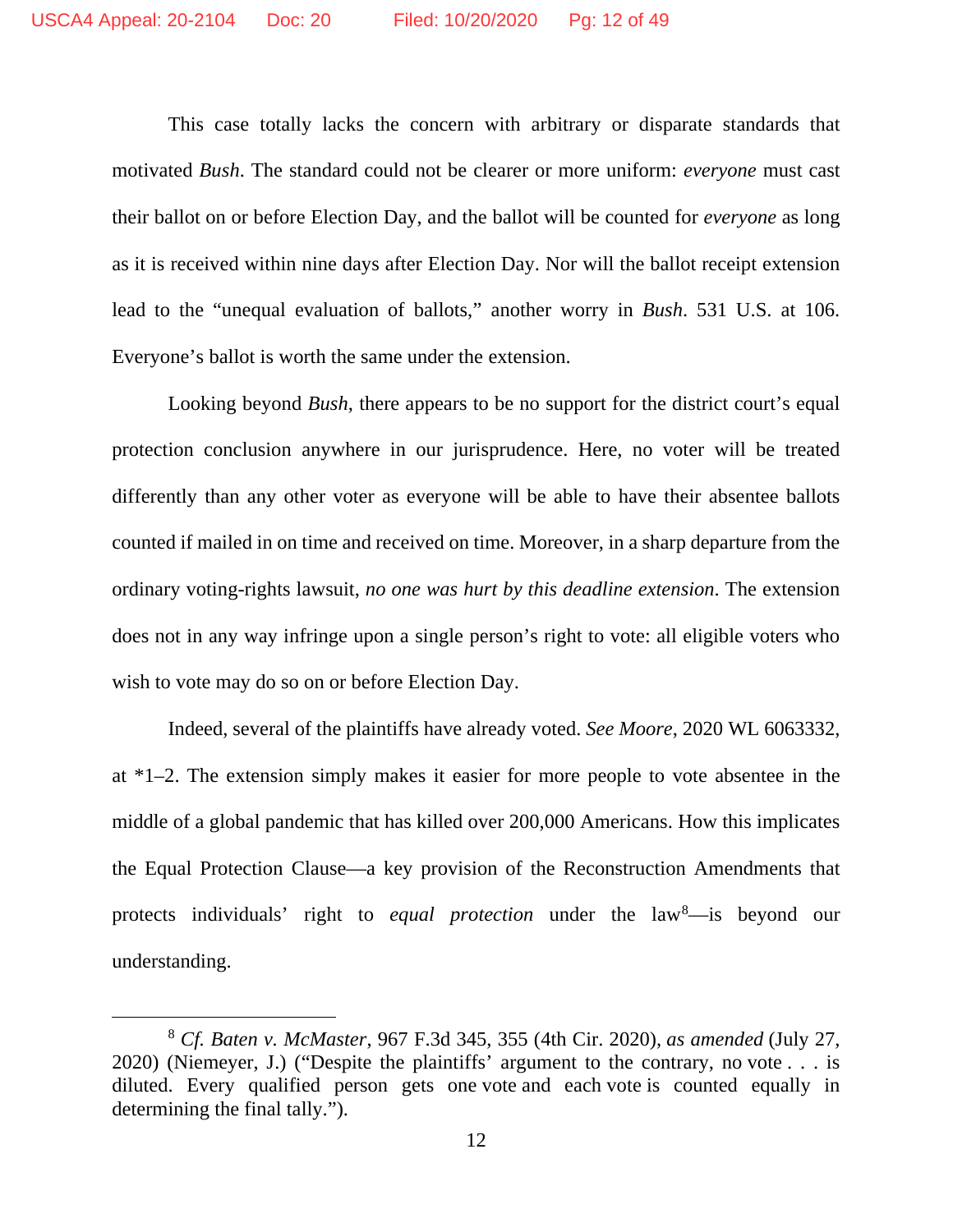But there is more. Plaintiffs' equal protection argument is plainly in conflict with the Supreme Court's recent action in *Andino*, where the Court permitted votes that lacked a witness signature to be counted so long as they were cast before the Supreme Court's stay issued and were received within two days of the order. *Andino*, 2020 WL 5887393, at \*1. If the Board's absentee ballot receipt deadline violates the Equal Protection Clause by changing rules mid-election, so did the Supreme Court's order in *Andino*.

Nor is the perfunctory analysis of our dissenting colleagues on this point persuasive: they merely reference state officials applying "different rules to different voters in the same election" and concerns about "the diluting effect of illegal ballots." Wilkinson and Agee Dissenting Op. at 42–43. Whether ballots are *illegally* counted if they are received more than three days after Election Day depends on an issue of state law from which we must abstain.

As for applying different rules to different voters, again, the Board's change does no such thing. All voters must abide by the exact same restriction: they must cast their ballots on or before Election Day. The change impacts only an element outside the voters' control: how quickly their ballots must be received to be counted. This change, of course, may have its own important consequences for the health of our citizenry—in terms of unnecessary infections avoided—and our democracy—in terms of lawful ballots cast and counted.

#### IV.

Plaintiffs also believe that the Board violated the Elections Clause when they extended the absentee ballot receipt deadline. But as the district court properly concluded,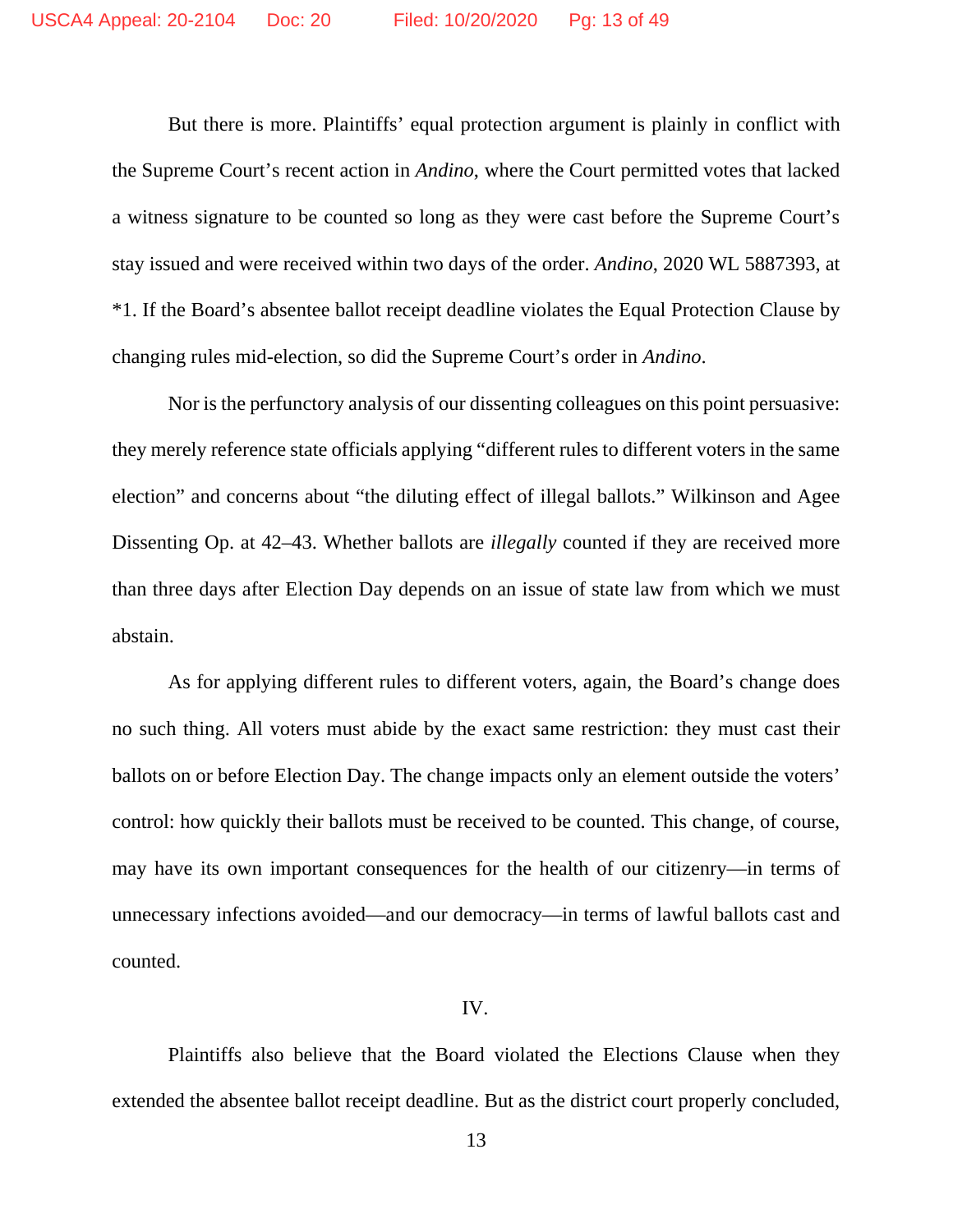Plaintiffs lack standing to bring their Elections Clause claim. *Moore*, 2020 WL 6063332, at \*23–25. Two of the plaintiffs in *Moore* are leaders of their respective chambers in the North Carolina General Assembly: the Speaker of the House (Moore) and the President Pro Tempore of the Senate (Berger).

In their current request for an injunction, they argue that they have standing to bring an Elections Clause claim on behalf of the North Carolina General Assembly pursuant to N.C. Gen. Stat. § 120-32.6(b), which provides in relevant part that "[w]henever the validity or constitutionality of an act of the General Assembly or a provision of the Constitution of North Carolina is the subject of an action in any State or federal court, the Speaker of the House of Representatives and the President Pro Tempore of the Senate, as agents of the State through the General Assembly, shall be necessary parties." This provision does nothing to confer standing on Plaintiffs Moore and Berger because the subject of this action is a change by the Board, not the validity or constitutionality of an act of the General Assembly or a provision of the North Carolina Constitution.

#### V.

Furthermore, even if Plaintiffs had standing to pursue the Elections Clause issue, the *Pullman* abstention doctrine strongly counsels us, as a federal court, against exercising jurisdiction over that claim. *Pullman* abstention applies where "there is (1) an unclear issue of state law presented for decision (2) the resolution of which may moot or present in a different posture the federal constitutional issue such that the state law issue is potentially dispositive." *Educ. Servs., Inc. v. Md. State Bd. for Higher Educ.*, 710 F.2d 170, 174 (4th Cir. 1983) (internal quotation marks omitted).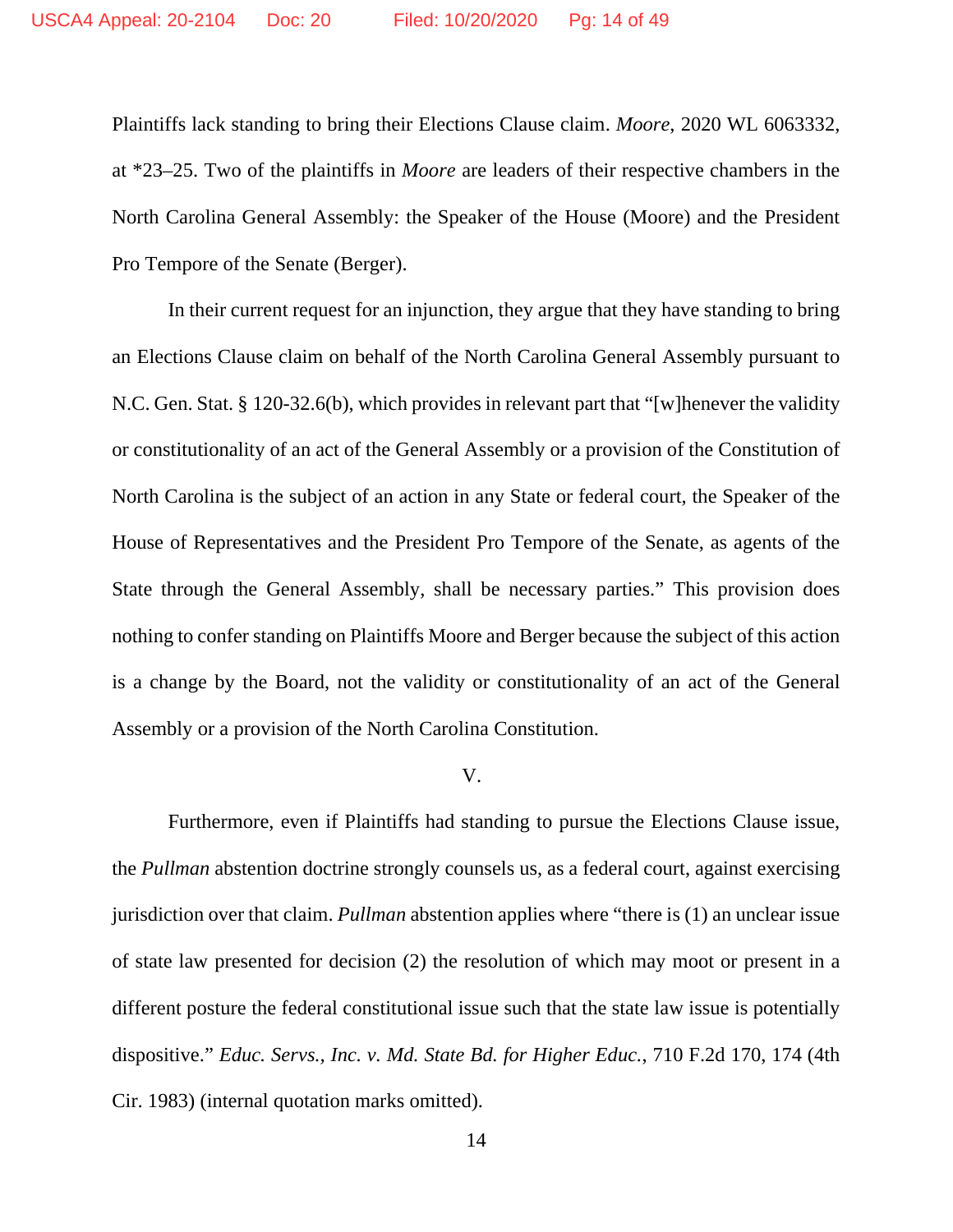Here, Plaintiffs are asking federal courts to determine whether the Board acted within the scope of its authority delegated by the Legislature. This is a close issue of *state* law involving competing interpretations of North Carolina's statutes governing election procedures and implicating complex questions concerning the separation of powers in the state. None of the parties have suggested or argued that state courts have already settled this issue conclusively. Indeed, the state court that approved the Consent Judgment considered and rejected Plaintiffs' argument as to this issue, while the district court reached the opposite conclusion. *See Wise* Intervenor-Appellees' App'x at 454–56; *Moore*, 2020 WL 6063332, at  $*26-30$ . This very conflict suggests that the issue is far from settled.<sup>9</sup>

Nor is there any question that the resolution of this state law question is "potentially dispositive." *Educ. Servs.*, 710 F.2d at 174. If a reviewing state court decides that the Board acted within its authority, then there is plainly no Elections Clause problem. Conversely, if the state court concludes that the Board lacked authority and declares the Consent Judgment invalid, we will no longer have a case since that would moot all of the federal constitutional claims.

Indeed, we have previously deemed *Pullman* abstention appropriate where the resolution of an issue concerning state delegation of authority would moot the constitutional questions presented. *See K Hope, Inc. v. Onslow Cnty.*, 107 F.3d 866 (4th

<sup>9</sup> That being said, a state trial court approved of the ballot-receipt extension, and a state appellate court declined to enjoin it. Accordingly, all evidence suggests that the state courts do not believe the Board acted beyond its authority in ordering the extension.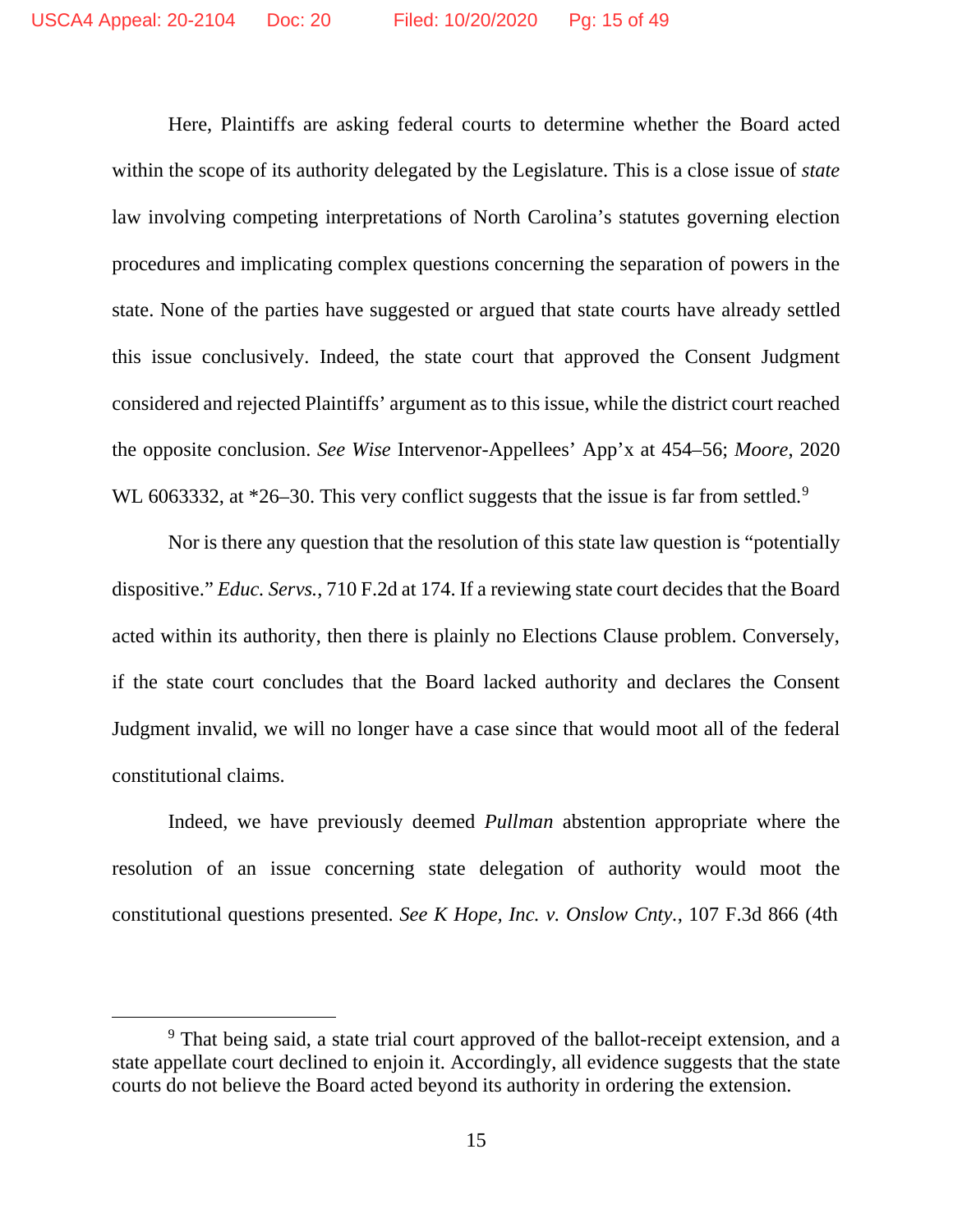Cir. 1997) (unpublished table disposition). And contrary to the district court's misstatement, *Moore*, 2020 WL 6063332, at \*11, the state-law question concerning the scope of the Board's authority remains squarely before the state courts.10 *See Wise*  Intervenor-Appellees' App'x at 686–92. "Where there is an action pending in state court that will likely resolve the state-law questions underlying the federal claim," the Supreme Court has "regularly ordered abstention." *Harris Cnty. Comm'rs Ct. v. Moore*, 420 U.S. 77, 83 (1975).

Few cases implicate the "dual aims" of the *Pullman* abstention doctrine—"avoiding advisory constitutional decisionmaking" and "promoting the principles of comity and federalism"—more strongly than this one. *Pustell v. Lynn Pub. Schs.*, 18 F.3d 50, 53 (1st Cir. 1994). Thus, we should abstain from "needless federal intervention into local affairs." *Id.*

Plaintiffs do not have standing to pursue their Elections Clause claim anyway. But nonetheless, this issue may have implications for their Equal Protection claim as well.

In assessing Plaintiffs' likelihood of success on the merits regarding their Equal Protection challenge to the receipt deadline extension, the district court rested its analysis in part on the fact that the "change contravenes the express deadline established by the General Assembly," which is three days after Election Day. *Moore*, 2020 WL 6063332, at \*19; *see also* Wilkinson and Agee Dissenting Op. at 43 (appearing to agree with the district

 $10$  Accordingly, although the district court is of course correct that we generally "must predict how [a state's] highest court would rule" when it has not yet done so, here, we need not guess: we may simply allow this lawsuit to proceed, as it is presently doing, in the state courts. *Moore*, 2020 WL 6063332, at \*30.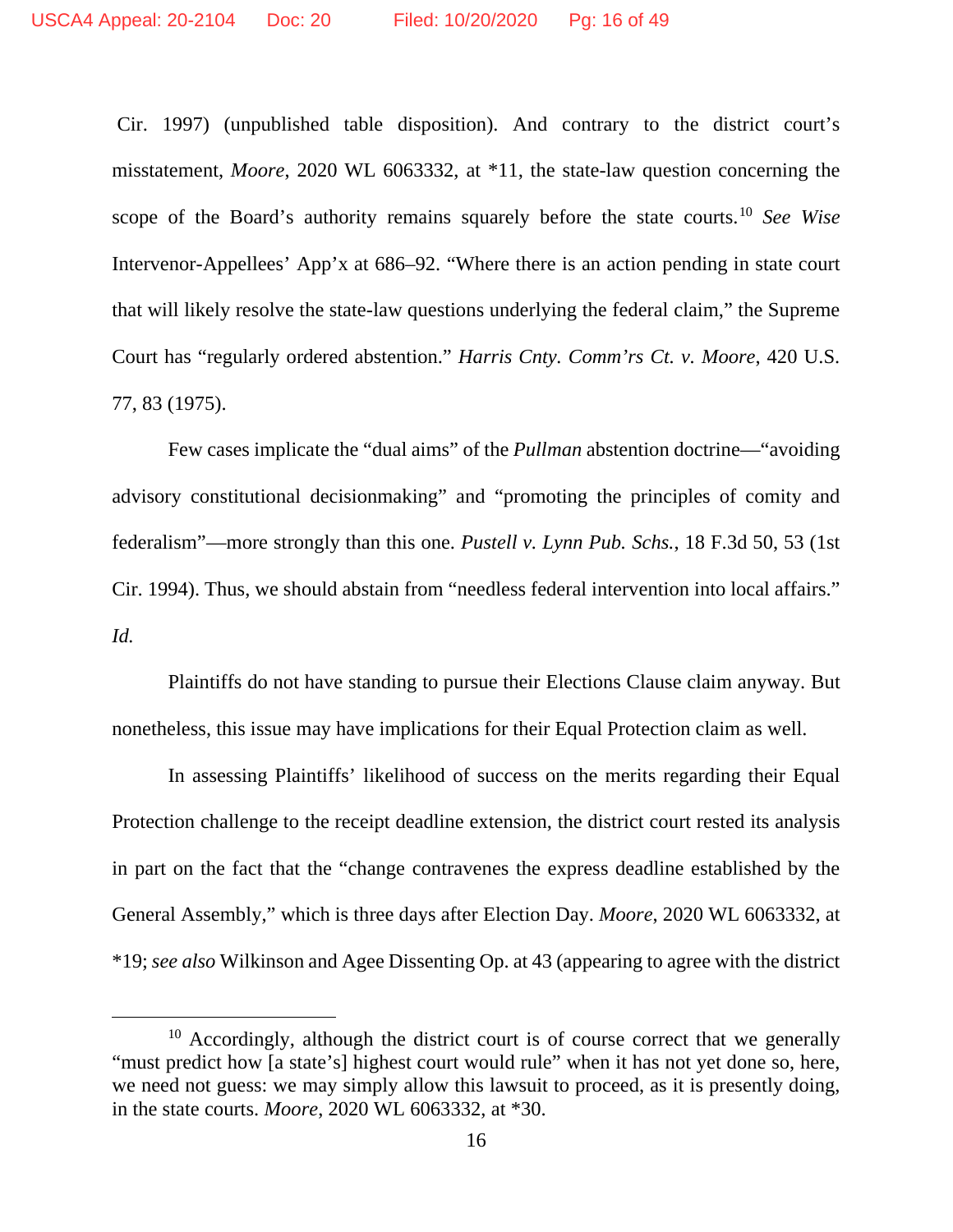court's analysis on this point by referring to "the diluting effect of illegal ballots"). Of course, if the Board is the agent of the Legislature for purposes of the Elections Clause the very state-law issue from which we must abstain deciding—there is no contravention and there are no illegal ballots.

## VI.

In sum, Plaintiffs are not likely to succeed on the merits with their novel Equal Protection theory. They lack standing to raise their Elections Clause challenge; even if they did not, we ought to exercise *Pullman* abstention. Furthermore, all suggestions from the state courts point to the conclusion that the Board properly exercised its legislative delegation of authority. There is no irreparable harm from a ballot extension: again, *everyone must submit their ballot by the same date*. The extension merely allows more lawfully cast ballots to be counted, in the event there are any delays precipitated by an avalanche of mail-in ballots.

And the balance of equities is influenced heavily by *Purcell* and tilts against federal court intervention at this late stage. *Andino* establishes that the appropriate status-quo framework is the status quo created by the state's actions, not by later federal court interventions. We ought not to perpetuate any further this inappropriate intervention by granting the "extraordinary and drastic remedy" of a preliminary injunction. *CASA de Md., Inc. v. Trump*, 971 F.3d 220, 241 (4th Cir. 2020) (Wilkinson, J.) (quoting *Munaf v. Geren*, 553 U.S. 674, 690–91 (2008)). Such a remedy would be particularly extraordinary here, where the injunction would be granted by a federal appellate court in the first instance after a federal trial court, state trial court, *and* state appellate court all declined to do so.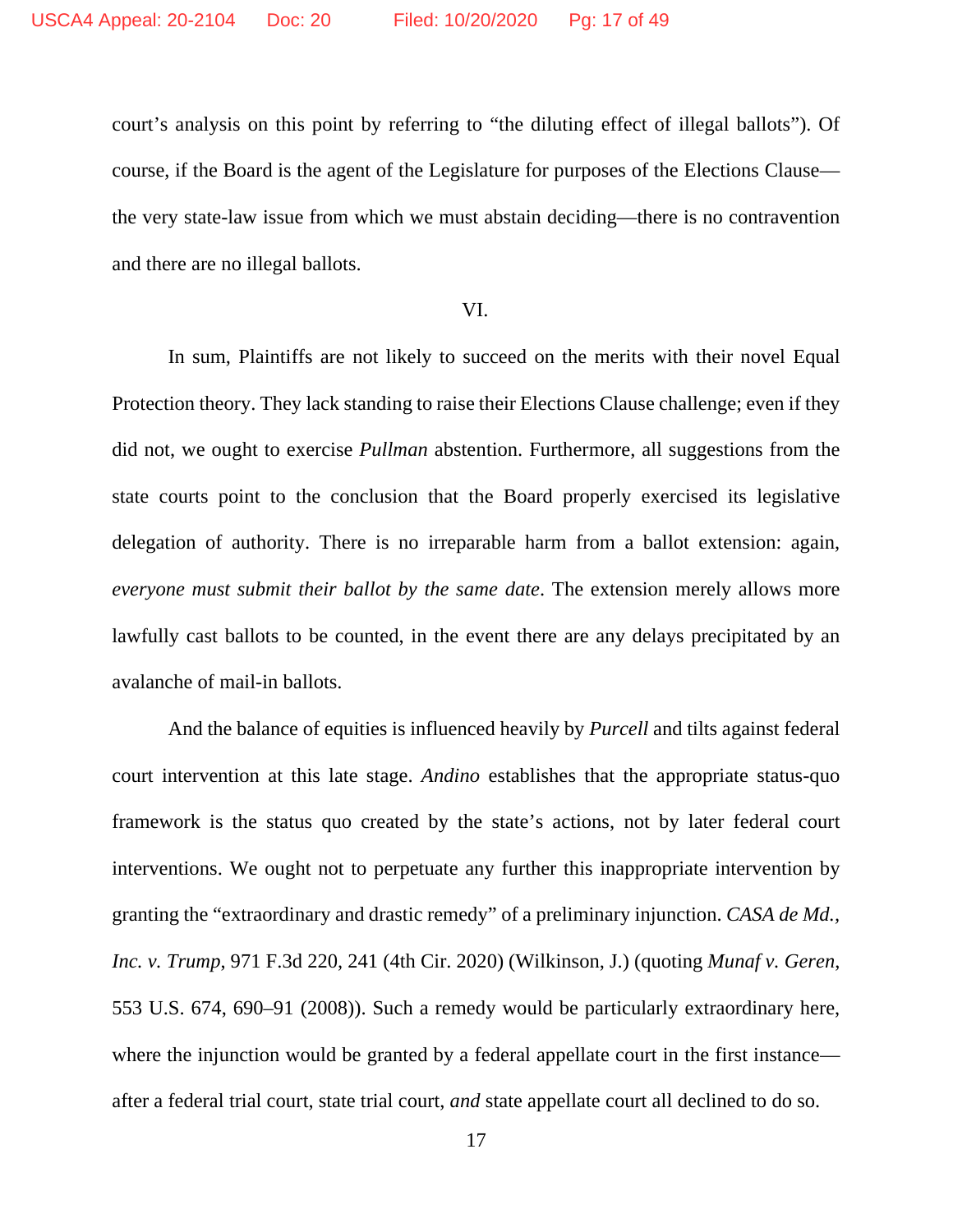And even if reasonable minds can disagree on the merits, an injunction is still inappropriate here. The district court believed that Plaintiffs were *likely to succeed* on their equal protection claims. But, pursuant to *Purcell*, the court concluded that injunctive relief was inappropriate at this late date. *Moore*, 2020 WL 6063332, at \*1. We rightfully do not disturb that sound judgment from a judge who has been thoughtfully considering these matters for months. Nor need we: the state appellate court has itself exercised control over this matter and the Supreme Court of North Carolina stands ready to act thereafter. As the district court wisely recognized, there is no need, in the middle of an ongoing election, for the federal courts to intervene into the voting affairs of North Carolina.

Accordingly, this Court must deny the requested injunction. To do otherwise would risk endangering a great many of our doctrines, to say nothing of the health of the voters of North Carolina as they attempt to safely exercise their right to vote.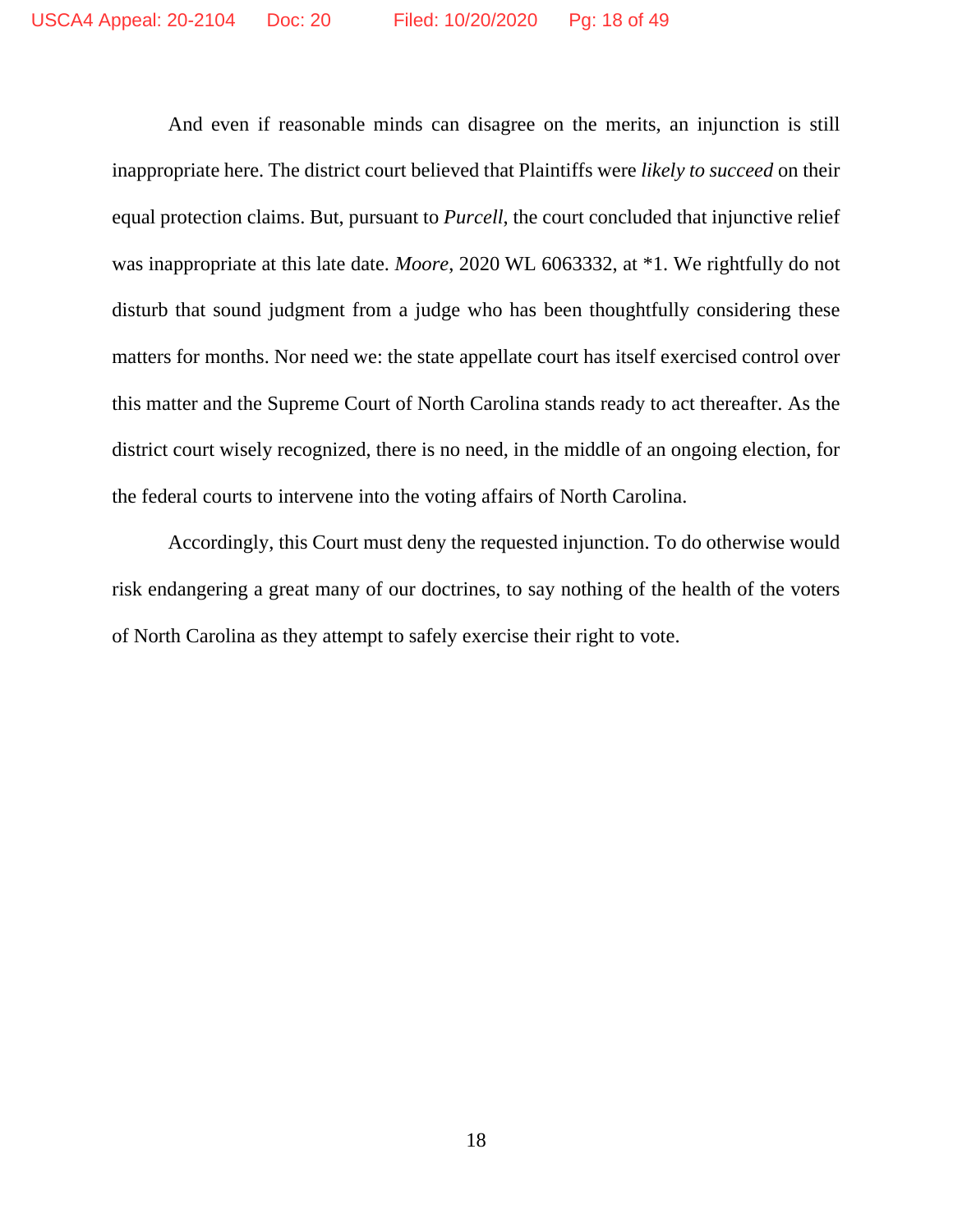DIANA GRIBBON MOTZ, Circuit Judge, concurring in the denial of emergency injunctive relief:

I concur in full with Judge Wynn's excellent opinion for the court. I write separately to reiterate just two points.

First, recent actions of the Supreme Court make clear that it is up to a state to decide what election procedures are in effect on Election Day, and not federal courts. *See, e.g.*, *Republican Party of Pa. v. Boockvar, Sec. of Pa.*, No. 20A54, 592 U.S. --- (Oct. 19, 2020); *Andino v. Middleton*, No. 20A55, 2020 WL 5887393 (U.S. Oct. 5, 2020). Indeed, in a case strikingly similar to this one, the Supreme Court recently declined to grant a stay where "the state election officials support the challenged decree." *Republican Nat'l Comm. v. Common Cause Rhode Island*, No. 20A28, 2020 WL 4680151 (U.S. Aug. 13, 2020). So too here. The North Carolina legislature by statute conferred authority on the Board of Elections to "exercise emergency powers to conduct an election in a district where the normal schedule is disrupted by" a "natural disaster." N.C. Gen. Stat. § 163-27.1. That two individual legislators disagree with this delegation of power by the legislature is of no moment: "individual members [of a state legislature] lack standing to assert the institutional interests of a legislature" absent clear authorization. *Virginia House of Delegates v. Bethune-Hill*, 139 S. Ct. 1945, 1953 (2019).

Second, the plaintiffs' equal protection argument is deeply troubling. Quite unlike the ordinary challenge to state election procedures, plaintiffs here have not asserted *any* injury to their fundamental right to vote. *See Anderson v. Celebrezze*, 460 U.S. 780, 789 (1983). Rather, they challenge measures that remove burdens on other citizens exercising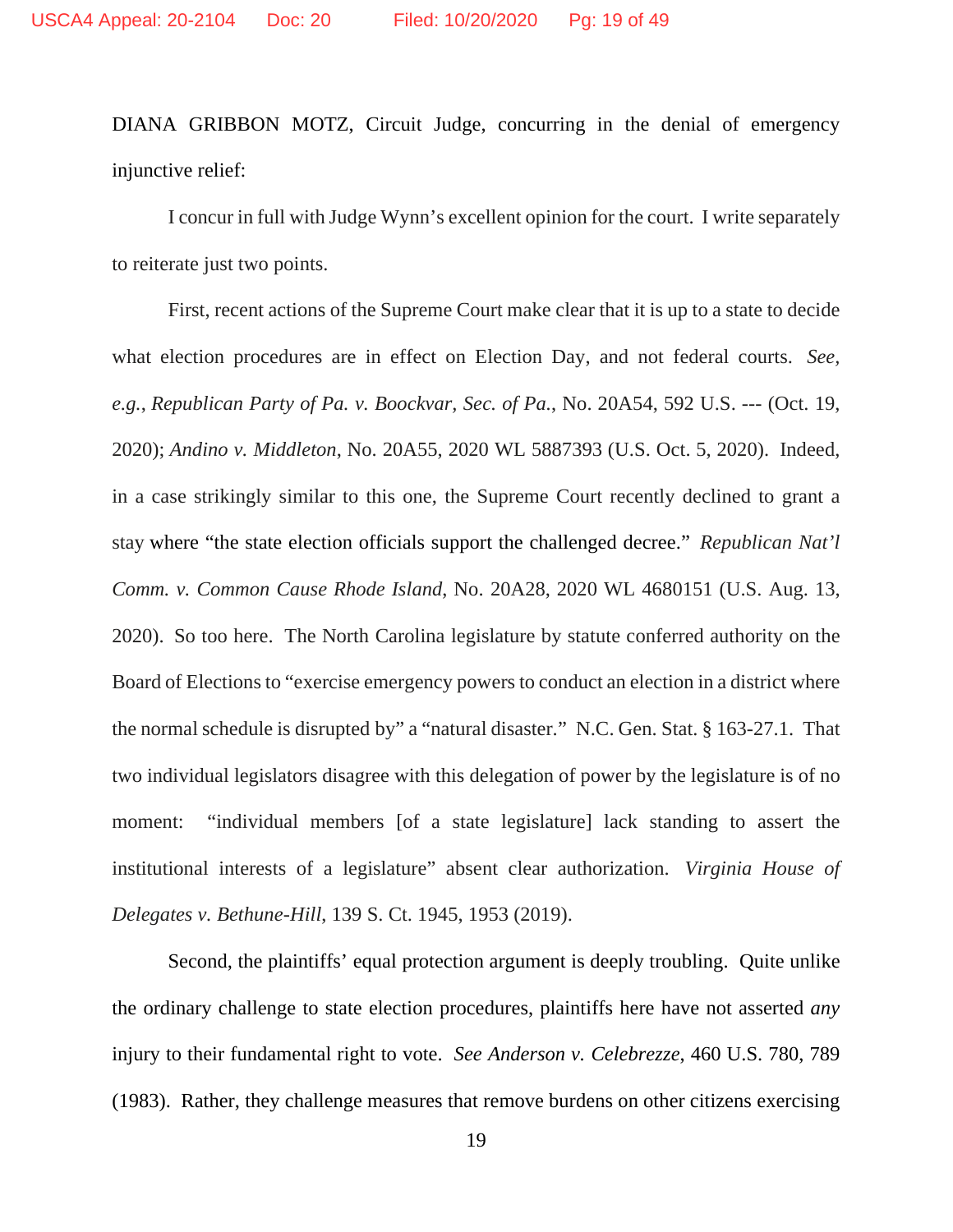their right to vote. The dissent seeks to recast these measures, aimed at maximizing citizens' ability to have "a voice in the election," *Wesberry v. Sanders*, 376 U.S. 1, 17 (1964), as ones with nefarious "diluting effect[s]," Dissenting Op. at 43 (quoting *Gray v. Sanders*, 372 U.S. 368, 380 (1963)). Not so. To be sure, a state "may not, by later arbitrary and disparate treatment, value one person's vote over that of another." *Bush v. Gore*, 531 U.S. 98, 105 (2000). But if the extension went into effect, plaintiffs' votes would not count for less *relative to other North Carolina voters.* This is the core of an Equal Protection Clause challenge. *See Reynolds v. Sims*, 377 U.S. 533, 568 (1964) ("Simply stated, an individual's right to vote . . . is unconstitutionally impaired when its weight is in a substantial fashion diluted *when compared with* votes of citizens living on other parts of the State.") (emphasis added). The extension does not dilute some votes relative to others — rather, it has the same effect on all North Carolina voters.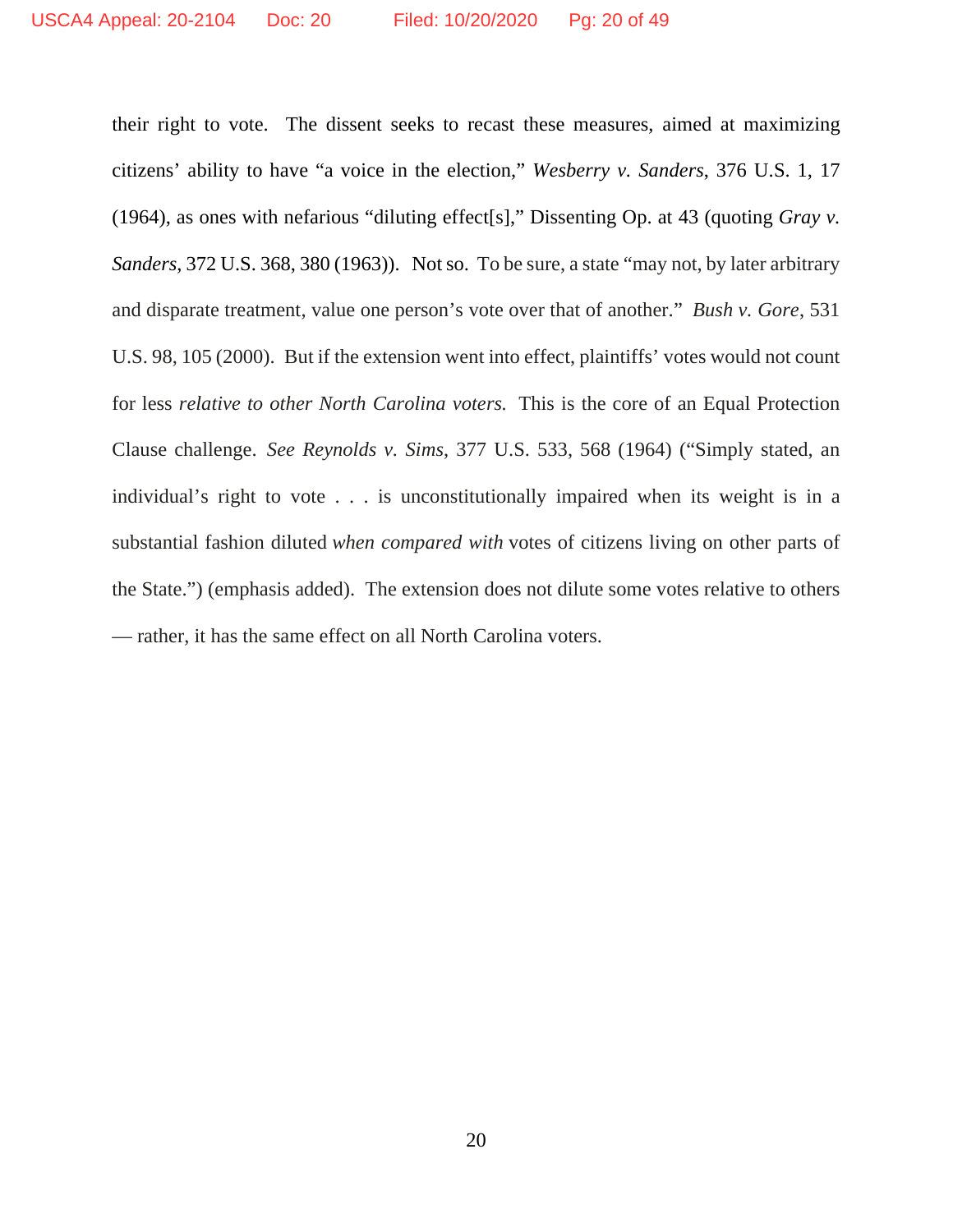WILKINSON and AGEE, Circuit Judges, with whom NIEMEYER, Circuit Judge, joins, dissenting:

We dissent from the court's grant of a hearing *en banc* in this case and the failure of the court to grant appellants' motions for injunctions against the North Carolina State Board of Elections pending appeal. Because of this case's importance, we judge it is necessary to lay out our reasoning with clarity. This course is necessary in order to draw attention to the accelerating pace of pre-election litigation in this country and all the damaging consequences ensuing therefrom.<sup>1</sup>

Here, as in *Andino v. Middleton*, No. 20A55, 2020 WL 5887393 (U.S. Oct. 5, 2020), we are faced with nonrepresentative entities changing election law immediately preceding or during a federal election. In making those changes, they have undone the work of the elected state legislatures, to which the Constitution clearly and explicitly delegates the power to "prescribe[]" "[t]he Times, Places and Manner of holding Elections." U.S. Const. art. I, § 4, cl. 1. The Constitution does not assign these powers holistically to the state governments but rather pinpoints a particular branch of state government—"the Legislatures thereof." *Id.* Whether it is a federal court—as it was in *Andino*—or a state election board—as it is here—does not matter; both are unaccountable entities stripping

<sup>1</sup> Two cases are consolidated before us: *Moore v. Circosta*, No. 20-2107, and *Wise v. Circosta*, No. 20-2104. For the sake of concision, we refer to Timothy Moore, Speaker of the North Carolina House of Representatives, and Philip Berger, President Pro Tempore of the North Carolina Senate, as the "legislative leader plaintiffs" and all the individual voter plaintiffs in both cases as the "voter plaintiffs." The defendants in both cases are the North Carolina State Board of Elections and its officers, members, and Chair, whom we refer to collectively as "the Board."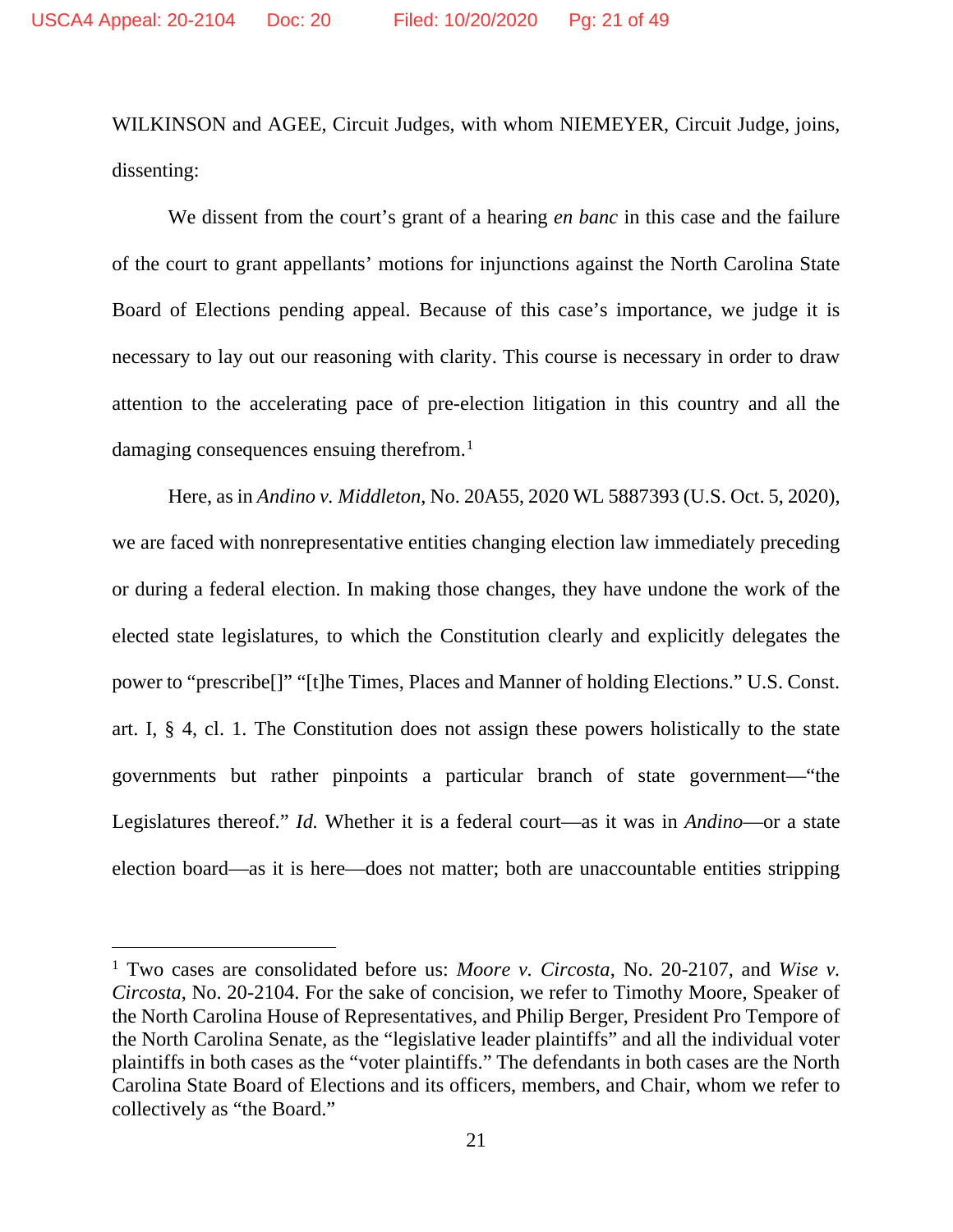power from the legislatures. They are changing the rules of the game in the middle of an election—exactly what *Purcell v. Gonzalez*, 549 U.S. 1 (2006), counsels against. By the time the Board changed the rules, voters had cast over 150,000 ballots in North Carolina.

Let's understand the strategy that is being deployed here. The status quo is the election law enacted by the North Carolina General Assembly. The Constitution grants state legislatures that power. Principles of democratic accountability reinforce it. The fair notice to all voters of election ground rules well in advance of Election Day commend it.

Then along come the disruptive efforts of federal courts or, in this case, a state election board to upend the set rules right in the middle of an election. The disruptors then hail their action as the new status quo, which is (the irony of this is rich) claimed to be beyond any power of disturbance.

It takes no special genius to know what this insidious formula is producing. Our country is now plagued by a proliferation of pre-election litigation that creates confusion and turmoil and that threatens to undermine public confidence in the federal courts, state agencies, and the elections themselves.

Only by repairing to state legislative intent can we extricate ourselves from this debilitating condition. The statutes of state legislatures are our sole North Star. When, as here, the plain wording of those enactments is transgressed, the entire body politic pays a grievous price. In the service of policy objectives, the majority is stripping state legislatures of the responsibility our founding charter has assigned them. And in so doing, it has encouraged others to regard state statutes as little more than advisory and for pre-election litigants fair game.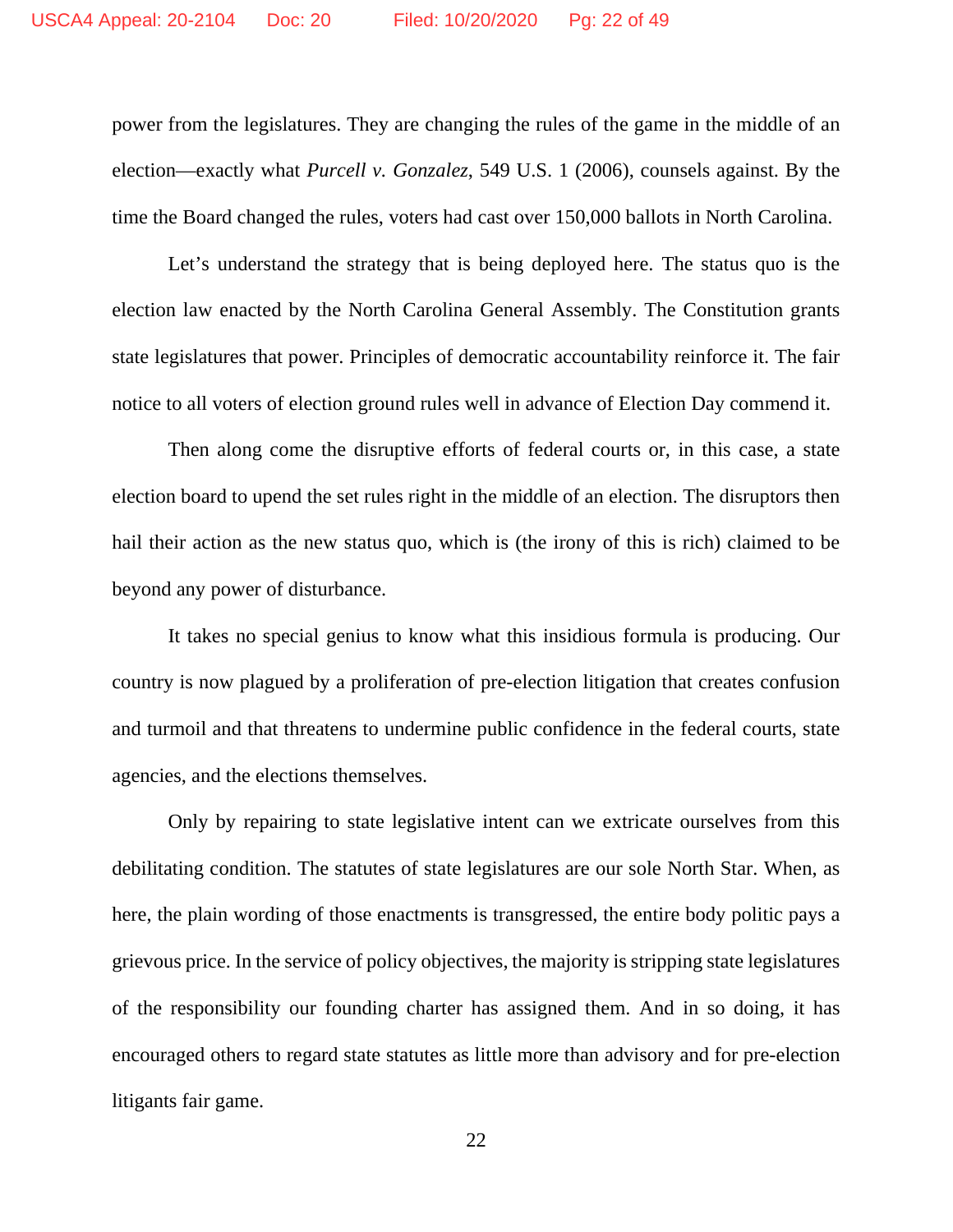Sometimes the state legislature will be in the hands of one party. Sometimes it will be in the hands of the other. Sometimes control may be divided. It matters not. These laws are what we as a nation have to live by, and to witness our democratic dissolution in this manner is heart-rending for the many good Americans of all persuasions who still view partisan advantage as subordinate to their country's lasting welfare.

As for *Scarnati v. Boockvar*, No. 20A53, 2020 WL 6128194 (U.S. Oct. 20, 2020), where a stay was denied by the Supreme Court on a 4-4 vote: the circumstances here are materially different. For one thing, the petition in *Boockvar* was brought to the court by representatives of a single house of the Pennsylvania legislature, whereas here representatives of both houses are united in their petition before the courts. In addition, the questionable circumstances that plainly indicated a state agency's subversion of the state legislature's intent were not present in the Pennsylvania case. The agency's extension of the statutory receipt deadline for mailed absentee ballots was twice as long as in the Pennsylvania suit. Nor did the Pennsylvania action involve the elimination by an agency of a statutory witness signature requirement. In short, this case presents a clean opportunity for the Supreme Court to right the abrogation of a clear constitutional mandate and to impart to the federal elections process a strong commitment to the rule of law.

Allowing the Board's changes to go into effect now, two weeks before the election and after half a million people have voted in North Carolina, would cause yet further intolerable chaos. Thus for the reasons that follow, we dissent and would grant the request for an injunction pending appeal. We urge plaintiffs to take this case up to the Supreme Court immediately. Not tomorrow. Not the next day. Now.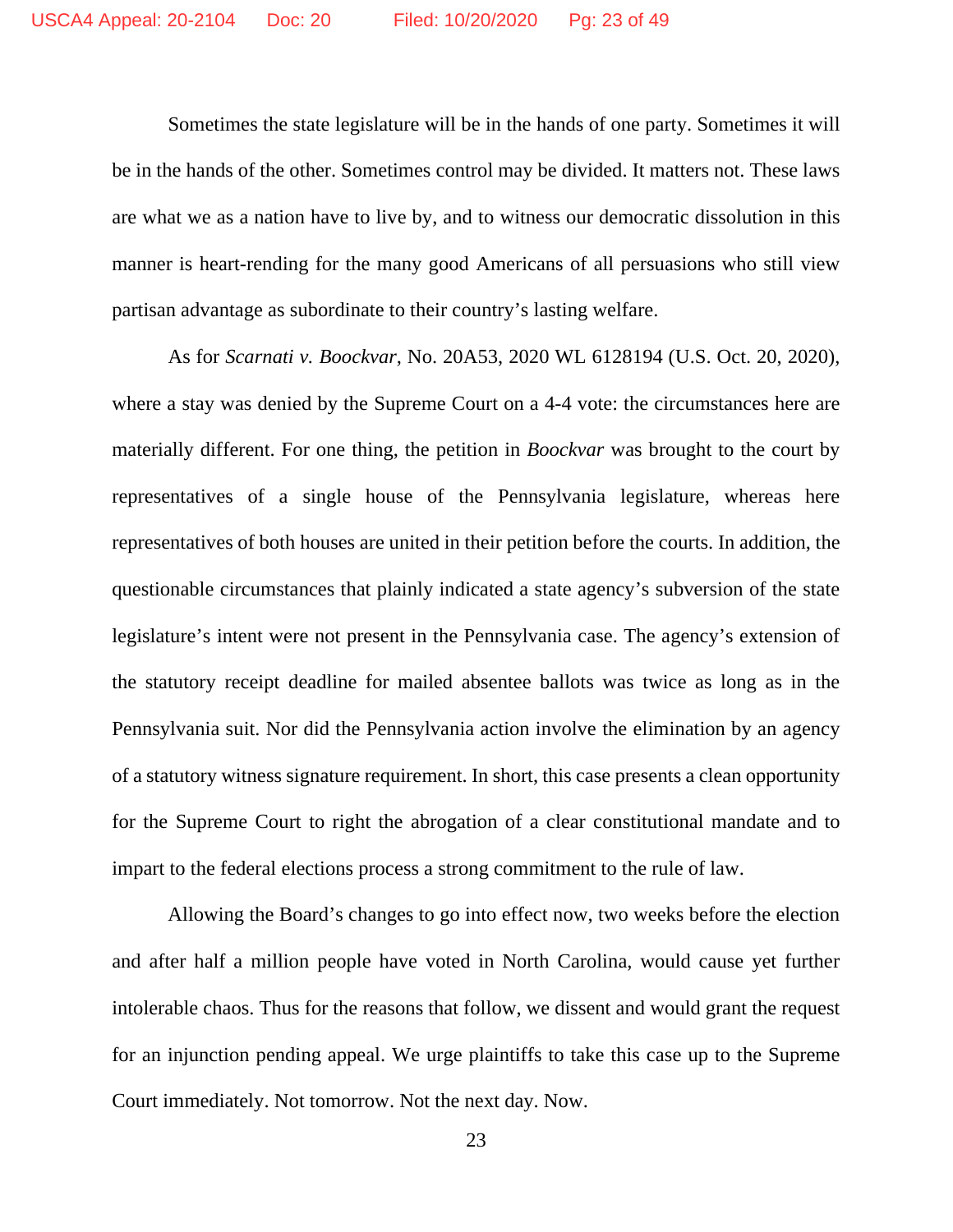I.

## A.

On June 12, 2020, Governor Roy Cooper signed into law the Bipartisan Elections Act of 2020 (Bipartisan Elections Act), in which an overwhelming bipartisan majority of the General Assembly amended North Carolina's election procedures. *See* 2020 N.C. Sess. Laws § 2020-17. Responding to the COVID-19 pandemic, the bill altered the state's election law to facilitate safe voting, while maintaining the integrity of the state's elections. In one key part, the law reduced the witness requirement for absentee ballots from two witnesses to one witness on the condition that the witness include his or her name and address with their signature. *See id.* § 1.(a). The General Assembly also left in place the deadline for receipt of absentee ballots postmarked on or before Election Day; that deadline continued to be "three days after the election by 5:00 p.m." N.C. Gen. Stat. § 163-  $231(b)(2)b.$ 

A series of state and federal lawsuits followed the passage of this law, challenging its contents as well as unchanged provisions of North Carolina's election code.

In the first federal case, Democracy North Carolina and several North Carolinian voters sued the Board in the Middle District of North Carolina. The court allowed the Speaker of the North Carolina House of Representatives (Speaker) and the President Pro Tempore of the North Carolina Senate (President Pro Tempore) to intervene in the case. On August 4, Judge Osteen issued an order granting in part and denying in part the preliminary injunction requested by the plaintiffs. *See Democracy N.C. v. N.C. State Bd. of Elections*, No. 1:20-CV-457, 2020 WL 4484063, at \*64 (M.D.N.C. Aug. 4, 2020). He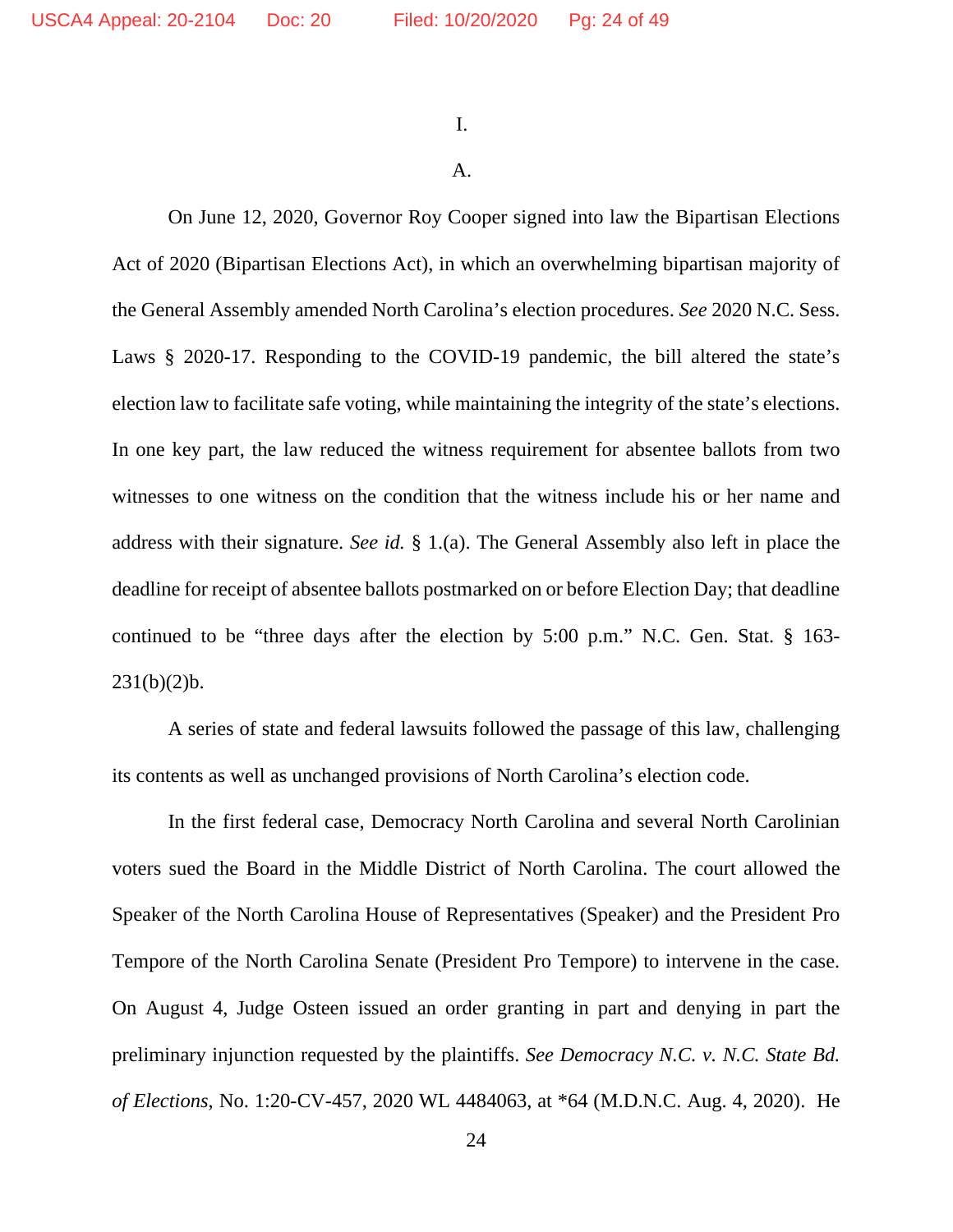upheld the one-witness requirement as constitutional and declined to supplant the legislature by ordering the establishment of contactless drop boxes. *Id.* at \*36, \*45.

B.

Not even a week after Judge Osteen issued his opinion and order, the North Carolina Alliance for Retired Americans and a different set of individual voters filed suit against the State Board of Elections in the North Carolina Superior Court for the County of Wake. On August 12, the Speaker and the President Pro Tempore filed a notice of intervention as of right. On August 18, the plaintiffs requested a preliminary injunction and filed briefing and evidence in support on September 4. On September 22, the plaintiffs and the Board defendants jointly moved for entry of a consent decree. The legislative defendantintervenors opposed entry of the decree.

The consent decree ordered three changes to North Carolina's election procedures.<sup>2</sup> First, the decree extended the statutory receipt deadline for mailed absentee ballots postmarked on or before Election Day by six days. *Moore* Appellant App. at 35. That change trebled the legislature's receipt deadline from three days to nine. Second, the decree effectively eliminated the witness requirement for absentee ballots by creating a cure process through which voters could—without a witness—self-certify their ballots. *See id.* at 36. Third, the decree required the establishment of "a separate absentee ballot drop-off station at each one-stop early voting location and at county board offices." *Id.*

 $2$  These changes were outlined in three Board memoranda: the September 2020-19 memo, the Numbered Memo 2020-22, and the Numbered Memo 2020-23.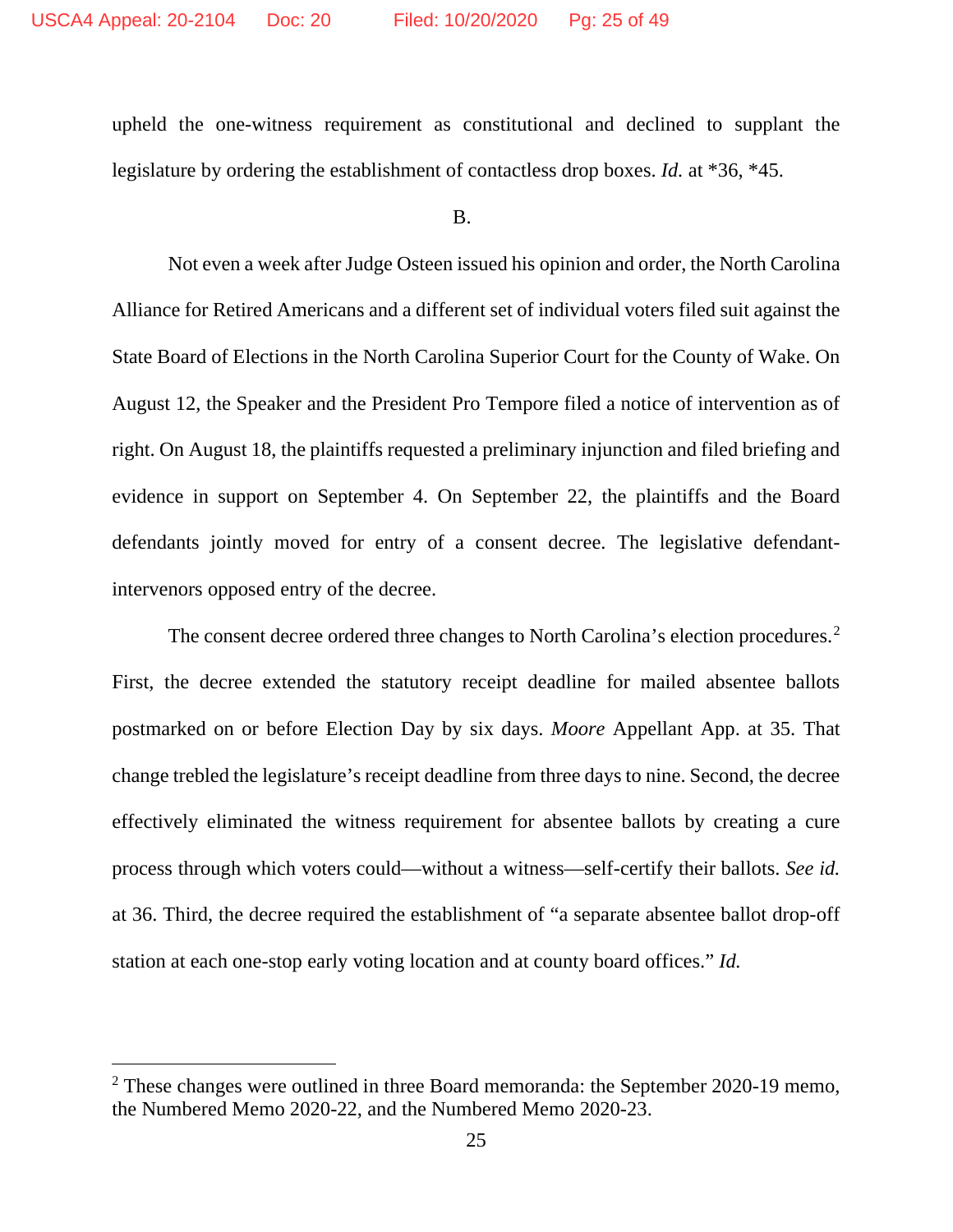On September 26, the Speaker and the President Pro Tempore along with three individual voters sought a TRO and preliminary injunction in the Eastern District of North Carolina to prohibit the implementation of these changes.

On October 2, the state court entered the consent judgment, which it explained in an October 5 opinion. The North Carolina Court of Appeals issued an administrative stay against the consent decree on October 16, 2020, and lifted it without opinion on October 19, 2020.

On October 3, Judge Dever, the federal judge in the Eastern District of North Carolina, granted the requested TRO enjoining the implementation of the State Board's three memoranda until October 16, 2020, and transferred the case to Judge Osteen to hold preliminary injunction hearings in conjunction with *Democracy N.C. Moore v. Circosta*, No. 5:20-CV-507-D, 2020 WL 5880129, at \*9 (E.D.N.C. Oct. 3, 2020). Without considering plaintiffs' Elections Clause claim, Judge Dever found their Equal Protection Clause arguments "persuasive." *Id.* at \*5. He found that, by changing election rules after the North Carolina election had begun, the Board "ignored the statutory scheme and arbitrarily created multiple, disparate regimes under which North Carolina voters cast absentee ballots." *Id.* at \*7. These actions led to a high likelihood of "a debasement or dilution of the weight of a citizen's vote," *id.* at \*6 (quoting *Reynolds v. Sims*, 377 U.S. 533, 554 (1964)), and an "arbitrary or disparate treatment of members of [the state's] electorate," *id.* (quoting *Bush v. Gore*, 531 U.S. 98, 105 (2000) (per curiam)) (alteration in original). The court issued the TRO as necessary "to maintain the status quo." *Id.* at \*7 (citing *Purcell v. Gonzalez*, 549 U.S. 1, 4–6 (2006) (per curiam)).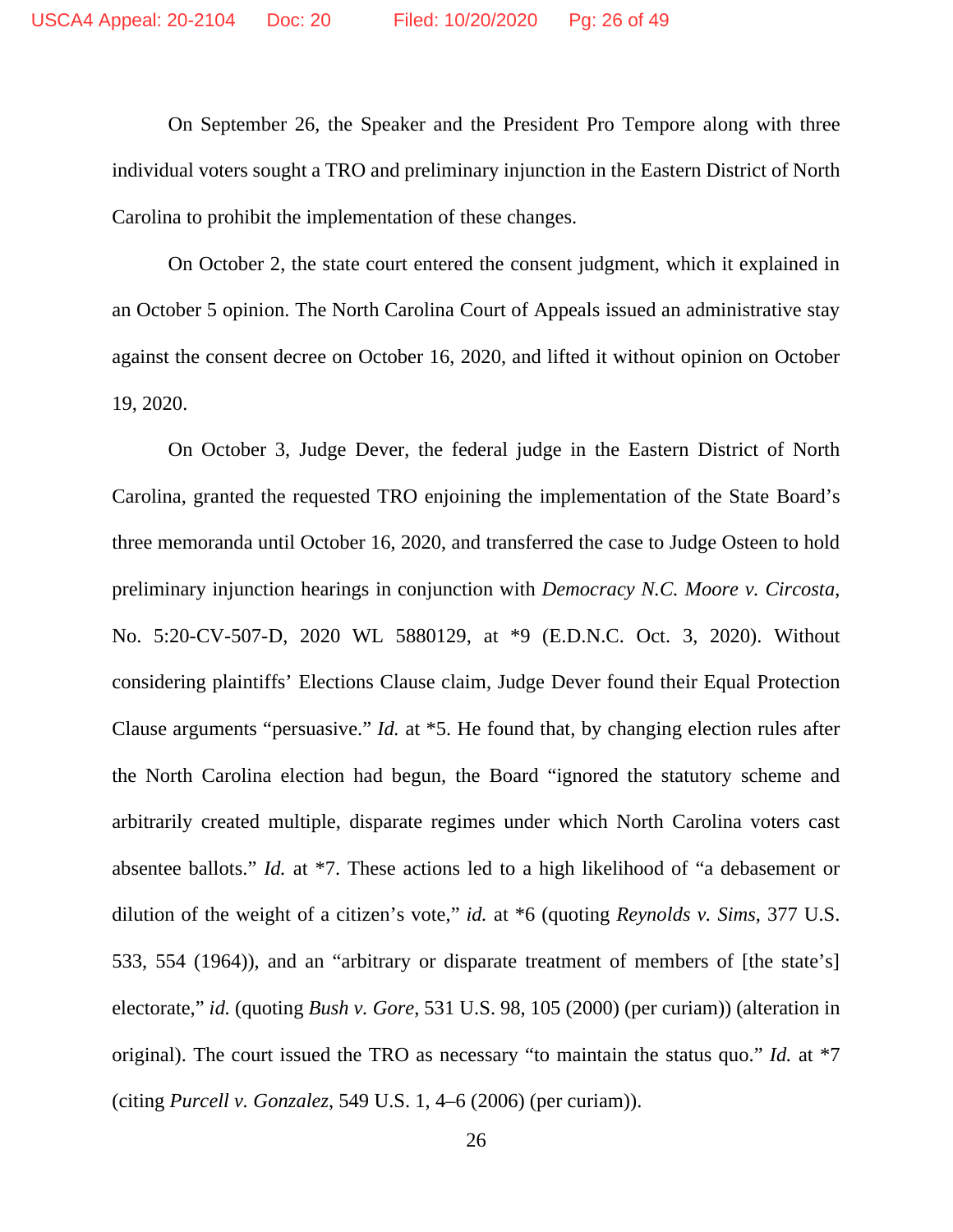C.

After hearings, Judge Osteen denied the preliminary injunction. He rejected the defendant Board's arguments that (1) the court lacked jurisdiction, (2) abstention was appropriate, and (3) collateral estoppel barred the plaintiffs' claims. *Moore* Appellant App. at 93–101. In *Democracy North Carolina*, Judge Osteen issued an All Writs Act injunction that prohibited the Board from instituting the witness requirement cure procedure, and that injunction is not before this court on appeal. We note, however, that Judge Osteen found that the Board (1) "mischaracterize[ed]" his August 4 "injunction in order to obtain contradictory relief in another court," *Wise* Appellant App. at 386, and (2) misrepresented to him the arguments that it made to the state court, *see id.* at 388–89.

Considering the voter plaintiffs' Equal Protection Clause claims first, Judge Osteen found that none had standing on their vote dilution theory, but that they did have standing on their arbitrary and disparate treatment theory. *Id.* at 107–08. The voter plaintiffs articulated a cognizable injury for that theory because they had already cast their absentee ballots and thus had to meet a different standard for voting than the absentee voters who had not yet voted when the Board issued its changes in September. *Id.* at 111–14. On the Elections Clause claim, the court held that the legislative leaders lacked standing because "[t]he General Assembly ha[d] not directly authorized Plaintiffs to represent its interests in this specific case," but rather its statutory authorization covered only intervening as defendants when the constitutionality of a North Carolina statute was challenged. *Id.* at 140–43.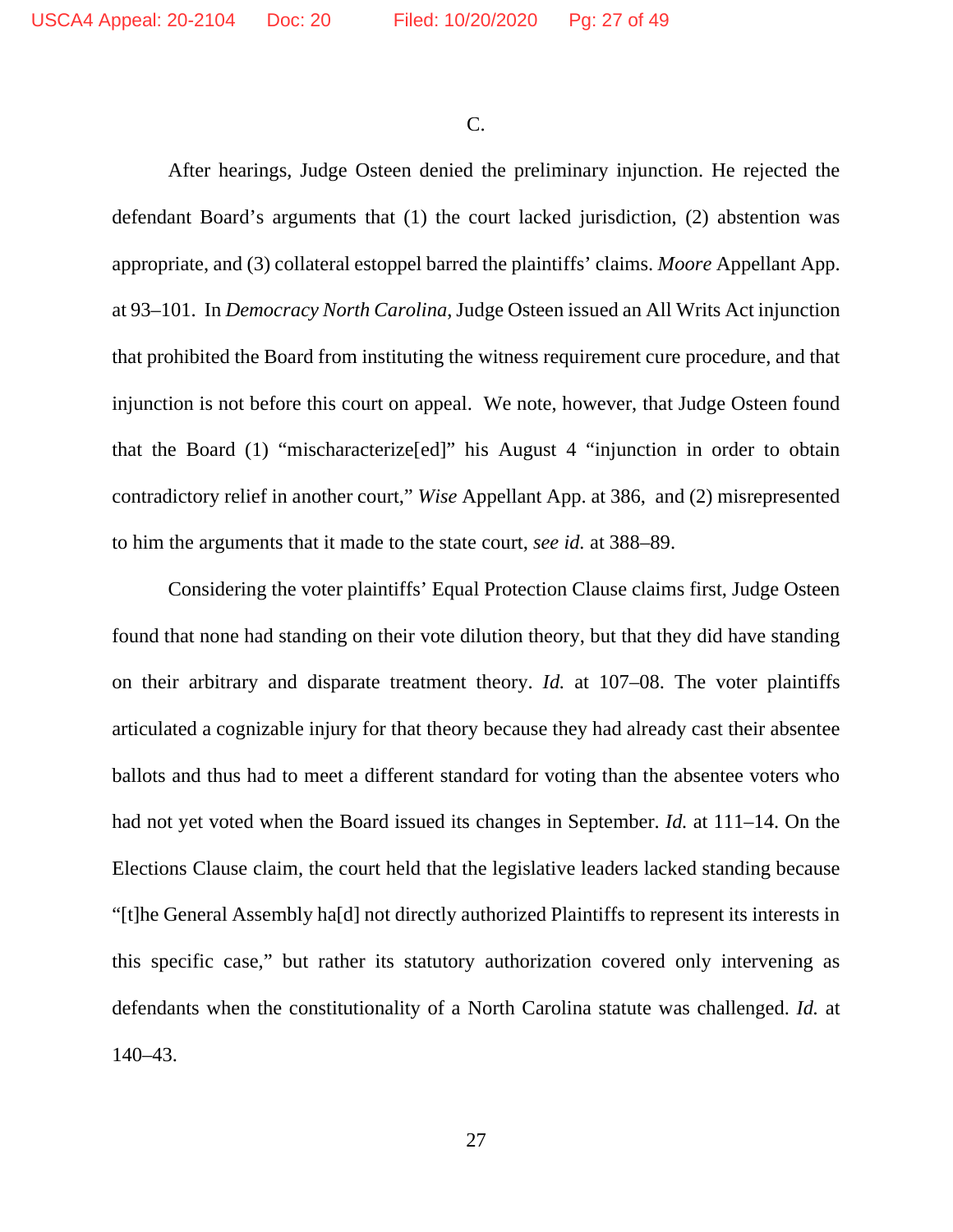Judge Osteen found that the voter plaintiffs had established a likelihood of success on the merits. *Id.* at 121. The Board's actions were arbitrary because its witness cure process contravened the duly enacted laws of the state legislature. *See id.* at 122–23. The Board's procedure allowed votes for which there was no witness at any point in the process, and this created a preferred class of voters. *Id.* at 124. Judge Osteen noted that his August 4 injunction did not require the Board to do this, so it could not be the basis of settling the state court lawsuit through the consent decree, which he characterized as "secretlynegotiated." *Id.* at 83, 124. The extension of the ballot deadline was also arbitrary because the change "contravene[d] the express deadline established by the General Assembly." *Id.* at 126. Since these constitutional violations could not be remedied after the election, he found that the voters would suffer irreparable harm. *Id.* at 134. However, he found that the balance of the equities weighed against relief because he believed the *Purcell* principle, which bars courts from changing election rules shortly before federal elections, applied to prohibit him from entering an injunction so close to an election. *Id.* at 135–37.

Despite not finding standing for the legislative plaintiffs, Judge Osteen nevertheless addressed the merits of the Elections Clause claim and found that the Board had exceeded its authority under North Carolina law because its rules had created "an unnecessary conflict with the legislature's choice" when it was under a statutory mandate to minimize conflict with the state's election law. *Id.* at 154.

On October 15, the legislative leaders and the voter plaintiffs filed a notice of appeal and requested an injunction pending resolution of their appeal to preserve the status quo.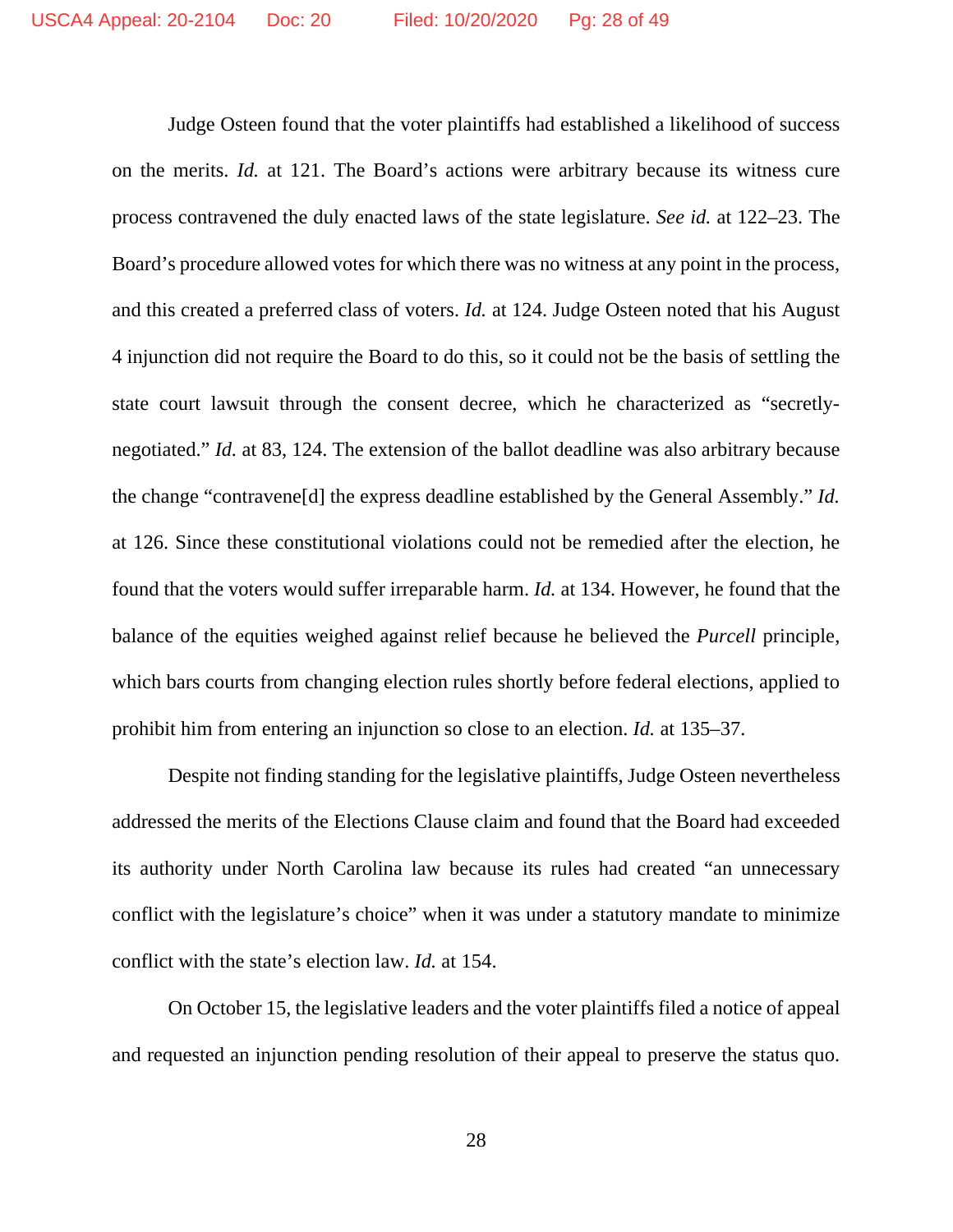We have jurisdiction pursuant to 28 U.S.C.  $\S$  1292(a)(1) to review the denial of a preliminary injunction.

#### II.

As a preliminary matter, the Board defendants present two reasons why the district court could not hear plaintiffs' claims. First, they argue that plaintiffs are collaterally estopped from making their Equal Protection Clause argument in light of the North Carolina state court decision. Second, they argue that the voter plaintiffs do not have standing to seek relief. For the reasons discussed herein, they are mistaken.

## A.

Collateral estoppel does not bar plaintiffs from raising their Equal Protection Clause claim in federal court. We look to the preclusion law of North Carolina to make this determination because "the Full Faith and Credit Act requires that federal courts give the state-court judgment . . . the same preclusive effect it would have had in another court of the same State." *Parsons Steel, Inc. v. First Ala. Bank*, 474 U.S. 518, 525 (1986). In North Carolina, under the doctrine of collateral estoppel, "the determination of an issue in a prior judicial or administrative proceeding precludes the relitigation of that issue in a later action, provided the party against whom the estoppel is asserted enjoyed a full and fair opportunity to litigate that issue in the earlier proceeding." *Whitacre P'ship v. Biosignia, Inc.*, 591 S.E.2d 870, 880 (N.C. 2004). Defendants must establish that all requirements are satisfied. *Thomas M. McInnis & Assocs. v. Hall*, 349 S.E.2d 552, 557 (N.C. 1986).

In the instant case, the Board is attempting to collaterally estop the voter plaintiffs from arguing that its rule changes and the state court consent decree violate their rights to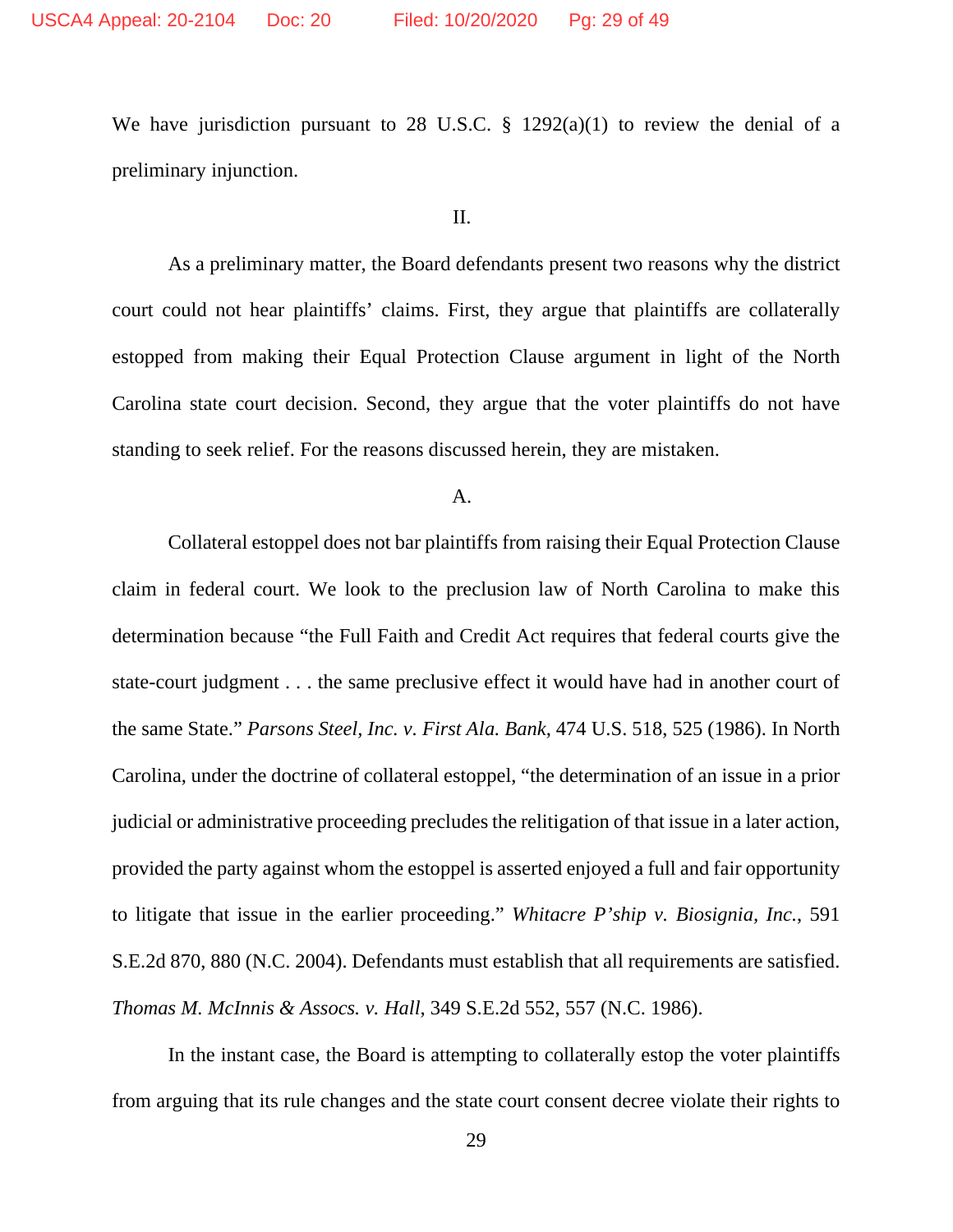vote under the Equal Protection Clause. Those voters were not party to the state court litigation, so the Board must show that the voter plaintiffs in the instant case "[a]re in privity with parties" to the state court case—that is, the legislative leaders. *Id.*

In its broad contours, "'privity' for purposes of . . . collateral estoppel 'denotes a mutual or successive relationship to the same rights of property.'" *Hales v. N.C. Ins. Guar. Ass'n*, 445 S.E.2d 590, 594 (N.C. 1994) (quoting *Settle ex rel. Sullivan v. Beasley*, 308 S.E.2d 288, 290 (N.C. 1983)). The North Carolina Supreme Court has said that "interest[] in the same question" is not sufficient to establish privity. *State ex rel. Tucker v. Frinzi*, 474 S.E.2d 127, 130 (N.C. 1996) (quoting 47 Am. Jur. 2d *Judgments* § 663 (1995)). The defendants point to no shared property rights between the legislative leaders and the voter plaintiffs and offer only out-of-state precedent for the proposition that these parties' relationship is one that can give rise to privity. Since the general rule in American law is one of nonparty preclusion in only "limited circumstances," *Taylor v. Sturgell*, 553 U.S. 880, 898 (2008), we decline to so extend North Carolina privity law and find that the voter plaintiffs are not collaterally estopped from bringing their Equal Protection Clause claim.

We also agree with Judge Osteen's conclusion that the legislative plaintiffs are not collaterally estopped from bringing their Elections Clause claim, and we reject defendants' arguments to the contrary. As the Supreme Court explained in *Arizona v. California*, 530 U.S. 392, 414 (2000), the general American rule is that "consent judgments ordinarily support claim preclusion but not issue preclusion." *Id.* (quoting 18 Charles Alan Wright, Arthur R. Miller, & Edward H. Cooper, *Federal Practice and Procedure* § 4443, pp. 384- 85 (1981)). Although the consent decree discusses the release of claims *against* the Board,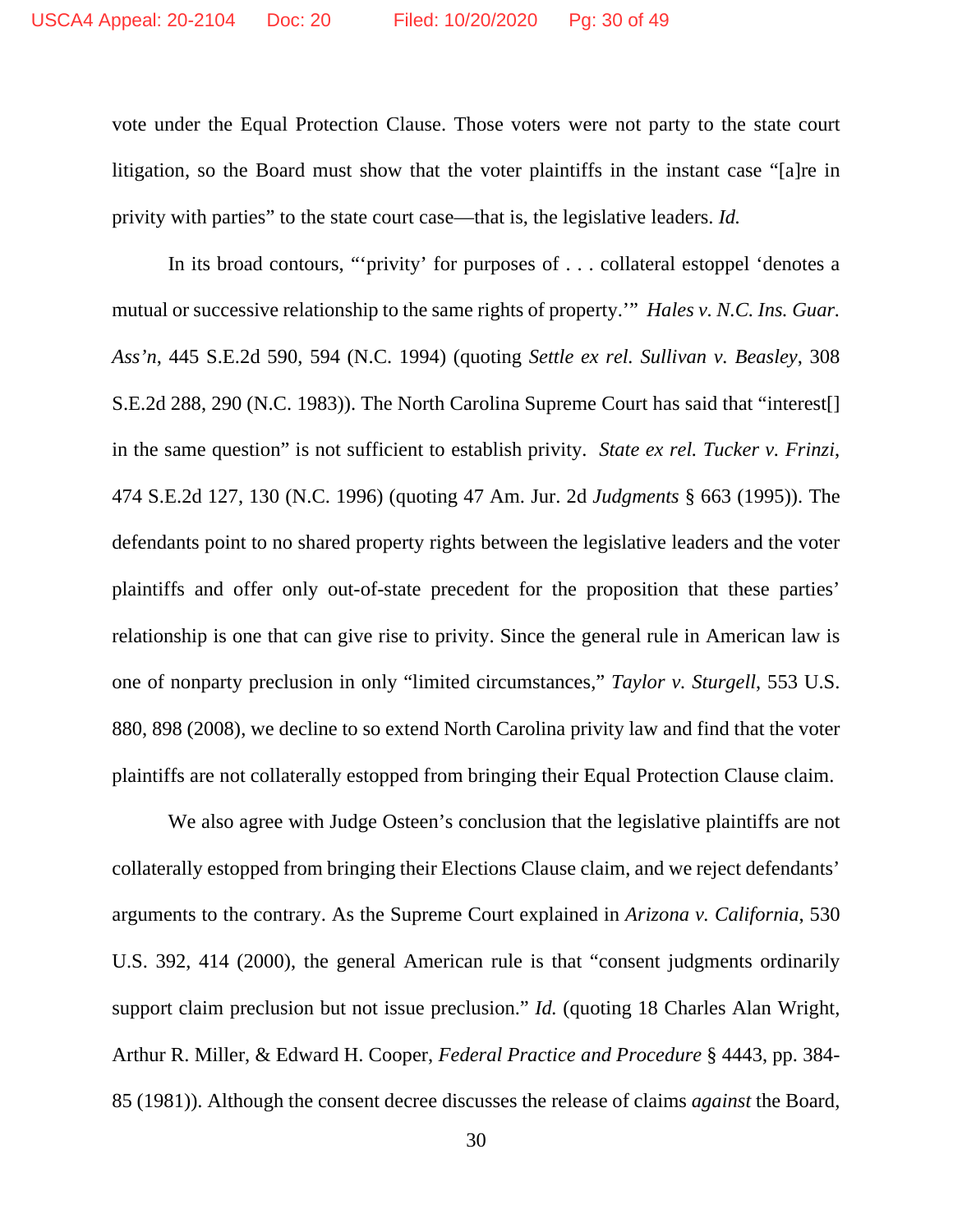it evinces no intent to preclude the legislative leaders from litigating their Election Clause claim in subsequent litigation. And the legislative leaders never consented to or signed the consent decree. *See Nash Cty. Bd. of Editors v. Biltmore Co.*, 640 F.2d 484 (4th Cir. 1981) (under North Carolina law a "lack of actual consent" negates preclusion). And even if the consent decree *could* have preclusive effect, our review of the record suggests that the legislative plaintiffs did not have "a full and fair opportunity to litigate that issue in the earlier proceeding," *Whitacre P'ship*, 591 S.E.2d at 880. The state court addressed the legislative leaders' Election Clause argument in a single conclusory sentence without any analysis. Under North Carolina preclusion law, plaintiffs are not barred from relitigating the important Elections Clause issues they raise in this case.

#### B.

Article III of the U.S. Constitution limits federal courts to resolving "cases and controversies," of which "[t]he doctrine of standing is an integral component." *Miller v. Brown*, 462 F.3d 312, 316 (4th Cir. 2006). As the parties invoking federal jurisdiction, plaintiffs "bear[] the burden of establishing standing." *Id.* To do so, they must show that their injury is (1) "actual[,]  $\dots$  not conjectural or hypothetical, (2)  $\dots$  traceable to the challenged conduct[,] and (3)" redressable by a favorable court order. *Id.* (citing *Lujan v. Defenders of Wildlife*, 504 U.S. 555, 560–61 (1992)). We first address the legislative leaders' standing to bring the Elections Clause claim and then turn to the voters' standing to bring the Equal Protection Clause claim.

The Speaker and the President Pro Tempore have standing to bring a challenge under the Elections Clause. Under North Carolina law, the Speaker and the President Pro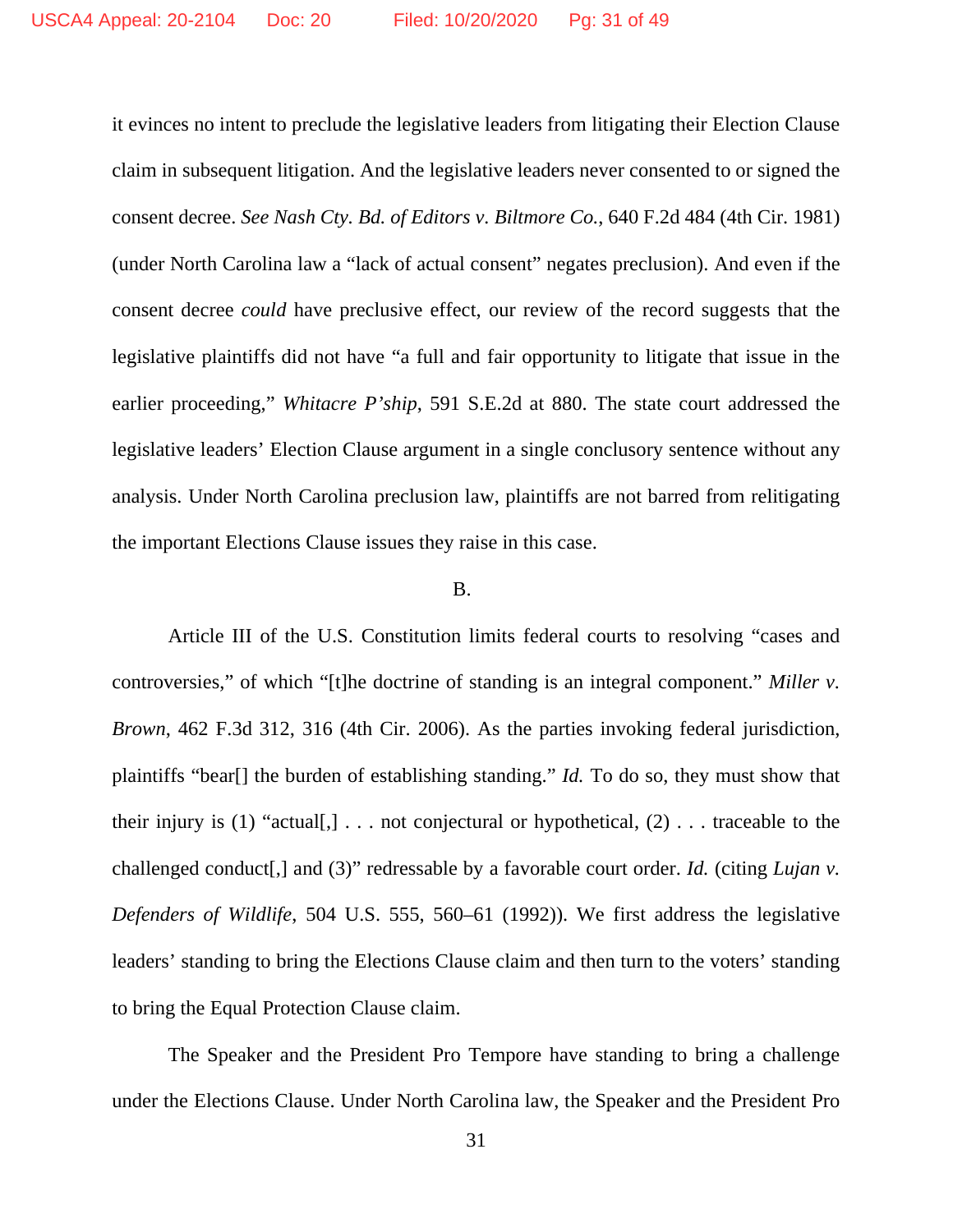Tempore jointly represent the interests of the General Assembly of North Carolina and can pursue those interests in court. *See* N.C. Gen. Stat. § 1-72.2. Although the General Assembly did not authorize this particular suit, that is just one possible indicium of institutional injury, not a requirement. It is sufficient that the General Assembly authorized them to represent their interests in court. And, unlike *Virginia House of Delegates v. Bethune-Hill*, 139 S. Ct. 1945 (2019), in which a closely-divided Court did not find standing, the legislative leaders in this case represent both houses and are asserting an interest of the legislature *qua* legislature, not one of the state. Thus, this case is more analogous to *Arizona State Legislature v. Arizona Independent Redistricting Commission*, 576 U.S. 787 (2015), in which the Court did finding legislative standing.

In analyzing legislative standing, the Supreme Court has applied the same framework from *Lujan* that governs general standing analysis. *See Ariz. State Legislature*, 576 U.S. at 799–800. The legislative leaders maintain that the General Assembly has been injured by the Board usurping their authority under the Elections Clause to set "[t]he Times, Places and Manner of holding Elections" because the Board's rule changes contravene the recently enacted election statute. Like the Arizona Legislature with its redistricting plan, the North Carolina General Assembly claims its election timeline and witness requirement have been "completely nullified" by impermissible executive action. *Id.* at 803 (quoting *Raines v. Byrd*, 521 U.S. 811, 823 (1997)). This is a sufficiently concrete infringement on the General Assembly's constitutional prerogatives to proceed to the merits. And the traceability and redressability prongs are also met because an injunction against the implementation of the Numbered Memoranda would return the electoral procedures to the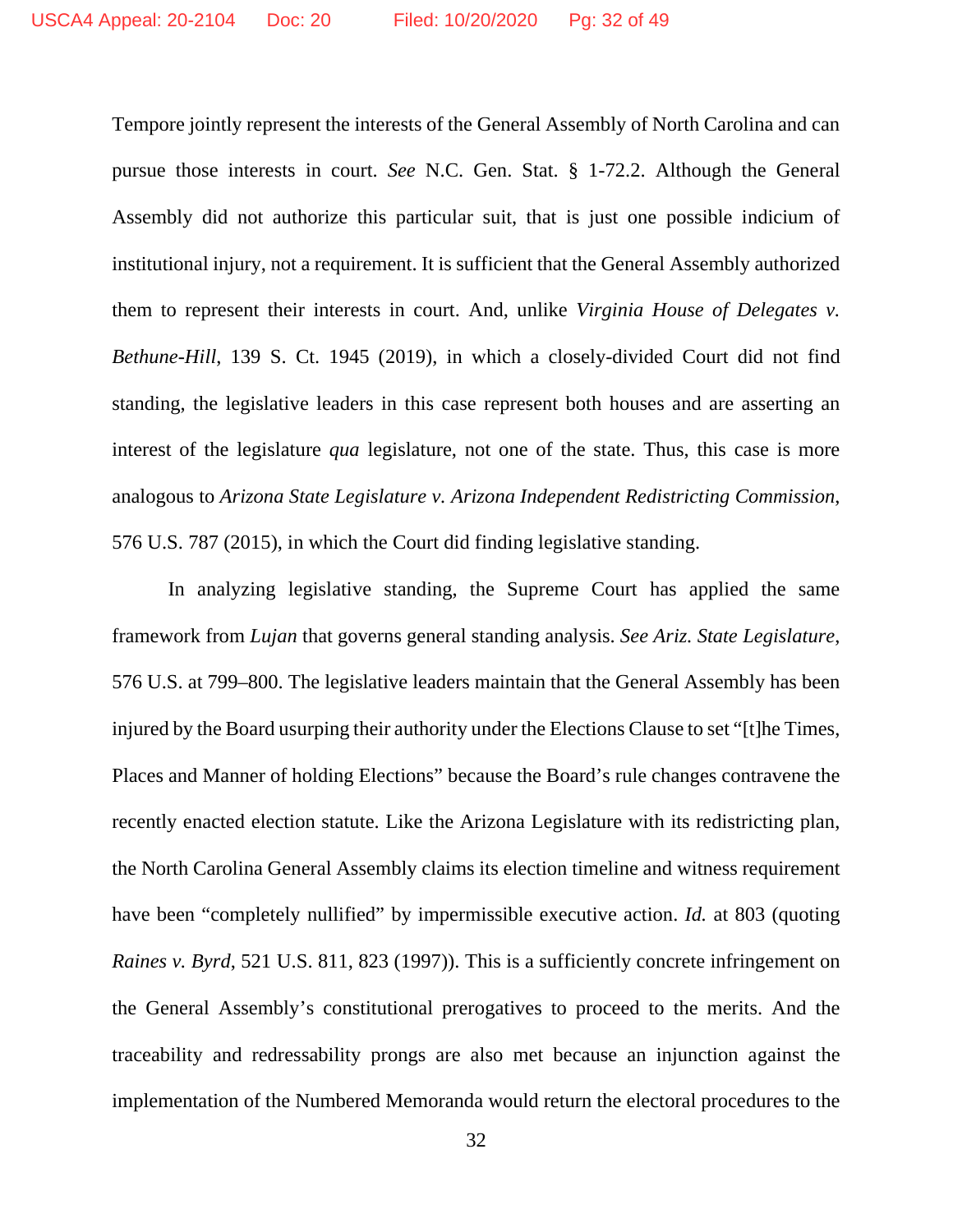status quo, which the legislative leaders believe is consistent with the statute they enacted and thus redresses their Elections Clause grievance.

The voters have standing to bring an Equal Protection Clause claim. They argue that the Board's allowance of ballots without a witness and ballots received after the statutory deadline arbitrarily and disparately treats them differently from other voters in violation of the Equal Protection Clause. *See Bush v. Gore*, 531 U.S. 98, 104–05 (2000). Since the Board's procedural changes directly caused this alleged harm and an injunction would return the electoral procedures to the status quo, the traceability and redressability prongs of standing have been satisfied. For much the same reasons as the district court, we find that the plaintiffs have demonstrated an actual injury they will suffer if they are correct on the merits. Since some voter plaintiffs have already cast their absentee ballots, the effective elimination of the witness requirement and the extension of the ballot receipt deadline would create requirements for later voters that differed from those to which the plaintiffs were subject.<sup>3</sup>

Therefore, we find that the voter plaintiffs have adequately pleaded facts to support their standing to bring this case.

## III.

To merit an injunction pending appeal, plaintiffs must show they are likely to succeed on the merits of their appeal, that they will be irreparably injured absent an injunction, that the equitable balance favors an injunction, and that an injunction benefits

 $3$  The voter plaintiffs also allege a harm stemming from vote dilution. Because a single basis is sufficient to establish standing, we do not assess this argument.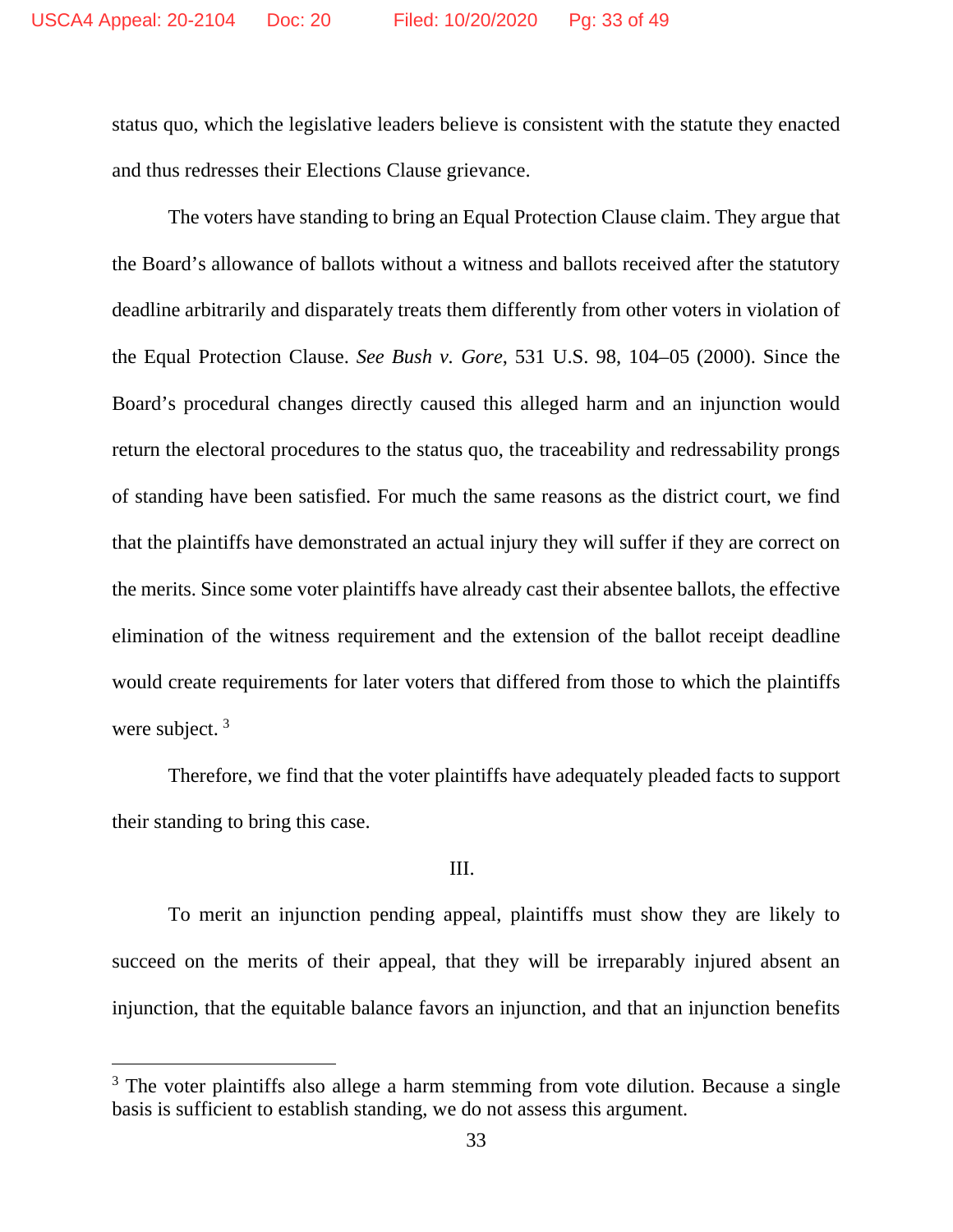the public. *See John Doe Co. v. Consumer Fin. Prot. Bureau*, 849 F.3d 1129, 1131 (D.C. Cir. 2017); *Feldman v. Ariz. Sec'y of State's Office*, 843 F.3d 366, 367 (9th Cir. 2016). We conclude that all four factors favor plaintiffs, and we therefore would issue the injunction pending appeal.

Ordinarily, we would hesitate to issue an injunction pending appeal. But two special factors are present in this case. First, our disagreement with the district court is very narrow. We agree with the district court's conclusion that plaintiffs are likely to succeed on the merits of their claims and that they will be irreparably injured absent a preliminary injunction. However, the district court reasoned that the *Purcell* principle, which bars courts from changing balloting rules shortly before federal elections, required denying a preliminary injunction "even in the face of what appear to be clear violations." *Moore* Appellant App. at 158. We believe that *Purcell* requires the opposite result, and that it operates to bar the Board from changing the rules at the last minute through a state-court consent decree.

Second, an injunction pending appeal is necessary to preserve the status quo, properly understood. Exercising its constitutional power under the Elections Clause of the U.S. Constitution, the General Assembly set rules for the upcoming election in response to the COVID-19 pandemic. By changing those rules during an ongoing election, the Board changed the status quo. Only an injunction pending appeal can "alleviate that ongoing harm." *John Doe Co.*, 849 F.3d at 1137 (Kavanaugh, J., dissenting). Allowing the Board's changes to go into effect now, only two weeks before the election and after half a million North Carolinians have voted, will cause chaos that equity cannot tolerate.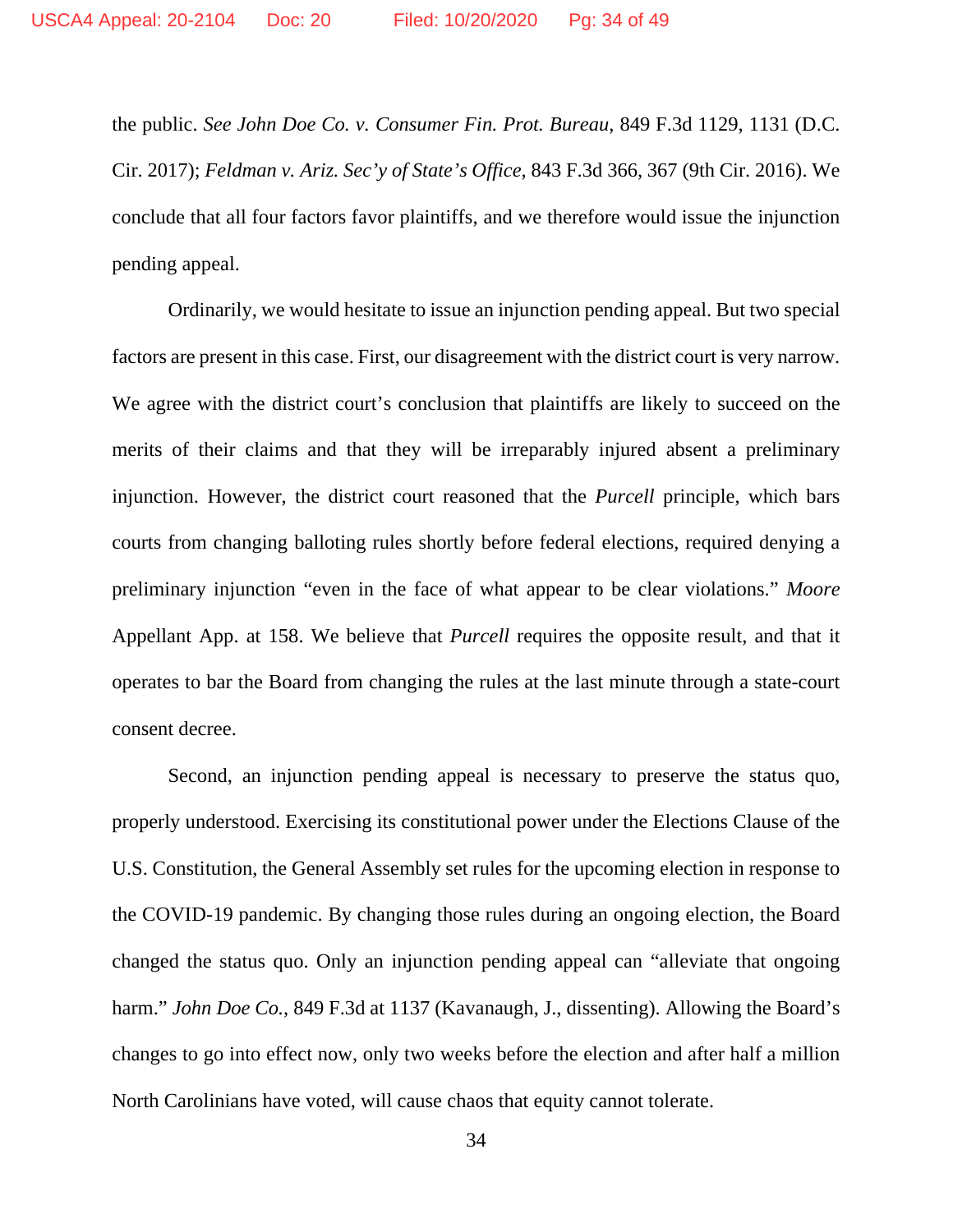A.

First, we agree with the district court that plaintiffs are likely to succeed on the merits of their appeal. The Board has commandeered the North Carolina General Assembly's constitutional prerogative to set the rules for the upcoming federal elections within the state. The Constitution explicitly grants the power to set the rules for federal elections to the General Assembly. The Elections Clause states that "[t]he Times, Places, and Manner of holding Elections for Senators and Representatives, shall be prescribed *in each State by the Legislature thereof*; but Congress may at any time by Law make or alter such Regulations." U.S. Const. art. 1, § 4, cl. 1 (emphasis added). The Electors Clause states that "[e]ach State shall appoint, in such Manner *as the Legislature thereof may direct*," electors for President and Vice President. U.S. Const. art. II, § 1, cl. 2 (emphasis added); *see also McPherson v. Blacker*, 146 U.S. 1, 27 (1892) (explaining that this clause "convey[s] the broadest power of determination" and "leaves it to the legislature exclusively to define the method" of appointing presidential electors).

Unlike many parts of the Constitution, these clauses speak in clear, direct language. The power to regulate the rules of federal elections is given to a specific entity within each State: the "Legislature thereof." The word "legislature" was "not of uncertain meaning when incorporated into the Constitution." *Smiley v. Holm*, 285 U.S. 355, 365 (1932); *Hawke v. Smith*, 253 U.S. 221, 227 (1920). In North Carolina, the legislative power is given solely to the General Assembly. N.C. Const. art. II, § 1 ("The legislative power of the States shall be vested in the General Assembly . . . .").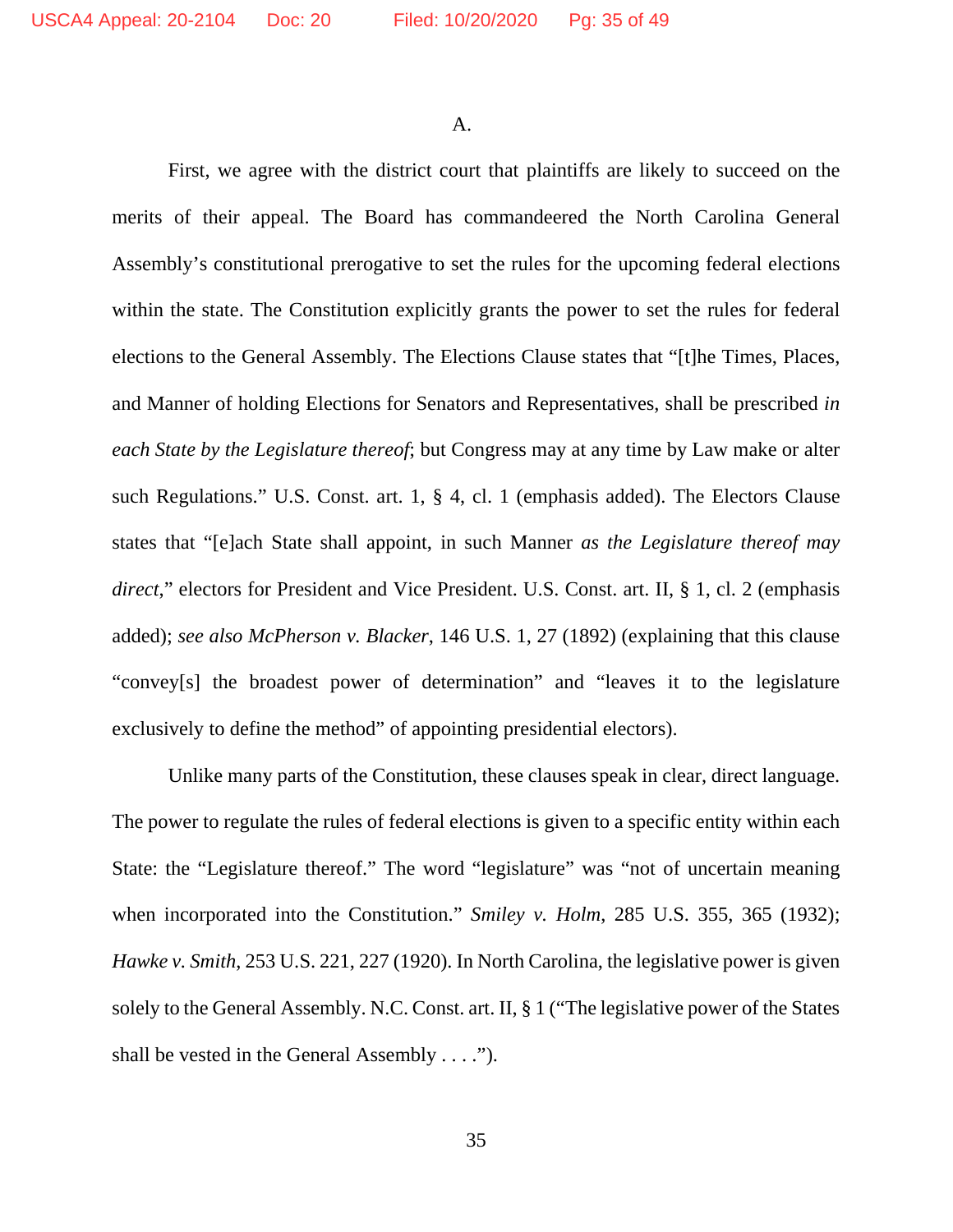But these clauses also embody the brilliance of other constitutional provisions: they establish a check on the power of the state legislature. That power is given to one institution: the United States Congress. This power is not given to the state courts, and it is not given to the states' executive branches. *See, e.g.*, The Federalist No. 59 (Alexander Hamilton) (discussing division of power between the state legislatures and Congress to make federal election rules but mentioning no other branches of government). The Founders knew how to distinguish between state legislatures and the State governments as a whole. They did so repeatedly throughout the Constitution. *See, e.g.*, U.S. Const. art. 1, § 2 (distinguishing between "State" and "State Legislature"). Therefore, the only plausible inference from the constitutional text is that the term "legislature" unambiguously excludes the power to regulate federal elections from state courts and executive-branch officials. 4

Defendants argue that this is just a state-law case, and that the federal courts have no business acting upon it. We agree with defendants that federalism and a robust respect for the substantial authority of the state courts are essential to our constitutional order.

<sup>4</sup> In *Arizona State Legislature*, the Court found that the legislative power of a State to draw congressional district lines could be shared with other branches of state government. 576 U.S. at 808–09 ("[O]ur precedent teaches us that redistricting is a legislative function, to be performed in accordance with the State's prescriptions for lawmaking, which may include the referendum and the Governor's veto."). That case does not control this one because the Arizona Constitution changed the state's "lawmaking process" to empower an entity in addition to the state legislature: the people acting through referendum. *Id.* at 817–18. The Court's analysis was also limited to the Elections Clause, which was relevant to crafting congressional districts, and not the Electors Clause. Even if *Arizona State Legislature* stands for the proposition that North Carolina *could* empower the Board to change the election rules in federal presidential and legislative races consistent with the Elections Clause and the Electors Clause, it is apparent that state law does not authorize what the Board did in this case, as Judge Osteen concluded below.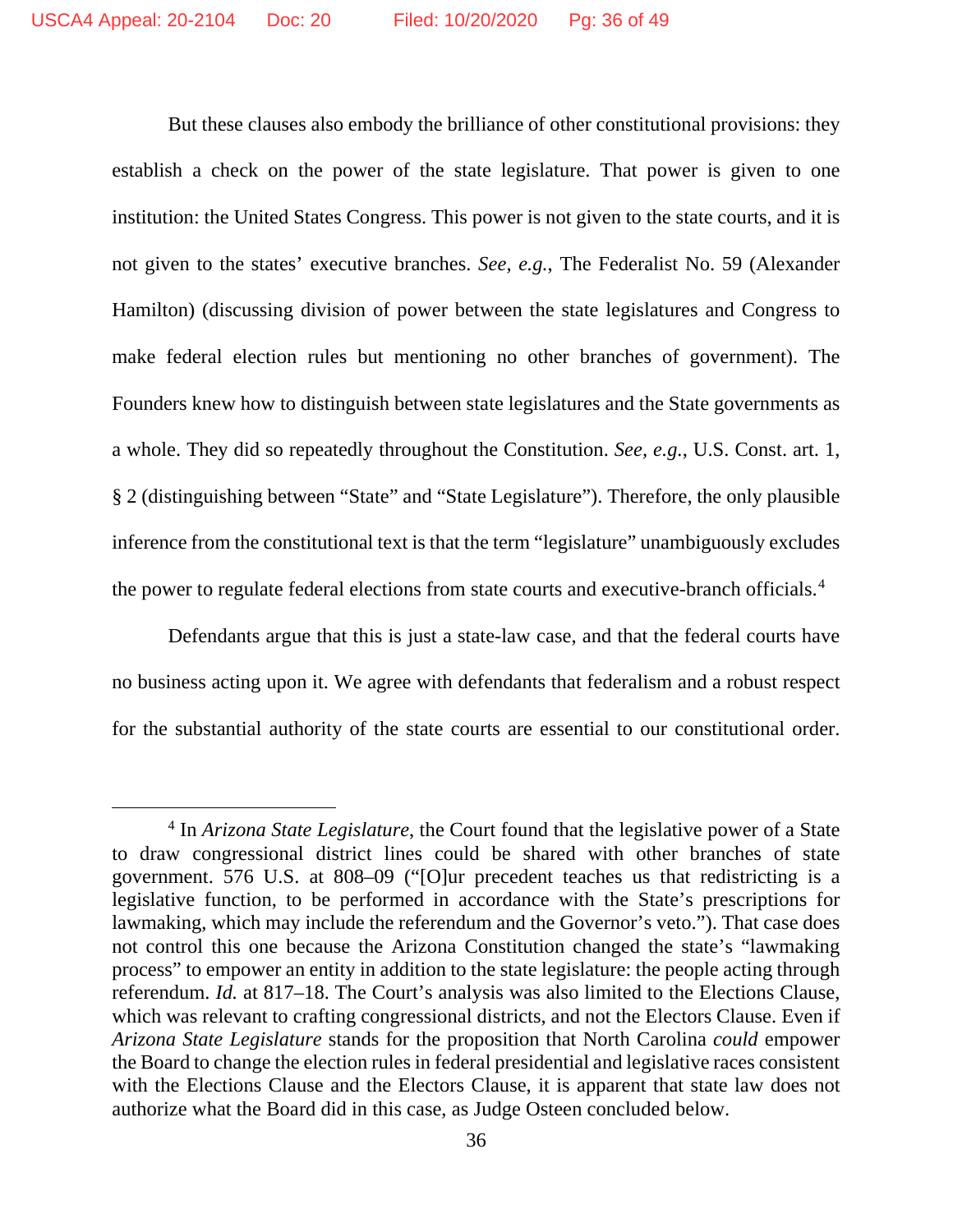When the federal Constitution was ratified, the States retained sovereign powers, including the general police power to pass legislation. When a state exercises the police power to pass legislation, it is subject to the limits of its own constitution. And the responsibility of determining the meaning of a state's legislation belongs primarily to that state's judiciary. Federal courts must take great care not to intrude on that power. *See, e.g.*, *Erie R.R. Co. v. Tompkins*, 304 U.S. 64 (1938).

But those weighty principles do not control in this case. The federal Constitution did a bit more than just recognize the States' preexisting police powers. It also granted state legislatures a new power they did not possess before ratification: the power to set the rules for federal elections. *See U.S. Term Limits, Inc. v. Thornton*, 514 U.S. 779, 803 (1995). Because federal elections "arise from the Constitution itself," any "state authority to regulate election to those offices . . . had to be delegated to, rather than reserved by, the States." *Cook v. Gralike*, 531 U.S. 510, 522 (2001). When the state legislatures exercise this power, they are exercising a federal constitutional power that cannot be usurped by other branches of state government. *See Arizona State Legislature*, 576 U.S. at 807–08 (distinguishing between state legislative powers "derived from the people of the State" and those with a "source in the Federal Constitution" (quoting *Hawke*, 253 U.S. at 229–30)).

Thus, a "significant departure from the [State's] legislative scheme for appointing Presidential electors" or for electing members of the federal Congress "presents a federal constitutional question" we must answer. *Bush v. Gore*, 431 U.S. 98, 113 (2000) (Rehnquist, C.J., concurring); *see also Martin v. Hunter's Lessee*, 14 U.S. (1 Wheat) 304 (1816) (concluding Virginia court misinterpreted state law in order to reach a federal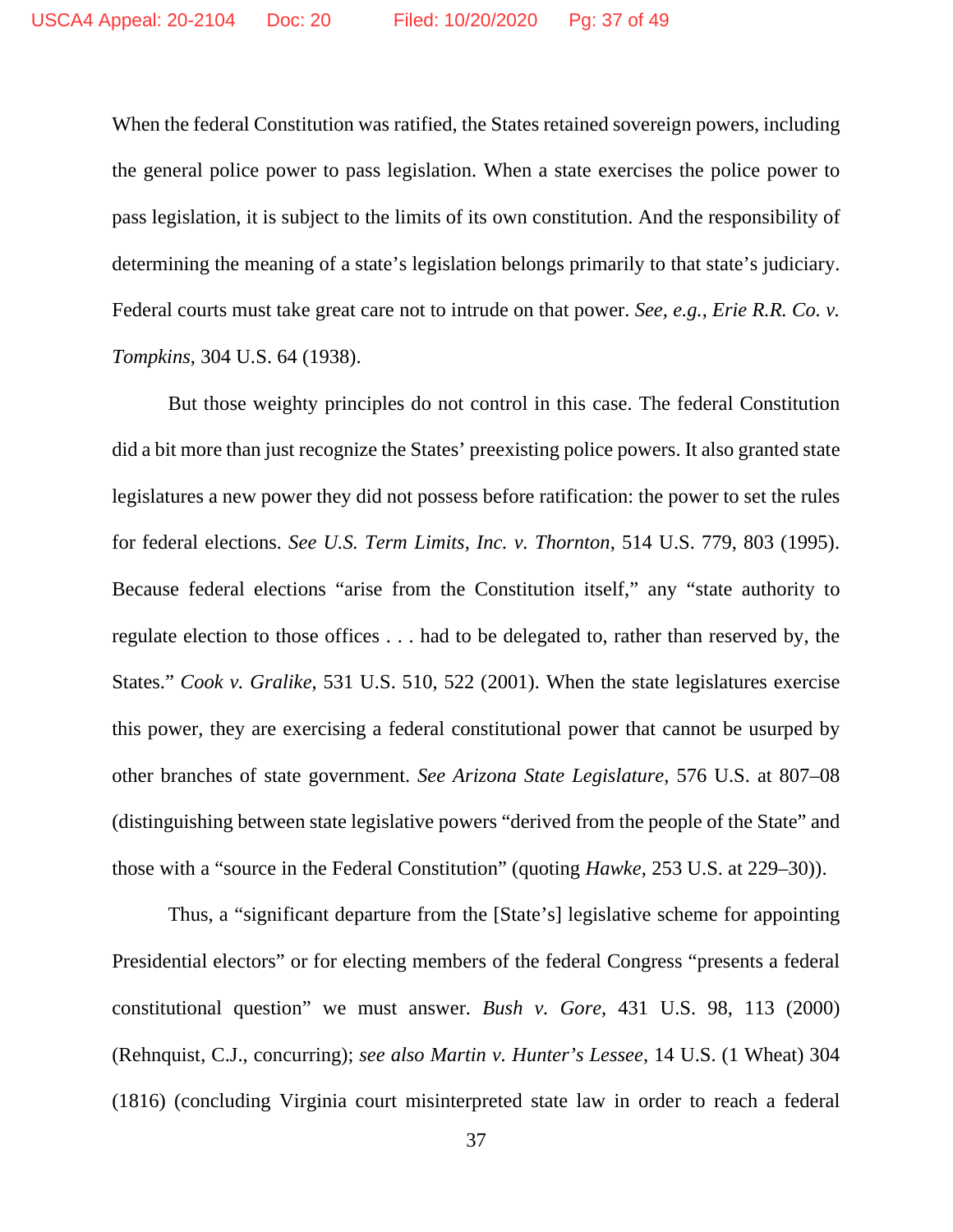question); Richard H. Fallon, Jr., et al., *Hart & Wechsler's The Federal Courts and the Federal System* 487–88 (7th ed. 2015) (discussing how federal courts can answer antecedent state-law questions to reach federal legal questions). Although we hesitate to opine on state law, the constitutional delegation of power to the state legislature means that "the text of [state] election law itself, and not just its interpretation by the courts of the States, takes on independent significance." *Bush*, 431 U.S. at 112–13 (Rehnquist, C.J., concurring). This obligates us to analyze state law to determine if the federal Constitution was violated. The integrity of federal elections is not a simple state-law matter.

In the present case, the Board does not even try to argue that the consent decree is consistent with the Bipartisan Elections Act of 2020. Instead, the Board argues that it had authority to change the election rules under N.C. Gen. Stat. § 163-27.1, which gives it authority to "exercise emergency powers to conduct an election in a district where the normal schedule is disrupted by" a "natural disaster," "extremely inclement weather," or "an armed conflict."

We agree with the district court that the Board's claim of statutory authority for its actions is meritless. Although the COVID-19 pandemic is a traumatic event for the country, it is not the type of "natural disaster" referred to by the statute. The statute envisions a *sudden* disaster "where the normal schedule for the election is disrupted" and the General Assembly does not have time to respond to it before a scheduled election. This limitation on the statute is reinforced by the fact that it grants the Board power to make changes only "in a district" where disruption occurs, suggesting the power is far more limited than the Board suggests. A good example of a disaster that would qualify is if a hurricane devastated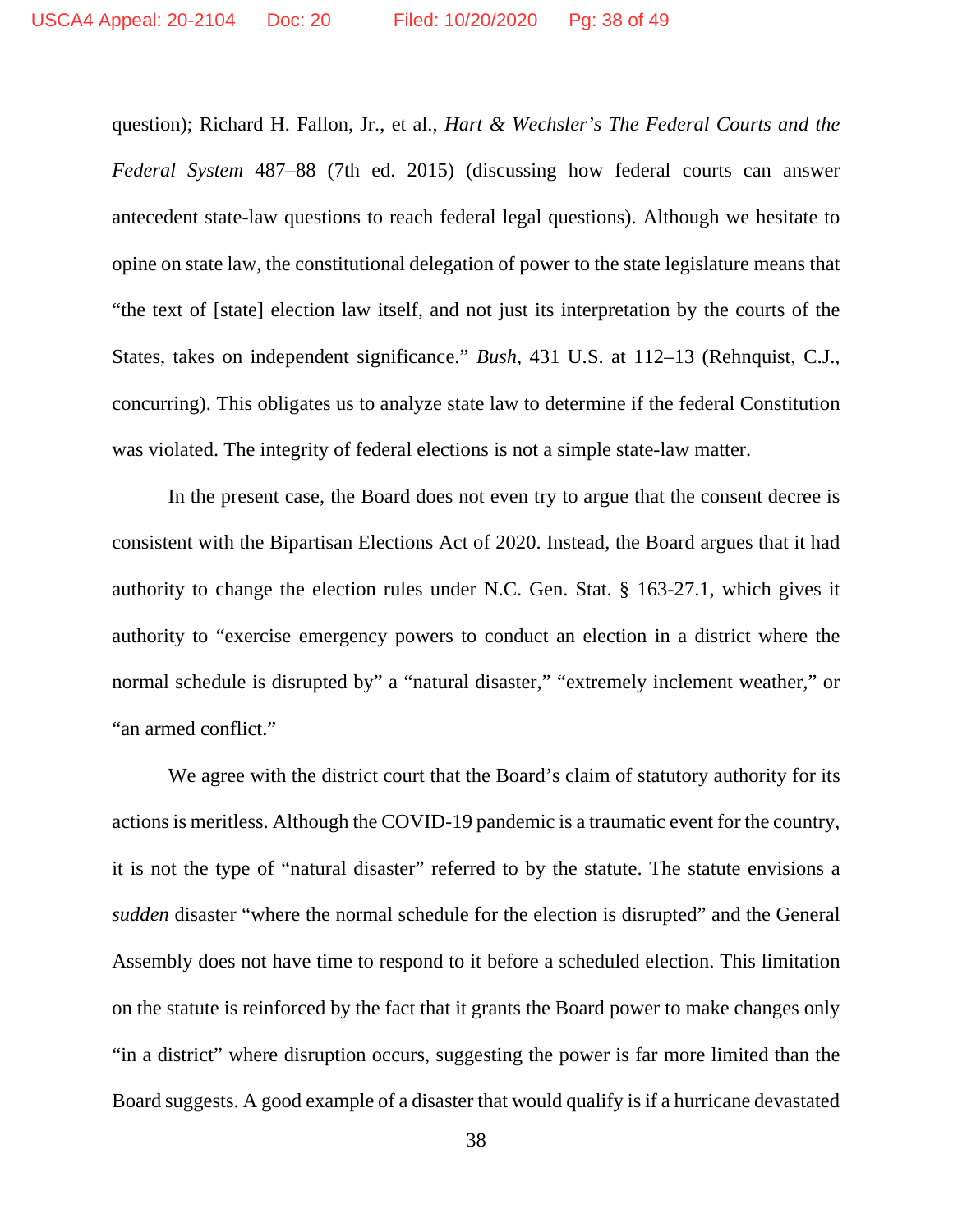part of the State a couple of days before the election. Here, in contrast, the pandemic has been ongoing for months and the General Assembly convened to adopt a bill specifically intended to account for the conditions created by COVID-19. The Board cannot characterize COVID-19 as a sudden disaster "where the normal schedule for the election is disrupted."

Further, the statute envisions only minor departures from the General Assembly's election rules. The provision relied upon by the Board states that the Board "shall avoid unnecessary conflict" with other provisions of the State's election rules. N.C. Gen. Stat. § 163-27.1. Ignoring that language, the Board adopted major changes to the election law that clearly clash with the General Assembly's intent. Rarely will legislative intent be as straightforward as it is in this case. Just a few months ago, an overwhelming bipartisan majority of the General Assembly passed, and Governor Cooper signed, a bill setting the rules for the upcoming election in light of the COVID-19 pandemic. Bipartisan Elections Act of 2020, 2020 N.C. Sess. Laws § 2020-17. Although the General Assembly substantially expanded mail-in voting and made it easier, it also retained important limitations on that voting to combat potential voter fraud, a fight which "the State indisputably has a compelling interest" in winning. *Purcell*, 549 U.S. at 4 (quoting *Eu v. S.F. Cty. Democratic Cent. Comm.,* 489 U.S. 214, 231 (1989)). For example, the General Assembly shifted from requiring absentee voters to secure *two* witnesses to requiring only one witness. Although that move expresses a desire to facilitate absentee voting, it also expresses a firm desire to retain a witness requirement. The Board produced an "unnecessary conflict" with state law in violation of N.C. Gen. Stat. § 163-27 by discarding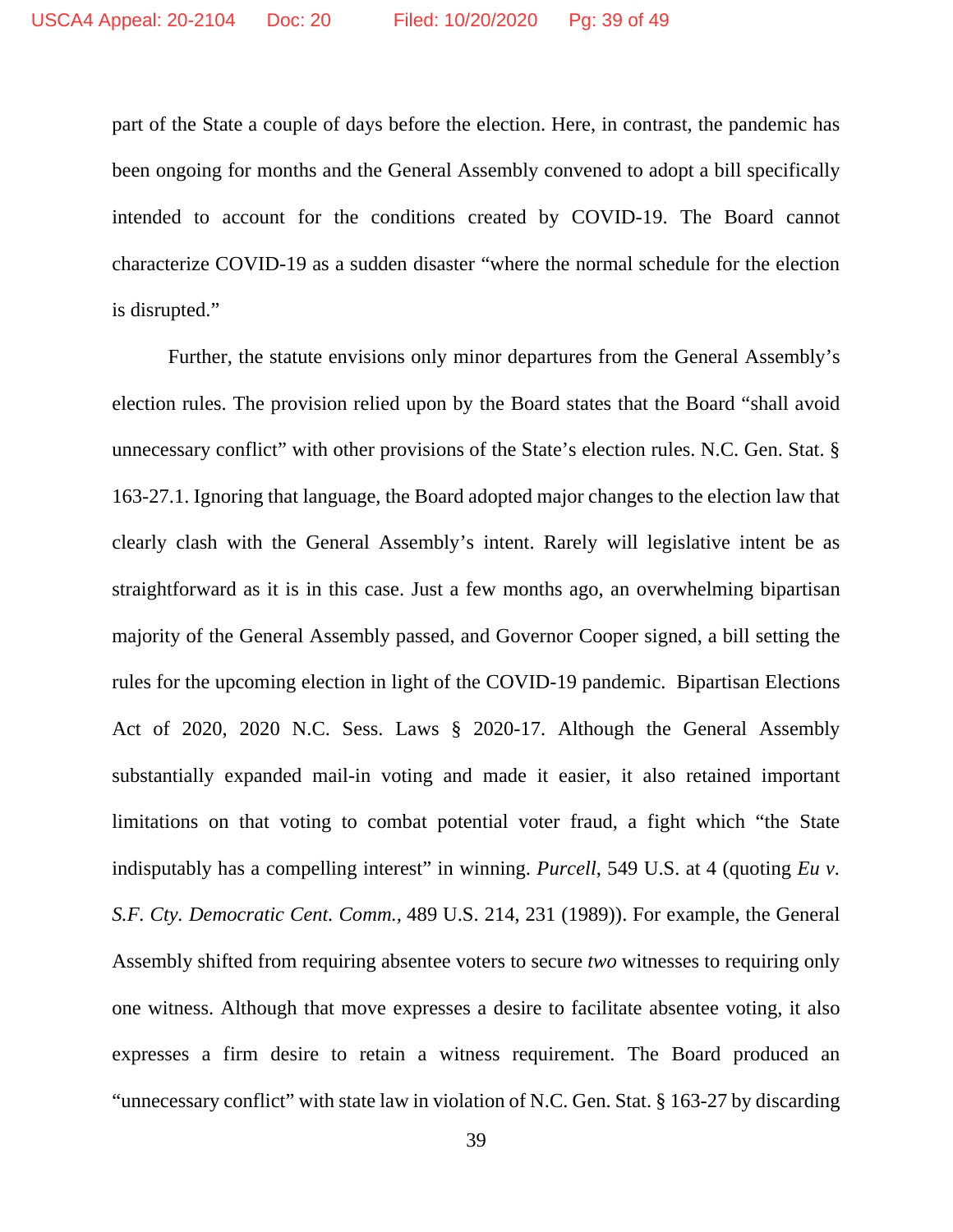the witness requirement in favor of a process in which voters could self-certify their ballots. And the fact that the General Assembly maintained its deadline for the receipt of absentee ballots, even as other states were significantly extending them, evinces an intent not to allow absentee votes to be received well after the election. That the Board agreed to a receipt day far later than the General Assembly enacted produced another "unnecessary conflict" with state law in violation of N.C. Gen Stat. § 163-27.<sup>5</sup>

In light of such clear legislative intent, we cannot identify a significant rationale for the Board's decision to jettison the General Assembly's election rules in a lawsuit. As is unfortunately happening in just about every state where competitive elections are occurring, a series of lawsuits were brought to challenge the state legislature's choices. But considering the Supreme Court's well-established rule that courts should not change the rules of federal elections shortly before they begin, and the long list of cases upholding witness requirements and absentee ballot deadlines, these lawsuits had little chance of success. Indeed, a federal judge upheld the rules that the Board voided just two months ago. But a practically identical challenge was then brought in state court, and the Board showed little or no interest in defending the General Assembly's rules even after an initial federal-court victory. The Board agreed to a consent decree that bargained away important

<sup>&</sup>lt;sup>5</sup> We also agree with Judge Osteen that the Board was not authorized to adopt these rule changes under N.C. Gen. Stat. § 163-22(a), which allows the Board to adopt rules and regulations for elections "so long as they do not conflict with any provisions" of the General Assembly's election rules. As discussed, the Board's changes in this case flatly contradict the rules set by the General Assembly. We also concur with Judge Osteen's conclusion that the Board did not have authority to change the election rules under N.C. Gen. Stat. § 163-22.2.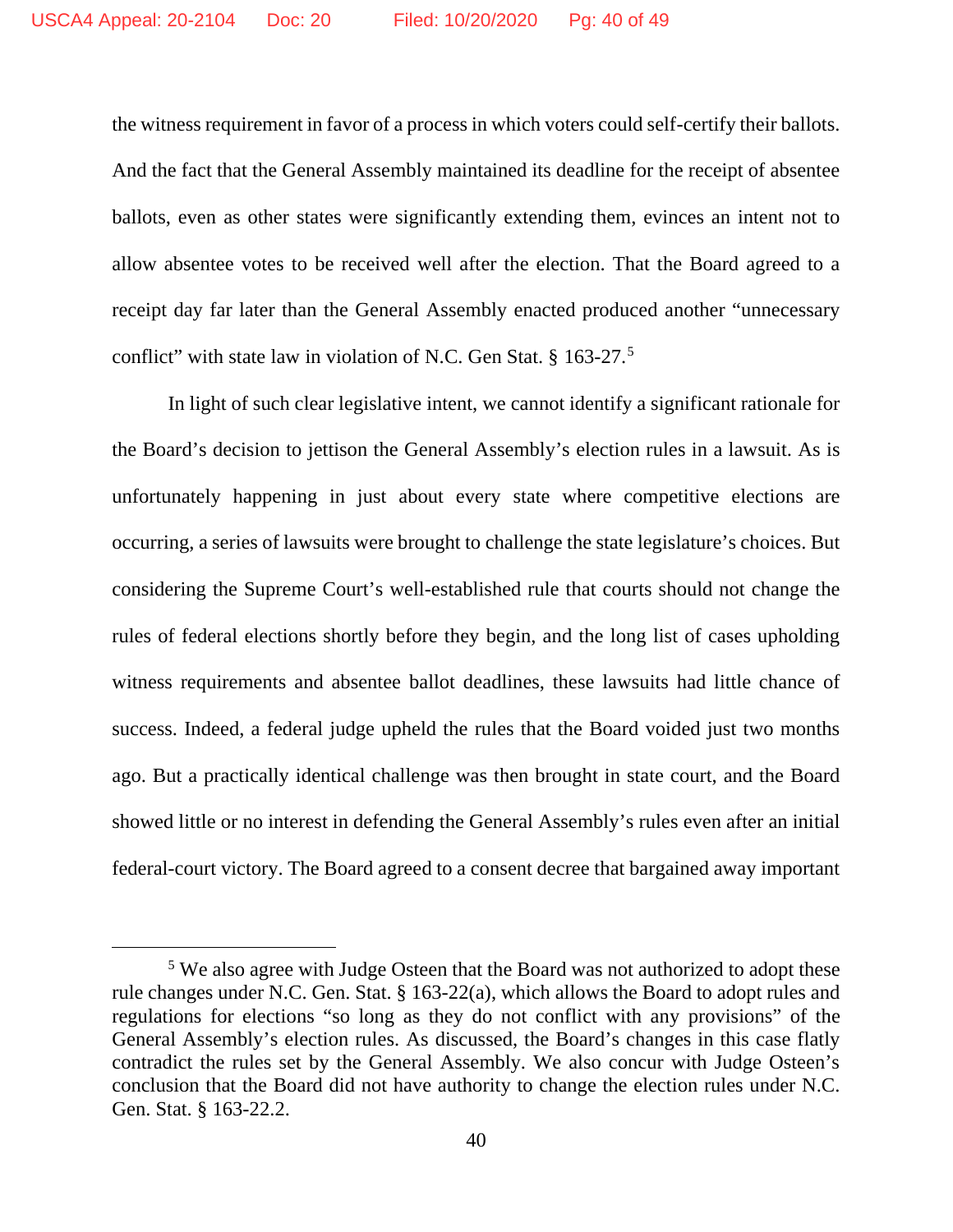safeguards designed to protect the integrity of mail-in balloting. And Judge Osteen found that the Board negotiated this deal secretly and without consulting the legislative leaders, and it continued to advocate for the consent decree even though the leaders of the General Assembly intervened and vigorously objected to it. We therefore cannot conclude that the Board's actions constituted a good faith effort to implement the General Assembly's election law.

Finally, the Board's actions appear to violate the North Carolina Constitution, which establishes that the General Assembly is the "Legislature" and exercises all legislative power under state law. N.C. Const. art. II, § 1 ("The legislative power of the States shall be vested in the General Assembly . . . ."). And the North Carolina Supreme Court has established a nondelegation doctrine limiting the ability of the General Assembly to delegate legislative power to an executive agency. *Adams v. N.C. Dep't of Nat. & Econ. Res.*, 249 S.E.2d 402, 410 (N.C. 1978) ("[T]he legislature may not abdicate its power to make laws or delegate its supreme legislative power to any coordinate branch or to any agency which it may create."). Permissible delegations are limited to situations featuring "complex conditions involving numerous details with which the Legislature cannot deal directly." *N.C. Turnpike Auth. v. Pine Island, Inc.*, 143 S.E.2d 319, 323 (N.C. 1965). This makes the Board's broad interpretation of its emergency powers under N.C. Gen. Stat. § 163-27.1 even more implausible, as it would transform the provision from a clearly acceptable narrow delegation into a dubiously broad delegation.

We do not question the ability of the Board, or other state election boards, to make minor *ad hoc* changes to election rules in response to sudden emergencies. There is a long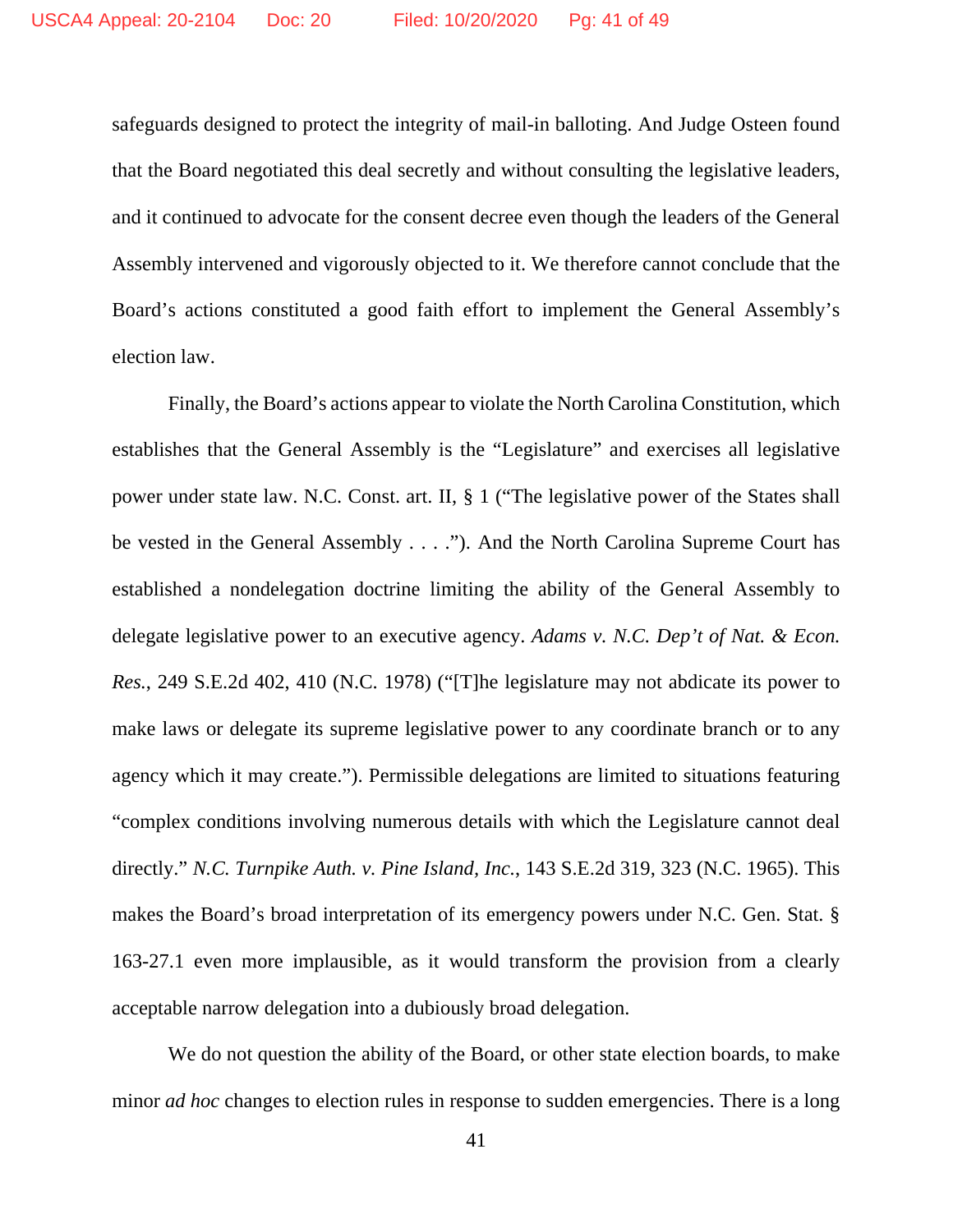history, both in North Carolina and in other states, of this power being exercised, and we understand that this power is important to the smooth functioning of elections. For example, if an electrical power outage halts voting in a precinct, we are confident that the Board could legally extend voting in that precinct.

But here the state legislature's constitutional power is at stake. If we refuse to defend the prerogative of the General Assembly to create election rules in a case as clear as this one, the power of the state legislatures under the Elections Clause and the Electors Clause will be at the mercy of other state-government actors. If non-representative state officials can disregard a clear mandate from the state legislature merely by *claiming* state-law authority, and if federal courts cannot review that claim, non-representative state officials will be able to strip the state legislatures of their federal constitutional power whenever they disagree with legislative priorities. The power of the people's representatives over elections will be jeopardized. That cannot be, and the Constitution does not allow it.

We also agree with the conclusion of both Judge Osteen and Judge Dever that plaintiffs have a good chance of vindicating their Equal Protection Clause claims on appeal. As noted, the Board changed the rules after voters had cast over 150,000 ballots in North Carolina. Plaintiffs' Equal Protection Clause claims thus raise serious questions about the scope of the Supreme Court's one-person, one-vote principle, and the attendant limitations on the ability of state officials to apply different rules to different voters in the same election. *See Gill v. Whitford*, 138 S. Ct. 1916, 1929 (2018) ("'[V]oters who allege facts showing disadvantage to themselves as individuals have standing to sue' to remedy that disadvantage." (quoting *Baker v. Carr*, 369 U.S. 186, 206 (1962))); *Reynolds v. Sims*, 377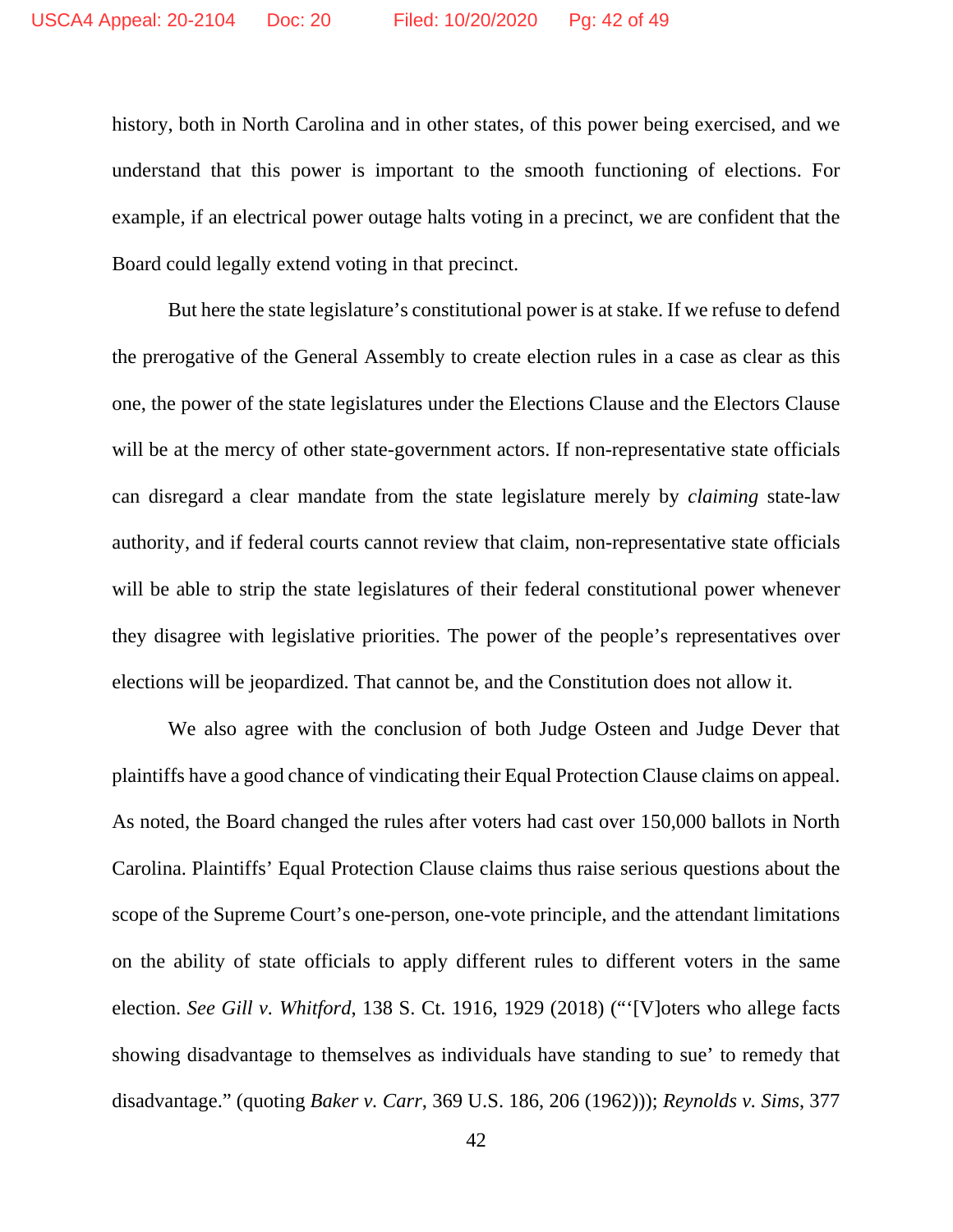U.S. 533, 555 (1964). By intentionally allowing votes to be cast that violate the Bipartisan Elections Act of 2020, defendants created serious questions under the Equal Protection Clause that should be considered on appeal. *Anderson v. United States*, 417 U.S. 211, 226 (1974) ("The right to an honest [vote count] is a right possessed by each voting elector, and to the extent that the importance of his vote is nullified, wholly or in part, he has been injured in the free exercise of a right or privilege secured to him by the laws and Constitution of the United States." (internal quotation marks and citation omitted)). Because the Supreme Court has explained that the Equal Protection Clause protects against "the diluting effect of illegal ballots," *Gray v. Sanders*, 372 U.S. 368, 380 (1963), plaintiffs are likely to succeed on their appeal of this claim.

#### B.

Second, the plaintiffs will suffer irreparable injury absent an injunction pending appeal. The state legislative leaders will suffer irreparable injury if their carefully crafted legislation for the upcoming election is upset. Enjoining a "State from conducting [its] elections pursuant to a statute enacted by the Legislature . . . seriously and irreparably harm[s] [the State]." *Abbott v. Perez*, 138 S. Ct. 2305, 2324 (2018). As Chief Justice Roberts has explained, the inability to "employ a duly enacted statute" is an irreparable harm. *Maryland v. King*, 567 U.S. 1301, 1303 (2012) (Roberts, C.J., in chambers). This irreparable harm is especially poignant in the present case because the General Assembly adopted election rules *specifically for this election*, and allowing them to be disregarded until after the election renders their legislative action completely pointless. As to the Equal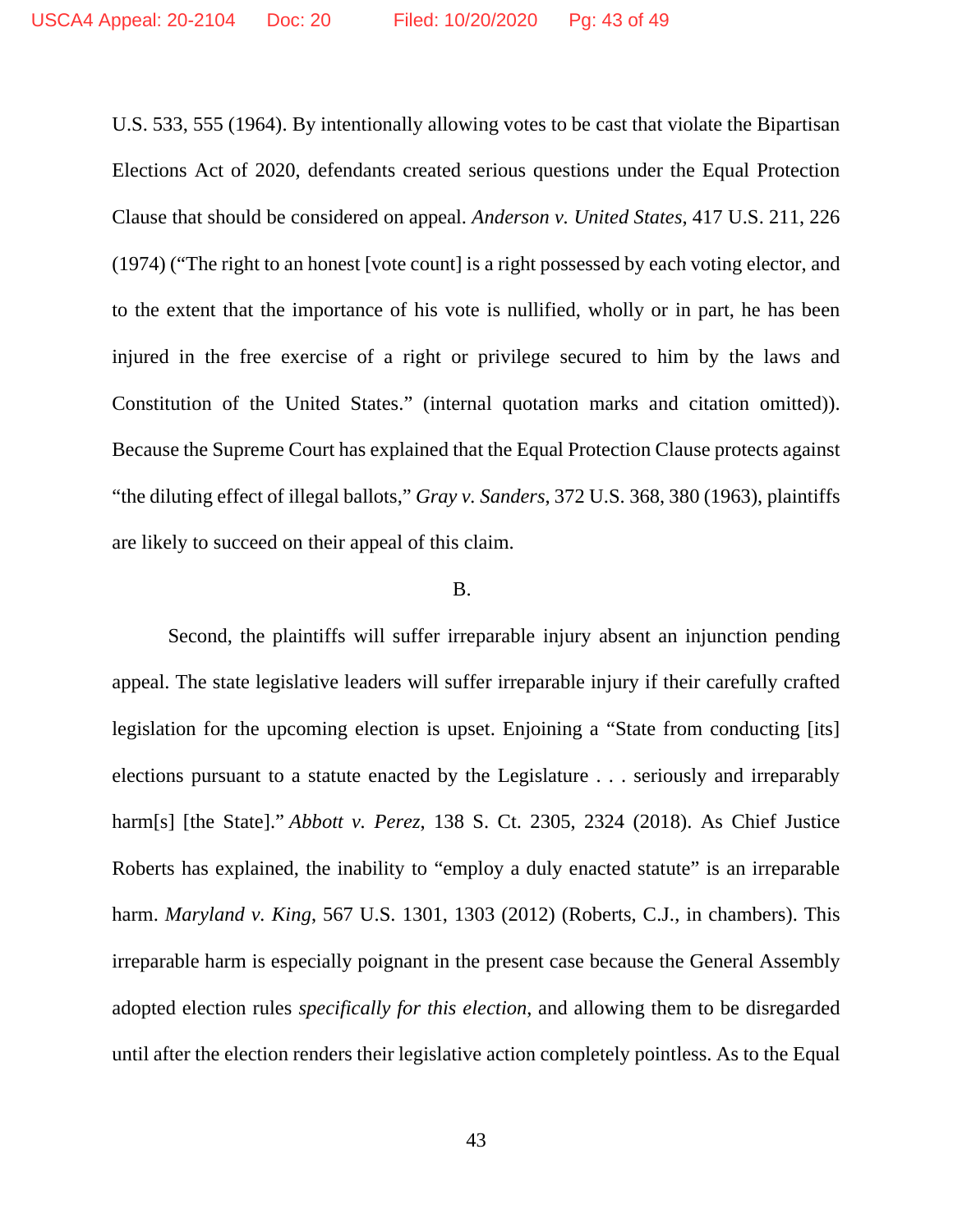Protection Clause claim, the injury the voter plaintiffs allege will necessarily come to pass in the absence of an injunction, thus causing irreparable injury.

 $C_{\cdot}$ 

Finally, we conclude that the balance of the equities and the public interest favor plaintiffs. Endless suits have been brought to change the election rules set by state legislatures. *See* Stanford-MIT Healthy Elections Project, *COVID-Related Election Litigation Tracker* (last visited Oct. 19, 2020) (documenting 385 lawsuits filed against election rules this year), https://healthyelections-case-tracker.stanford.edu/. This pervasive jockeying threatens to undermine public confidence in our elections. And the constant court battles make a mockery of the Constitution's explicit delegation of this power to the state legislatures.

The Supreme Court has repeatedly made clear that courts should not change the rules of a federal election in the "weeks before an election." *Purcell v. Gonzalez*, 549 U.S. 1, 4 (2006) (per curiam); *see also Republican Nat'l Comm. v. Democratic Nat'l Comm.*, 140 S. Ct. 1205, 1207 (2020) (per curiam). The district court denied injunctive relief solely on the basis of *Purcell*. We commend the district court for its good-faith effort to comply with *Purcell* in a year where courts are too often meddling in elections. However, we conclude the district court misunderstood how *Purcell* applies to this case. As the district court observed, *Purcell* has traditionally been applied against federal courts changing the rules shortly before elections. But there is no principled reason why this rule should not apply against interferences by state courts and agencies. The victim of a last-minute interference, whatever its source, is the same: a federal election. It is a difficult enough task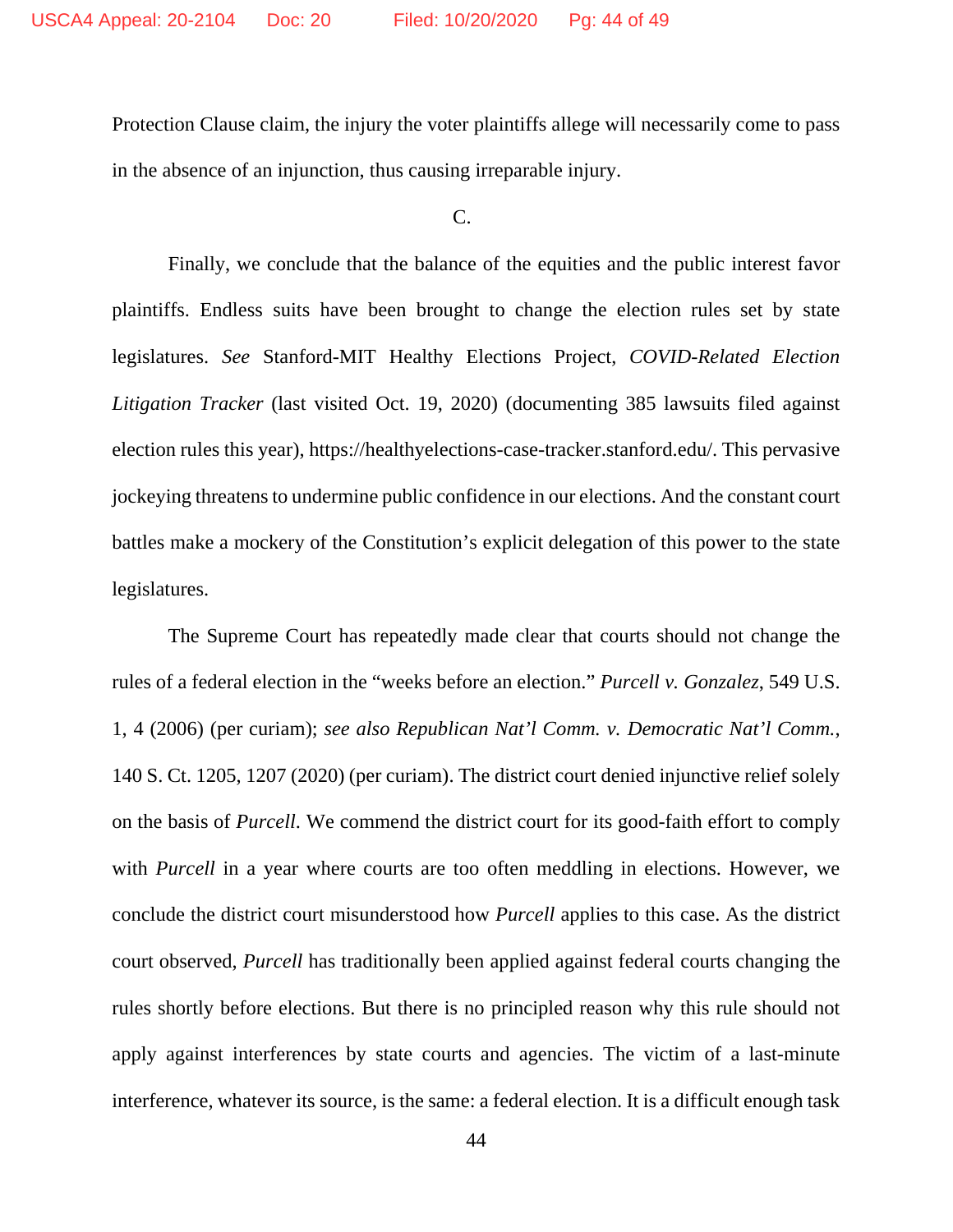to conduct an election in the middle of a pandemic without proliferating lawsuits and constantly changing rules. Attempts to change election rules, whether facilitated in federal or state court, cause the "judicially-created confusion" that the *Purcell* principle is designed to guard against. *See Republican Nat'l Comm.*, 140 S. Ct. at 1207. Whenever interference occurs, it incentivizes an avalanche of partisan and destabilizing litigation against election rules duly enacted by state legislatures. If *Purcell* did not apply in state courts, federal election rules would continue to be at the mercy of litigation and rushed, last-minute decisions by state judges in contravention of the delegation of authority by the Constitution under the Elections Clause.

Therefore, we conclude that *Purcell* requires granting an injunction pending appeal in this case. The status quo, properly understood, is an election run under the General Assembly's rules—the very rules that have been governing this election since it began in September. The Board and the North Carolina Superior Court for the County of Wake impermissibly departed from that status quo approving changes to the election rules in a consent decree in the middle of an election. Over 150,000 ballots had already been received when the Board changed the rules, and its actions have draped a shroud of uncertainty upon North Carolina's elections. Now that over half a million votes have been cast, allowing the Board's changes to go into effect would cause even greater turbulence. *Purcell* counsels in favor of ending this uncertainty by issuing injunctive relief pending appeal.

The General Assembly established rules for orderly elections amidst a pandemic. A wave of last-minute litigation in federal and state courts has resulted in North Carolina's rules changing repeatedly within a few weeks. This is happening as hundreds of thousands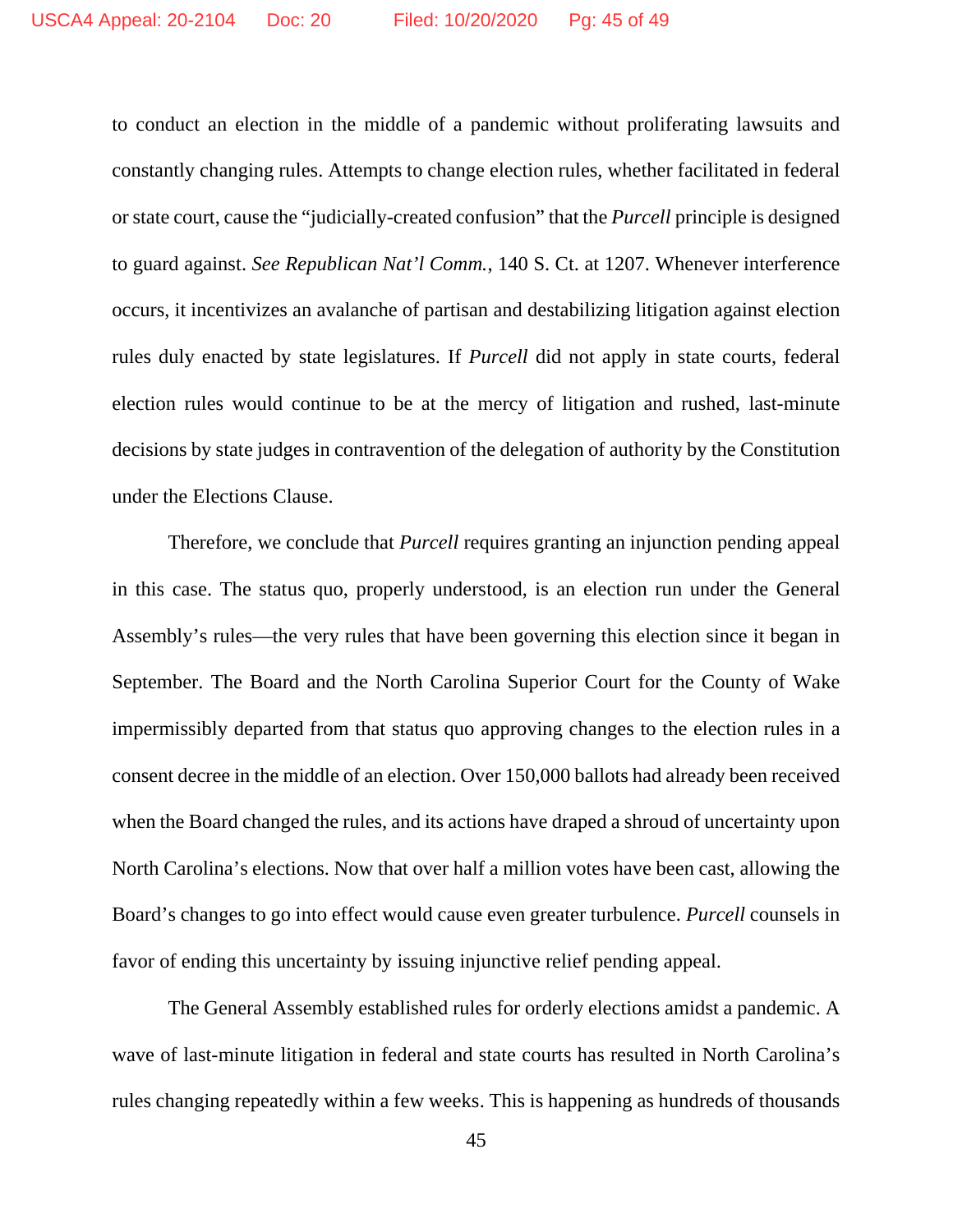of North Carolinians have already voted in important elections. This chaos must end. Because only an injunction pending appeal restores order, we would issue it.

⃰ ⃰ ⃰

This phenomenon is hardly unique to North Carolina. Around the country, courts are changing the rules of the upcoming elections at the last minute. It makes the promise of the Constitution's Elections and Electors Clauses into a farce. It disrespects the Supreme Court's repeated and clear command not to interfere so late in the day. This pernicious pattern is making the courts appear partisan, destabilizing federal elections, and undermining the power of the people to choose representatives to set election rules. By not issuing the injunction pending appeal we propose in Part IV, this court has missed an opportunity to stand athwart this destructive trend.

## IV.

Our proposed injunction pending appeal would read as follows:

Upon consideration of submissions relevant to appellants' emergency motions for injunctions pending appeal, we hereby grant the motions. The North Carolina Board of Elections is enjoined from eliminating the North Carolina General Assembly's requirement that absentee and mail-in ballots include a witness signature. *See* Elections Act of 2020, 2020 N.C. Sess. Laws § 2020-17. The North Carolina. Board of Elections is also enjoined from extending the deadline for the receipt of absentee and mail-in ballots beyond that established by the North Carolina General Assembly in N.C. Gen. Stat. § 163.231(b)(2)b. Under the General Assembly's law, such absentee and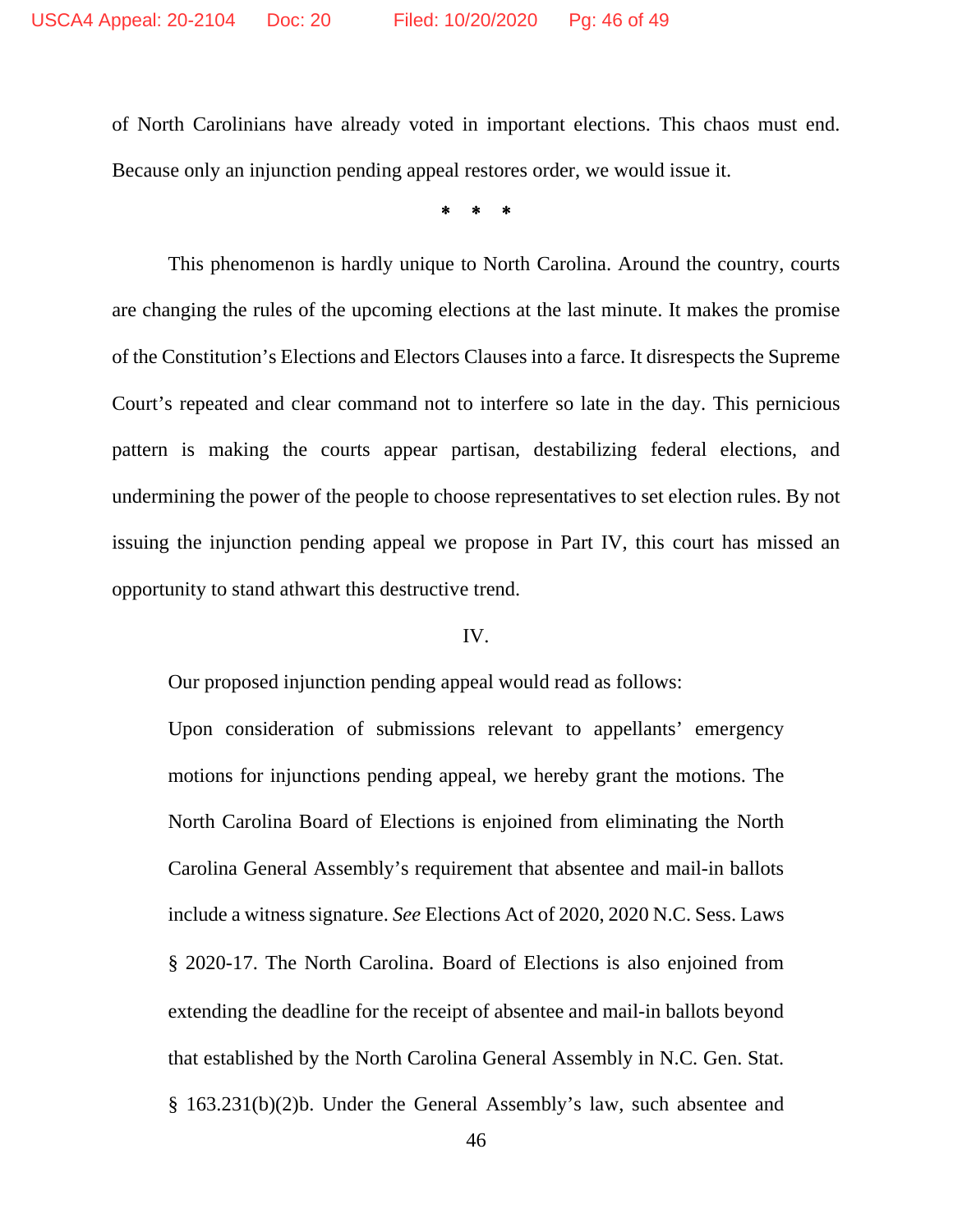mail-in ballots must be mailed and postmarked on or before Election Day, and they must be received within "three days after the election by 5:00 p.m." This order will remain in effect until these cases are finally decided on the merits, or until further notice by this Court.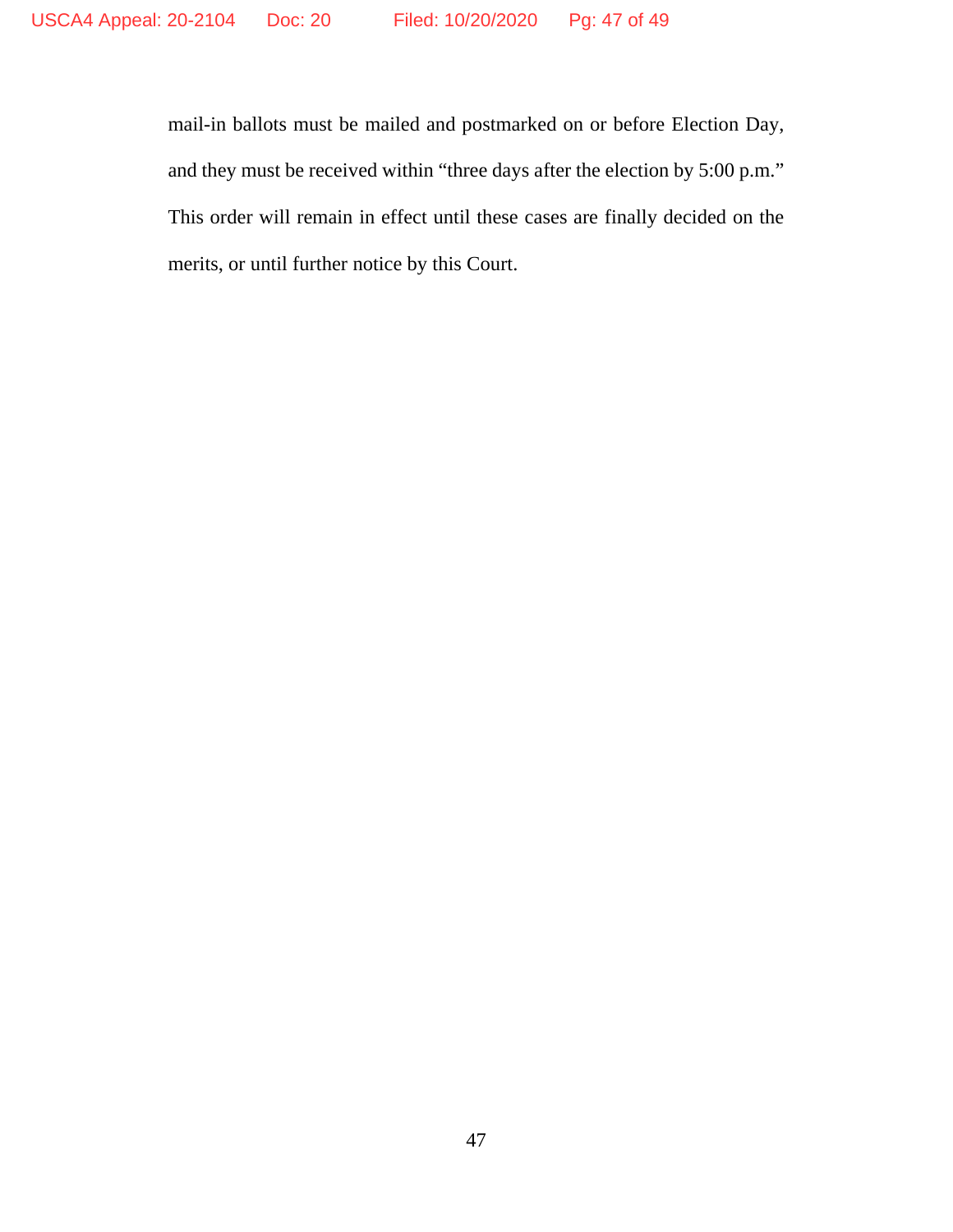NIEMEYER, Circuit Judge, dissenting:

I am pleased to join the dissenting opinion written by the panel majority. This case was originally assigned to a panel, but the work of the panel was hastily preempted by an en banc vote requested by the panel's dissenter after the panel majority had shared its views but before those views could be published.

To be sure, an en banc hearing may be requested at anytime. But the traditional practice of this court is for the assigned panel to hear a case and publish its opinion before the court considers whether to rehear the case en banc. Once in a rare while, the court has elected instead to hear a case en banc before consideration by a panel on the ground that the extraordinary importance of the matter justifies the participation of the entire court. But here, neither course was followed. The panel considered the case assigned to it and promptly exchanged votes on the outcome. Finding that he had been outvoted, the dissenting judge immediately initiated an en banc vote before the panel could even circulate its views to the entire court, let alone to the public. This departure from our traditional process strikes me as needlessly divisive — even considering the matter's time sensitive nature. I am saddened to see it, especially on a court that has taken such pride in its collegiality.

On the merits, the en banc action appears to be just as aggressive. After a substantial number of North Carolina voters — well over 1,000,000 as of October 17, 2020 — have voted and only two weeks before election day, the en banc majority now acts to permit changes to balloting rules. Such action by the en banc majority, as the panel majority has